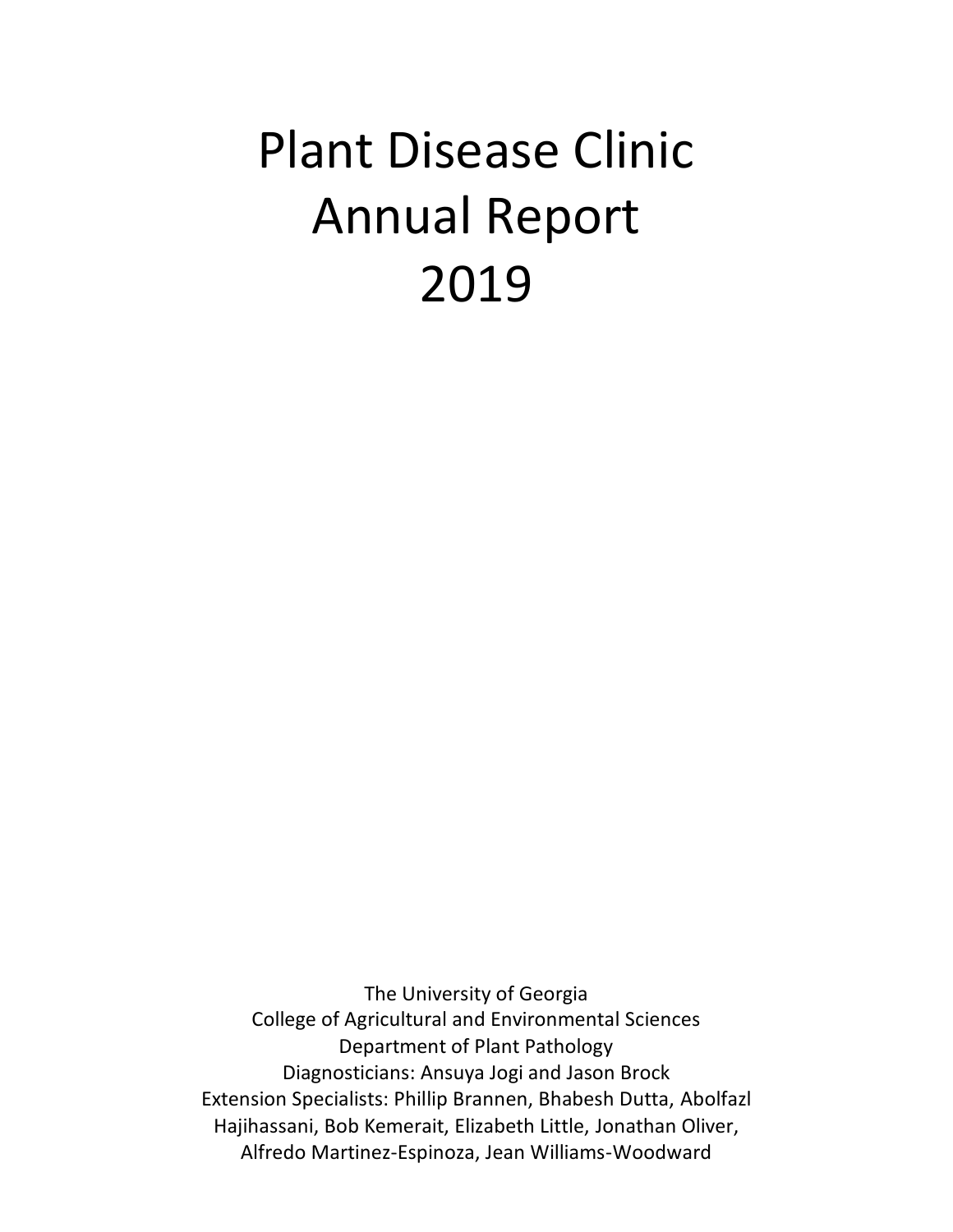#### **2019 PLANT DISEASE CLINICS ANNUAL SUMMARY**

Extension Plant Pathology maintains plant disease clinics at Athens and Tifton to aid county extension faculty in diagnosing and correcting disease related plant problems. Additionally, a laboratory for analysis for nematodes is maintained at Athens. The Plant Disease Clinic at Athens, operated by Ansuya Jogi, is located in Room 2405 Miller Plant Science Building. Samples analyzed in this clinic include commercial fruit, ornamentals, and turf; Christmas trees and forestry; all homeowner samples; legume forages, small grains, mushroom identification and wood rots. The Plant Disease Clinic at Tifton, operated by Jason Brock, is located in Room 116 of the Horticulture Building. Samples analyzed in this clinic include commercial samples of field crops, grain forages, pecans, and vegetables.

Diagnoses and educational recommendations are returned to the county faculty. The clinics maintain a computerized database of samples and their diagnoses through the DDDI system.

| Crop                     | <b>Commercial Samples</b> | <b>Homeowner Samples</b> | <b>Total</b> |
|--------------------------|---------------------------|--------------------------|--------------|
| <b>Field Crops</b>       | 132                       |                          | 133          |
| <b>Fruits and Nuts</b>   | 306                       | 38                       | 344          |
| Herbaceous Ornamentals   | 74                        | 19                       | 93           |
| Miscellaneous            | 2                         | 1                        | 3            |
| <b>Trees</b>             | 114                       | 95                       | 209          |
| Turf                     | 236                       | 91                       | 327          |
| Vegetables               | 402                       | 41                       | 443          |
| <b>Woody Ornamentals</b> | 157                       | 108                      | 265          |
| Total*                   | 1423                      | 394                      | 1817         |

#### **CLINIC SUMMARIES: 2019 PLANT SPECIMEN DIAGNOSES**

**\***The total number of diagnoses shown here is larger than the total number of samples received (shown by Monthly Sample Submission) because some samples have more than one problem or diagnosis. This data is for DDDI Plant Pathology commercial physical, homeowner physical & digital and homeowner digital samples. It excludes DDDI commercial digital submissions.

The largest crop category for Commercial clinic submissions was Vegetables, followed by Fruits and Nuts. The largest crop category for Homeowner clinic submissions was Woody Ornamentals and then Trees.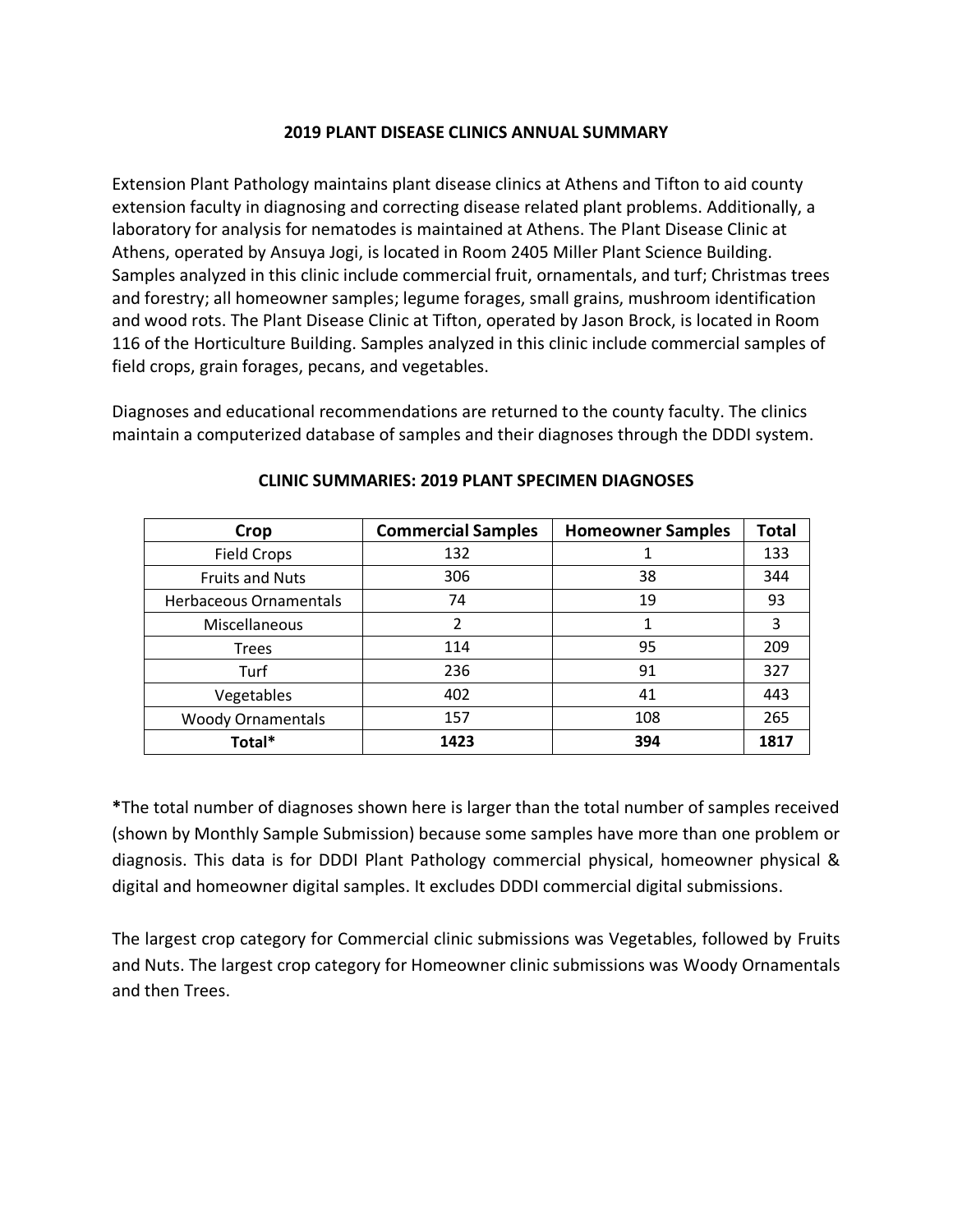| <b>Month</b> | <b>Commercial Samples</b> | <b>Homeowner Samples</b> |
|--------------|---------------------------|--------------------------|
| January      | 17                        | 10                       |
| February     | 43                        | 7                        |
| March        | 57                        | 21                       |
| April        | 99                        | 30                       |
| May          | 143                       | 63                       |
| June         | 137                       | 66                       |
| July         | 109                       | 40                       |
| August       | 111                       | 65                       |
| September    | 84                        | 28                       |
| October      | 96                        | 37                       |
| November     | 49                        | 15                       |
| December     | 38                        | 7                        |
| Total*       | 983                       | 389                      |

#### **MONTHLY SAMPLE SUBMISSION SUMMARY: 2019**

**\***The total number of samples received shown here is smaller than the diagnoses shown in the clinic summaries because some samples have more than one problem or diagnosis. This data is for DDDI Plant Pathology commercial physical, homeowner physical & digital and homeowner digital samples. It excludes DDDI commercial digital submissions.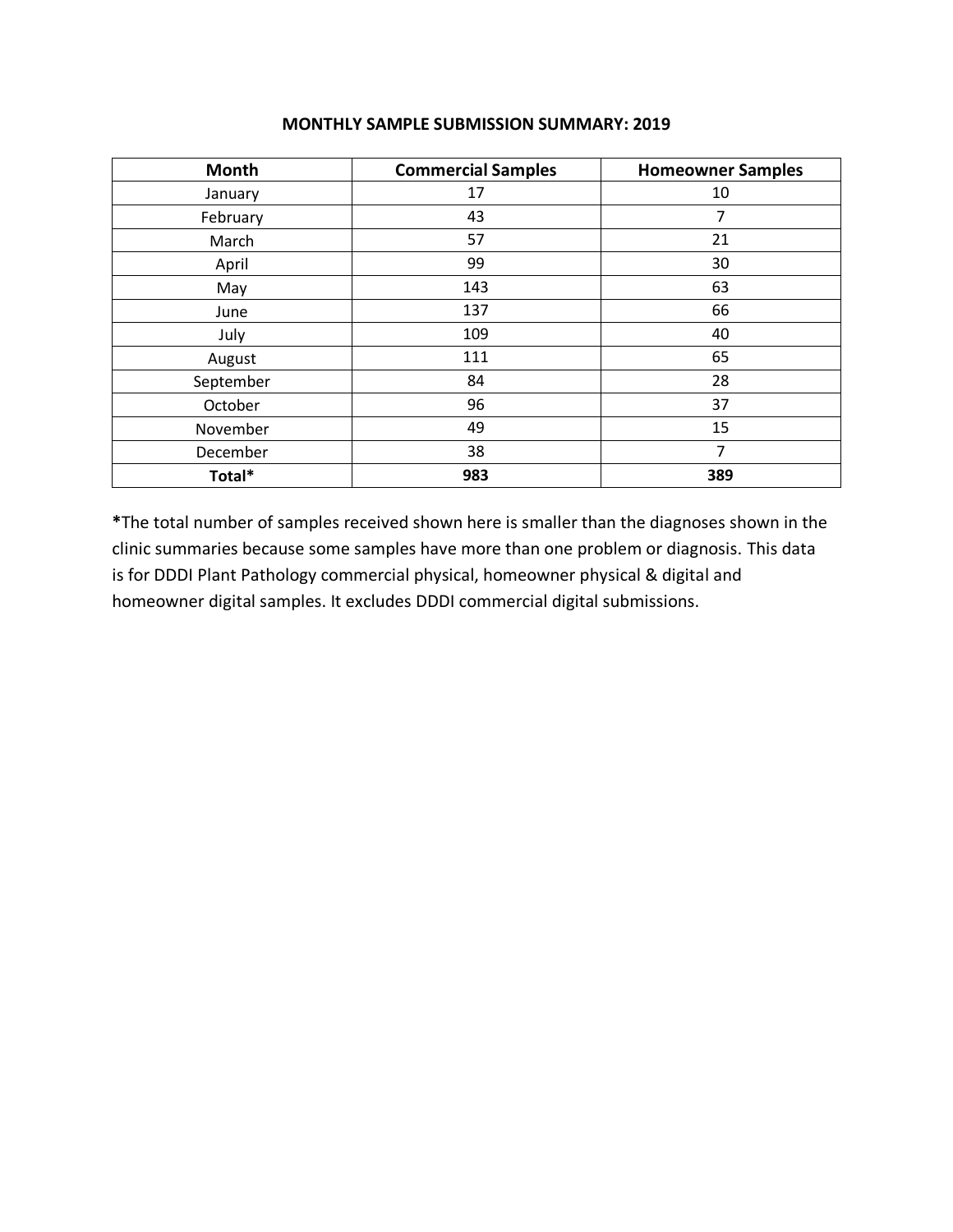| DISTRIBUTION OF COMMERCIAL SAMPLES SUBMITTED BY COUNTY FOR 2019 |
|-----------------------------------------------------------------|
|-----------------------------------------------------------------|

| County          | <b>Samples</b>          | County     | <b>Samples</b> | County      | <b>Samples</b>          |
|-----------------|-------------------------|------------|----------------|-------------|-------------------------|
| Appling         | 7                       | Elbert     | 6              | Newton      | 1                       |
| Atkinson        | 10                      | Emanuel    | $\overline{2}$ | Oconee      | 11                      |
| Bacon           | 26                      | Evans      | 3              | Paulding    | $\mathbf{1}$            |
| <b>Banks</b>    | $\mathbf{1}$            | Floyd      | 11             | Peach       | $\overline{3}$          |
| <b>Barrow</b>   | 5                       | Forsyth    | $\overline{7}$ | Pierce      | 30                      |
| <b>Bartow</b>   | $\overline{1}$          | Fulton     | 42             | Pike        | 5                       |
| <b>Ben Hill</b> | 10                      | Grady      | 11             | Pulaski     | 21                      |
| <b>Berrien</b>  | 17                      | Greene     | $\mathbf{1}$   | Rabun       | $\overline{4}$          |
| <b>Bibb</b>     | 8                       | Gwinnett   | 8              | Richmond    | 14                      |
| <b>Brooks</b>   | 10                      | Habersham  | $\mathbf{1}$   | Rockdale    | $\overline{2}$          |
| Bryan           | $\mathbf{1}$            | Harris     | 6              | Screven     | 5                       |
| <b>Bulloch</b>  | 15                      | Hart       | $\overline{1}$ | Seminole    | $\overline{2}$          |
| <b>Burke</b>    | 6                       | Henry      | $\mathbf{1}$   | Spalding    | $\overline{2}$          |
| Calhoun         | $\overline{1}$          | Houston    | 11             | Sumter      | 13                      |
| Camden          | $\overline{1}$          | Irwin      | 10             | Tattnall    | 40                      |
| Candler         | 6                       | Jackson    | 14             | Taylor      | $\overline{2}$          |
| Carroll         | 13                      | Jeff Davis | 10             | Telfair     | 8                       |
| Chatham         | 3                       | Jefferson  | $\overline{3}$ | Terrell     | $\overline{\mathbf{4}}$ |
| Cherokee        | $\overline{2}$          | Johnson    | $\overline{2}$ | Thomas      | 5                       |
| Clarke          | 29                      | Lanier     | 4              | <b>Tift</b> | 14                      |
| Clinch          | 15                      | Laurens    | $\overline{7}$ | Toombs      | 9                       |
| Cobb            | 39                      | Liberty    | $\overline{1}$ | Turner      | 10                      |
| Coffee          | 11                      | Lowndes    | 22             | Union       | 3                       |
| Colquitt        | 93                      | Macon      | $\overline{2}$ | Walker      | $\overline{2}$          |
| Cook            | 28                      | Madison    | $\mathbf{1}$   | Walton      | 13                      |
| Coweta          | 5                       | McDuffie   | 23             | Wayne       | 8                       |
| Crisp           | 3                       | McIntosh   | $\overline{2}$ | Webster     | $\pmb{4}$               |
| De Kalb         | 17                      | Meriwether | $\overline{2}$ | Wheeler     | $\overline{7}$          |
| Decatur         | 3                       | Miller     | 3              | White       | $\overline{2}$          |
| Dodge           | 11                      | Mitchell   | $\pmb{4}$      | Wilcox      | 12                      |
| Dougherty       | 9                       | Montgomery | $\mathbf{1}$   | Wilkes      | $\mathbf{1}$            |
| Douglas         | $\overline{3}$          | Morgan     | $\overline{2}$ | Worth       | 16                      |
| Early           | $\overline{1}$          | Murray     | 8              |             |                         |
| Echols          | $\overline{\mathbf{4}}$ | Muscogee   | 12             |             |                         |
| Effingham       | $\overline{2}$          | <b>NA</b>  | 60             |             |                         |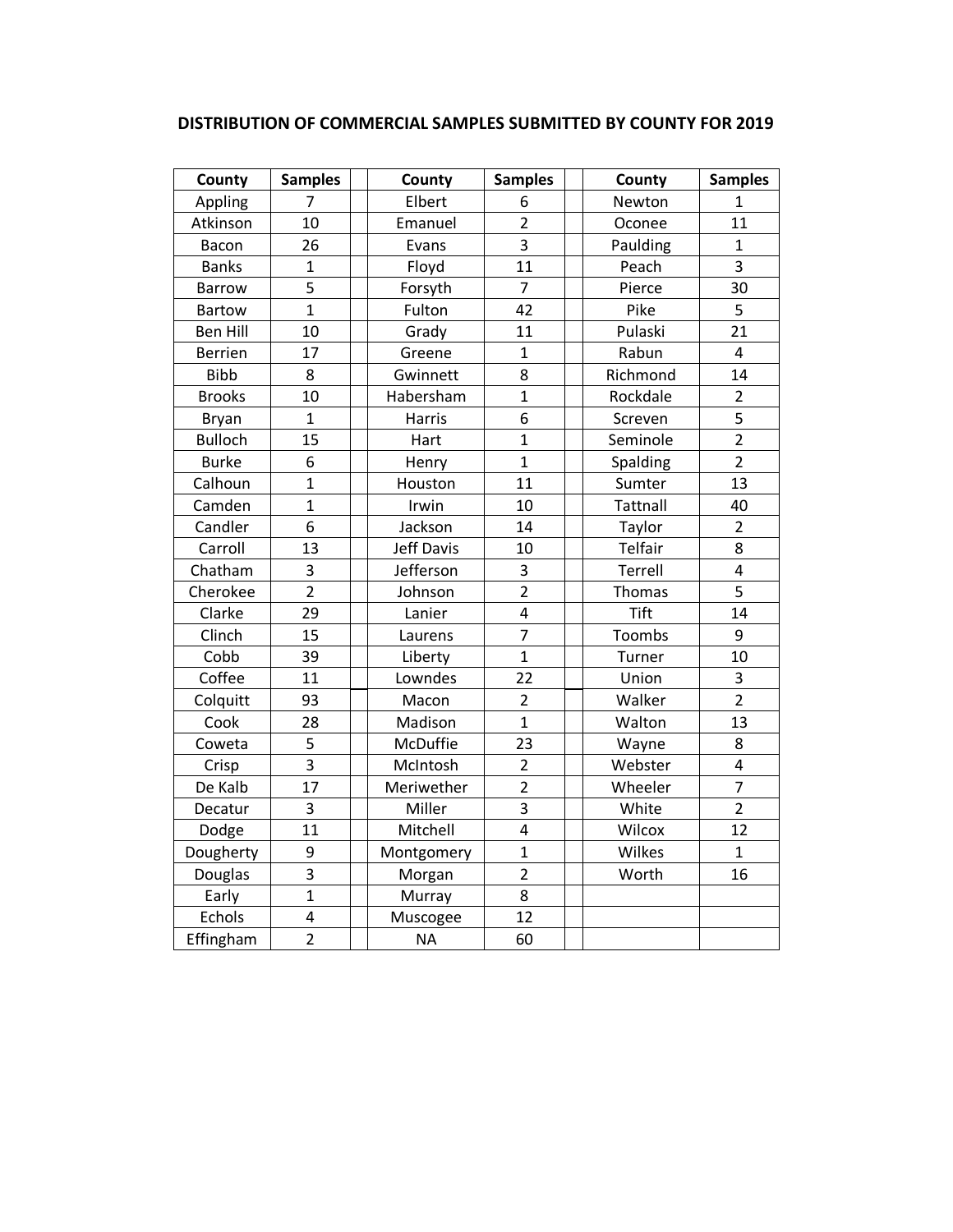## **DISTRIBUTION OF HOMEOWNER SAMPLES SUBMITTED BY COUNTY FOR 2019**

| County          | <b>Samples</b> | County            | <b>Samples</b> |
|-----------------|----------------|-------------------|----------------|
| Appling         | 1              | Henry             | 10             |
| <b>Barrow</b>   | 6              | Jasper            | $\mathbf{1}$   |
| <b>Ben Hill</b> | $\overline{2}$ | <b>Jeff Davis</b> | $\overline{1}$ |
| <b>Bibb</b>     | 9              | Jenkins           | 1              |
| Bryan           | $\overline{2}$ | Johnson           | 1              |
| <b>Bulloch</b>  | $\mathbf 1$    | Lanier            | $\mathbf 1$    |
| <b>Burke</b>    | $\mathbf 1$    | Laurens           | $\overline{2}$ |
| <b>Butts</b>    | 8              | Lee               | 12             |
| Camden          | 6              | Liberty           | $\mathbf{1}$   |
| Candler         | $\mathbf 1$    | Lincoln           | $\overline{1}$ |
| Carroll         | $\overline{1}$ | McDuffie          | 6              |
| Catoosa         | $\overline{2}$ | McIntosh          | 4              |
| Charlton        | 4              | Meriwether        | 7              |
| Chatham         | $\overline{2}$ | Morgan            | 29             |
| Cherokee        | 4              | Murray            | 3              |
| Clarke          | 43             | Muscogee          | 12             |
| Clayton         | 3              | Newton            | $\overline{1}$ |
| Cobb            | 33             | Oconee            | 5              |
| Coweta          | 5              | Paulding          | $\mathbf{1}$   |
| Crawford        | 3              | Pickens           | 6              |
| De Kalb         | 5              | Pierce            | 11             |
| Decatur         | $\overline{2}$ | Pike              | 9              |
| Dodge           | $\overline{2}$ | Pulaski           | $\mathbf{1}$   |
| Dougherty       | 9              | Rabun             | $\mathbf{1}$   |
| Douglas         | $\overline{1}$ | Rockdale          | 12             |
| Effingham       | $\mathbf{1}$   | Screven           | 3              |
| Fayette         | $\overline{1}$ | Stephens          | $\overline{1}$ |
| Forsyth         | 3              | <b>Tift</b>       | 3              |
| Franklin        | 3              | Towns             | $\overline{2}$ |
| Fulton          | 29             | Troup             | 3              |
| Glynn           | $\overline{c}$ | Twiggs            | $\overline{2}$ |
| Greene          | 6              | Union             | 3              |
| Gwinnett        | 8              | Walton            | 3              |
| Habersham       | $\mathbf 1$    | Ware              | 8              |
| Hall            | 5              | White             | $\mathbf{1}$   |
| Harris          | $\mathbf 1$    | Wilkes            | $\mathbf{1}$   |
| Hart            | 2              | Worth             | 2              |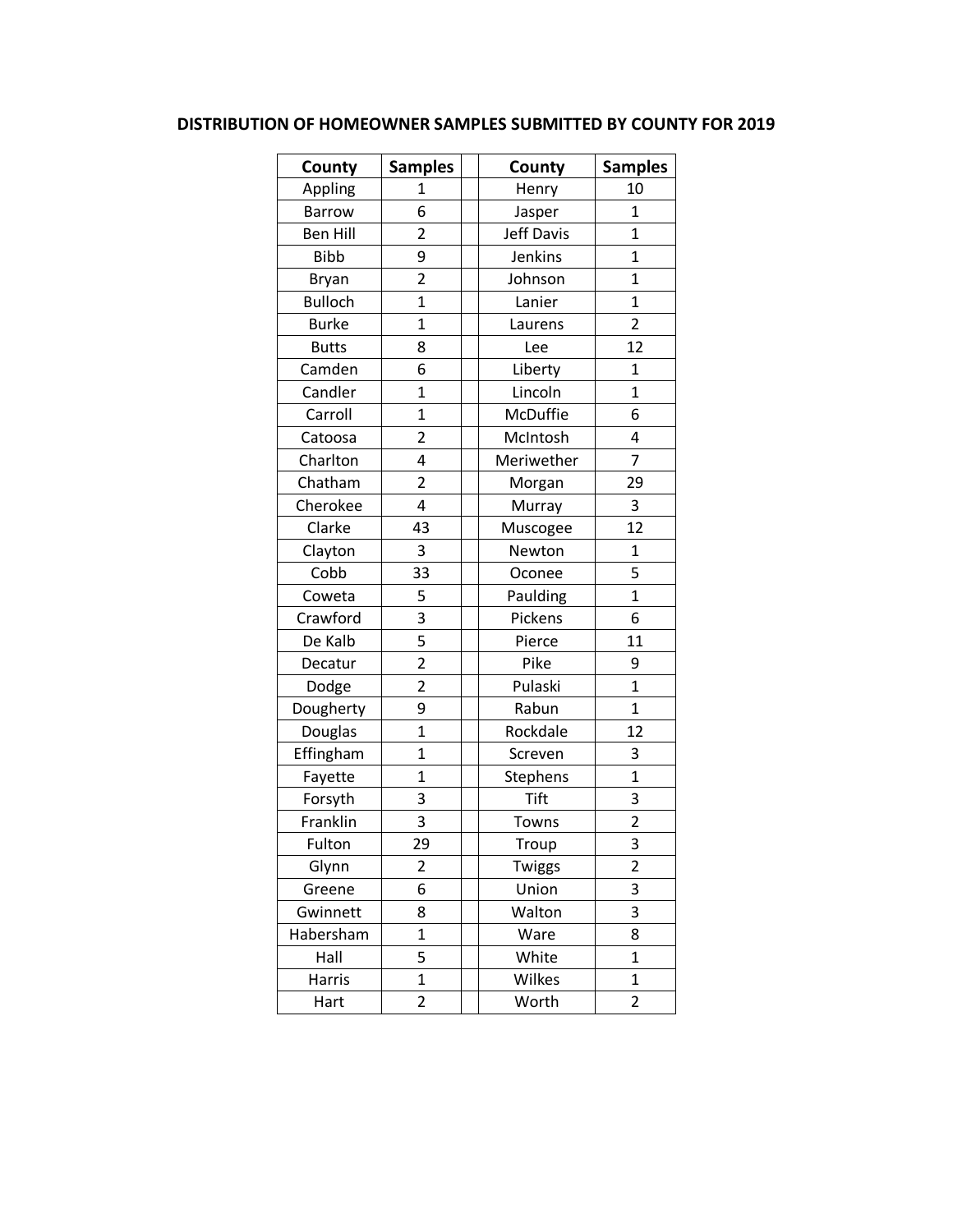#### **CROP SUMMARIES**

The following sections contain summaries of diagnosed samples by crop category for commercial physical samples, homeowner physical samples and homeowner digital samples. **C:** Commercial

**H:** Homeowner

#### **FIELD CROPS**

## (Total Diagnoses 133: C=132; H=1)

| <b>HOST</b>         | <b>DISEASE</b>                       | <b>CAUSAL ORGANISM</b>         | $\mathbf C$    | н              |
|---------------------|--------------------------------------|--------------------------------|----------------|----------------|
| Alfalfa             | Alfalfa common leaf spot             | Pseudopeziza medicaginis       | 1              | 0              |
| $C = 2$             |                                      |                                |                |                |
| $H = 0$             |                                      |                                |                |                |
|                     |                                      | Rhizoctonia sp./spp.           | 1              | 0              |
| Bermudagrass        | Rust                                 | Uromyces sp./spp.              | 1              | 0              |
| $C = 3$             |                                      |                                |                |                |
| $H = 0$             | Leaf spot                            | Bipolaris sp./spp.             | $\mathbf{1}$   | $\mathbf 0$    |
|                     | Insects                              | Class insecta                  | 1              | 0              |
| <b>Common Wheat</b> | Scab                                 | Fusarium sp./spp.              | $\mathbf{1}$   | $\mathbf 0$    |
| $C = 3$             |                                      |                                |                |                |
| $H = 0$             | Cultural/environmental problem       | Abiotic disorder               | 1              | 0              |
|                     | Sooty mold                           | <b>Unidentified Fungus</b>     | $\mathbf{1}$   | $\pmb{0}$      |
| Corn                | Unknown                              | General                        | $\overline{2}$ | $\mathbf 0$    |
| $C = 19$            |                                      |                                |                |                |
| $H = 0$             | Chemical injury                      | Abiotic disorder               | 3              | 0              |
|                     | Scorch                               | Abiotic disorder               | 1              | $\pmb{0}$      |
|                     | Southern corn rust                   | Puccinia polysora              | 1              | $\mathbf 0$    |
|                     |                                      | No Pathogen Found              | $\overline{4}$ | $\pmb{0}$      |
|                     | No pathogen found                    | <b>Identification Analysis</b> | $\mathbf{1}$   | $\mathbf 0$    |
|                     | Southern leaf blight                 | <b>Bipolaris maydis</b>        | 4              | 0              |
|                     | Northern corn leaf spot              | Bipolaris zeicola              | 1              | $\mathbf 0$    |
|                     | Northern corn leaf blight; Leaf spot | Exserohilum turcicum           | $\overline{2}$ | $\mathbf 0$    |
| Cotton              | Fusarium wilt                        | Fusarium oxysporum             | $\overline{2}$ | $\mathbf 0$    |
| $C = 44$            |                                      |                                |                |                |
| $H = 0$             | Unknown                              | General                        | 1              | 0              |
|                     | Alternaria leaf spot                 | Alternaria sp./spp.            | $\overline{2}$ | 0              |
|                     | Cercospora leaf spot                 | Cercospora sp./spp.            | $\overline{2}$ | 0              |
|                     | Stemphylium leaf spot                | Stemphylium sp./spp.           | $\overline{4}$ | $\pmb{0}$      |
|                     | Threecornered alfalfa hopper         | Spissistilus festinus          | $\mathbf{1}$   | $\overline{0}$ |
|                     | Chemical injury                      | Abiotic disorder               | $\mathbf{1}$   | 0              |
|                     | Nutritional deficiency               | Abiotic disorder               | $\mathbf 1$    | $\pmb{0}$      |
|                     | Environmental stress; Problem        | Abiotic disorder               | $\mathbf{1}$   | $\pmb{0}$      |
|                     | Magnesium deficiency                 | Abiotic disorder               | $\overline{2}$ | $\mathbf 0$    |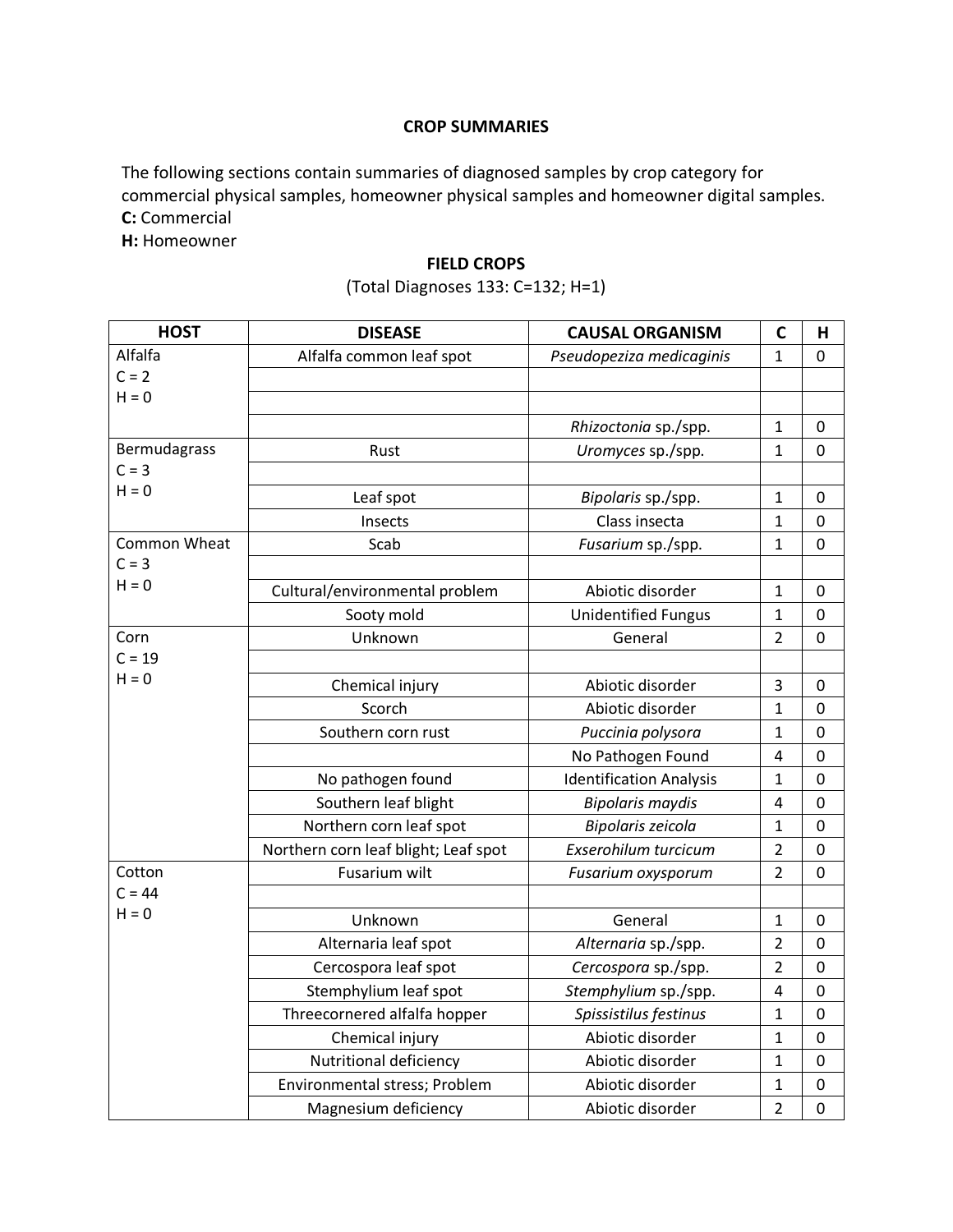|               | <b>Cotton Fusarium wilt</b>    | Fusarium oxysporum                                    | $\overline{2}$ | 0           |
|---------------|--------------------------------|-------------------------------------------------------|----------------|-------------|
|               | Nematode damage                | <b>Unidentified Nematode</b>                          | 1              | $\pmb{0}$   |
|               | Additional sample requested    | <b>Identification Analysis</b>                        | $\overline{2}$ | $\mathbf 0$ |
|               |                                | Corynespora sp./spp.                                  | $\overline{2}$ | 0           |
|               |                                | No Pathogen Found                                     | 9              | $\mathbf 0$ |
|               |                                | Rhizoctonia solani                                    | $\overline{2}$ | $\mathbf 0$ |
|               |                                | Sclerotium rolfsii                                    | $\mathbf{1}$   | $\mathbf 0$ |
|               |                                | Unknown Agent                                         | 1              | $\mathbf 0$ |
|               |                                | Unknown cause                                         | $\overline{2}$ | $\mathbf 0$ |
|               |                                | Viruses                                               | $\mathbf{1}$   | 0           |
|               | No pathogen found              | <b>Identification Analysis</b>                        | $\mathbf{1}$   | $\pmb{0}$   |
|               |                                | Ramularia gossypii                                    | 1              | 0           |
|               | Root problem                   | Unknown cause                                         | $\mathbf{1}$   | $\pmb{0}$   |
|               | Target spot                    | Corynespora cassiicola                                | $\mathbf{1}$   | 0           |
| Grain Sorghum | Anthracnose                    | Colletotrichum graminicola                            | $\mathbf{1}$   | $\mathbf 0$ |
| $C = 1$       |                                |                                                       |                |             |
| $H = 0$       |                                |                                                       |                |             |
| Oats          | Tan spot                       | Drechslera sp./spp.                                   | $\mathbf{1}$   | 0           |
| $C = 2$       |                                |                                                       |                |             |
| $H = 0$       |                                |                                                       |                |             |
|               | Barley yellow dwarf (BYDV-MAV) | Luteovirus Barley Yellow Dwarf<br>Virus               | $\mathbf{1}$   | 0           |
| Orchardgrass  | Leaf blight                    | Various Fungi                                         | $\mathbf{1}$   | 0           |
| $C = 1$       |                                |                                                       |                |             |
| $H = 0$       |                                |                                                       |                |             |
| Peanut        | Diplodia collar rot            | Diplodia gossypina                                    | $\mathbf{1}$   | 0           |
| $C = 30$      |                                |                                                       |                |             |
| $H = 0$       | Aspergillus crown rot          | Aspergillus niger                                     | $\overline{2}$ | $\mathbf 0$ |
|               | Southern stem rot              | Sclerotium rolfsii                                    | 3              | $\pmb{0}$   |
|               | Chemical injury                | Abiotic disorder                                      | 3              | $\mathbf 0$ |
|               |                                | No Pathogen Found                                     | 10             | 0           |
|               |                                | Rhizoctonia solani                                    | $\mathbf{1}$   | 0           |
|               |                                | Unknown cause                                         | $\mathbf{1}$   | 0           |
|               | Tomato spotted wilt (TSWV)     | <b>Tospovirus Tomato Spotted Wilt</b><br><b>Virus</b> | $\overline{7}$ | 0           |
|               | Peanut late leaf spot          | Passalora personata                                   | $\mathbf{1}$   | 0           |
|               | Peanut early leaf spot         | Passalora arachidicola                                | $\mathbf{1}$   | 0           |
| Pear          | Southern stem rot              | Sclerotium rolfsii                                    | $\mathbf{1}$   | $\mathbf 0$ |
| $C = 1$       |                                |                                                       |                |             |
| $H = 0$       |                                |                                                       |                |             |
| Pecan         | Anthracnose                    | Glomerella sp./spp.                                   | $\mathbf{1}$   | 0           |
| $C = 1$       |                                |                                                       |                |             |
| $H = 0$       |                                |                                                       |                |             |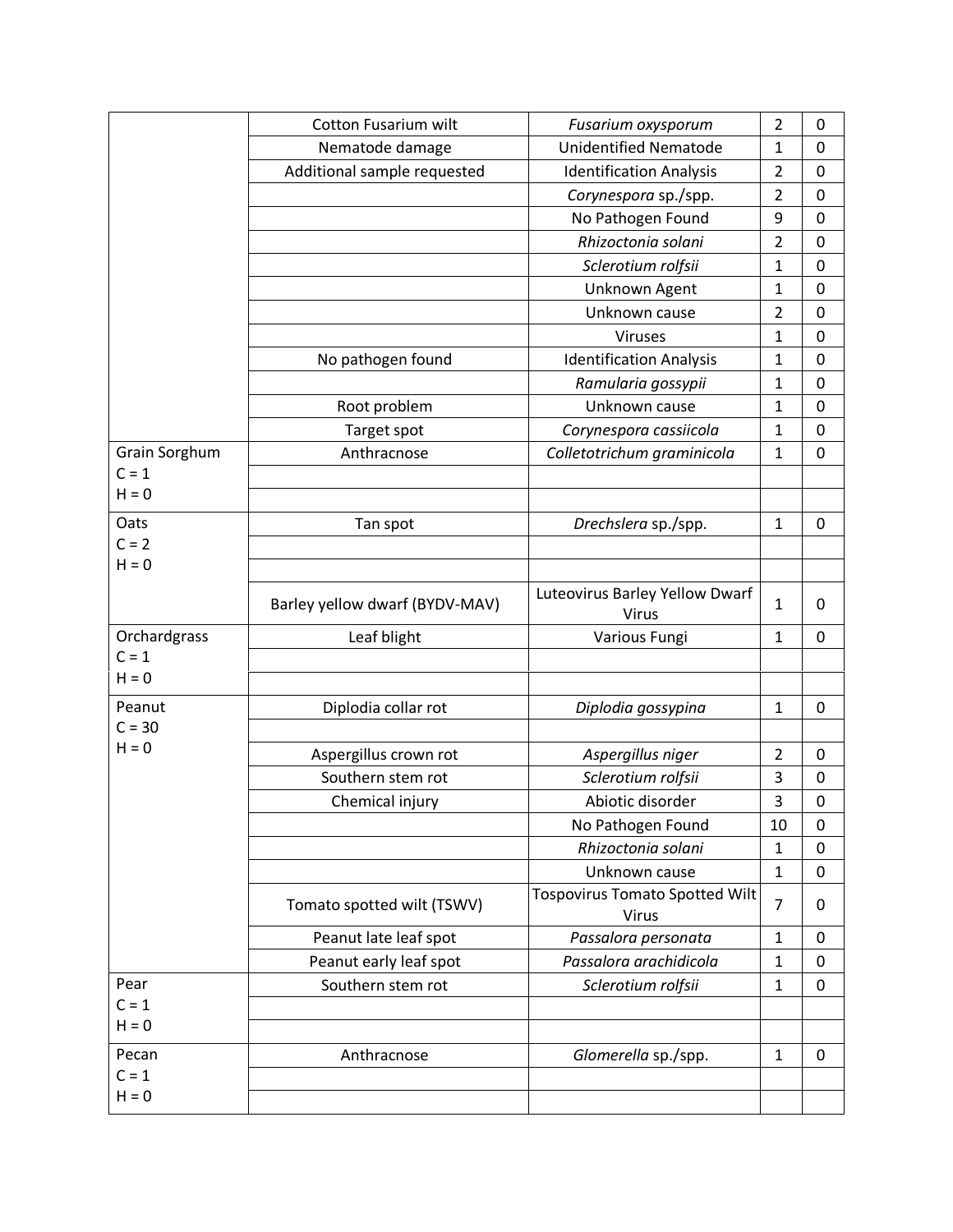| Soybean        | Charcoal rot                  | Macrophomina sp./spp.                                 | $\mathbf{1}$   | 0              |
|----------------|-------------------------------|-------------------------------------------------------|----------------|----------------|
| $C = 10$       |                               |                                                       |                |                |
| $H = 0$        | Southern stem rot             | Sclerotium rolfsii                                    | 1              | 0              |
|                | Phytotoxicity                 | Abiotic disorder                                      | $\mathbf{1}$   | $\mathbf 0$    |
|                | Soybean bacterial pustule     | Xanthomonas axonopodis                                | $\mathbf{1}$   | $\Omega$       |
|                |                               | No Pathogen Found                                     | $\mathbf{1}$   | 0              |
|                |                               | Rhizoctonia solani                                    | 1              | 0              |
|                |                               | Septoria sp./spp.                                     | 1              | $\Omega$       |
|                |                               | Unknown cause                                         | $\overline{2}$ | $\overline{0}$ |
|                | Root rot                      | Phytophthora sp./spp.                                 | $\mathbf{1}$   | 0              |
| Sugarcane      | Environmental stress; Problem | Abiotic disorder                                      | 0              | $\mathbf{1}$   |
| $C = 0$        |                               |                                                       |                |                |
| $H = 1$        |                               |                                                       |                |                |
| Tobacco (Flue- | <b>Black shank</b>            | Phytophthora nicotianae                               | 3              | $\mathbf 0$    |
| cured)         |                               |                                                       |                |                |
| $C = 13$       |                               | Candida albicans                                      | $\mathbf{1}$   | 0              |
| $H = 0$        |                               | No Pathogen Found                                     | 4              | 0              |
|                | Frogeye leaf spot             | Cercospora physalidis                                 | 1              | $\overline{0}$ |
|                | Tomato spotted wilt (TSWV)    | <b>Tospovirus Tomato Spotted Wilt</b><br><b>Virus</b> | 3              | $\Omega$       |
|                | Seedling diseases             | Rhizoctonia solani                                    | $\mathbf{1}$   | $\mathbf 0$    |
| Tomato         | Insufficient sample           | <b>Identification Analysis</b>                        | $\mathbf{1}$   | $\mathbf 0$    |
| $C = 1$        |                               |                                                       |                |                |
| $H = 0$        |                               |                                                       |                |                |
| Wheat          | Nutritional deficiency        | Abiotic disorder                                      | 1              | $\mathbf 0$    |
| $C = 1$        |                               |                                                       |                |                |
| $H = 0$        |                               |                                                       |                |                |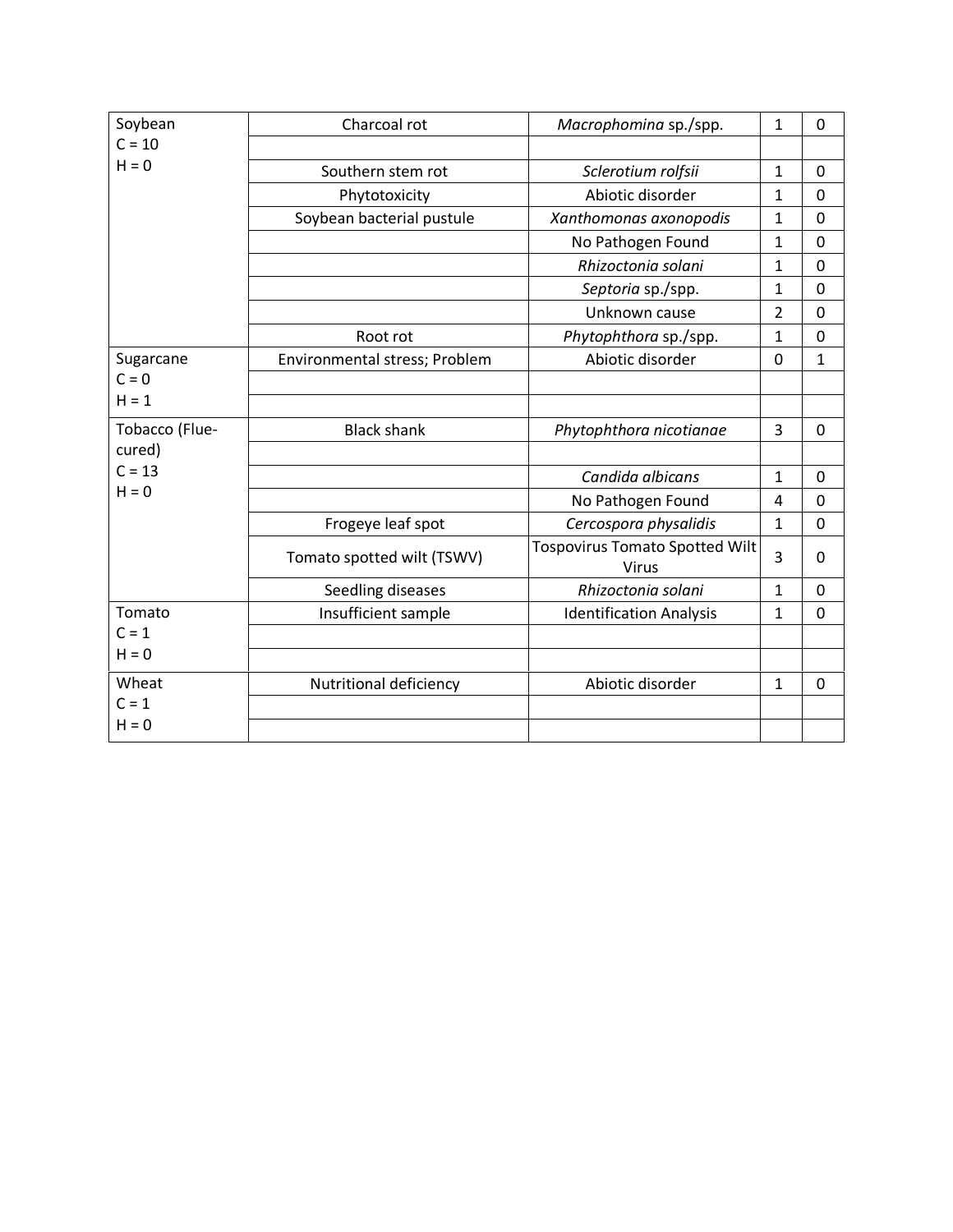## **FRUITS AND NUTS**

# (Total Diagnoses 344: C=306; H=38)

| <b>HOST</b> | <b>DISEASE</b>                 | <b>CAUSAL ORGANISM</b>                | $\mathbf C$    | н              |
|-------------|--------------------------------|---------------------------------------|----------------|----------------|
| Banana      | Unknown abiotic disorder       | Abiotic disorder                      | $\mathbf 0$    | $\mathbf{1}$   |
| $C = 0$     |                                |                                       |                |                |
| $H = 1$     |                                |                                       |                |                |
| Blackberry  | Cane blotch                    | Cephaleuros sp./spp.                  | $\overline{2}$ | $\mathbf 0$    |
| $C = 35$    |                                |                                       |                |                |
| $H = 2$     | Crown gall                     | Agrobacterium sp./spp.                | 1              | 0              |
|             | Downy mildew                   | Peronospora sp./spp.                  | 1              | $\mathbf 0$    |
|             | Orange rust                    | Gymnoconia nitens                     | 1              | $\mathbf 0$    |
|             | Algal leaf spot                | Cephaleuros virescens                 | $\mathbf 0$    | 1              |
|             | Cultural/environmental problem | Abiotic disorder                      | $\mathbf 0$    | 1              |
|             | Cane and leaf rust             | Kuehneola sp./spp.                    | 3              | 0              |
|             |                                | Botryosphaeria sp./spp.               | 1              | 0              |
|             |                                | Colletotrichum sp./spp.               | 1              | 0              |
|             |                                | Coniothyrium sp./spp.                 | $\mathbf 1$    | $\mathbf 0$    |
|             |                                | Fusicoccum sp./spp.                   | 1              | 0              |
|             |                                | Leptosphaeria sp./spp.                | 3              | $\mathbf 0$    |
|             |                                | Phytophthora sp./spp.                 | 10             | 0              |
|             |                                | Pseudocercospora sp./spp.             | 6              | $\mathbf 0$    |
|             |                                | Rhizoctonia sp./spp.                  | 3              | $\pmb{0}$      |
|             |                                | Sphaeropsis sp./spp.                  | 1              | $\mathbf 0$    |
| Blueberry   | Unknown                        | General                               | 1              | 0              |
| $C = 138$   |                                |                                       |                |                |
| $H = 5$     | Phyllosticta leaf spot         | Phyllosticta sp./spp.                 | 1              | 0              |
|             | Chemical injury                | Abiotic disorder                      | 5              | $\mathbf 0$    |
|             | Chemical; Environmental injury | Abiotic disorder                      | 1              | 0              |
|             | Nutritional deficiency         | Abiotic disorder                      | 3              | $\pmb{0}$      |
|             | Nutrient imbalance             | Abiotic disorder                      | 0              | 1              |
|             | Environmental stress; Problem  | Abiotic disorder                      | $\pmb{0}$      | $\overline{2}$ |
|             | Oedema; Edema                  | Abiotic disorder                      | 1              | 0              |
|             | Unidentified fungus            | Unidentified fungus                   | 1              | $\mathbf 0$    |
|             | Sooty mold                     | <b>Unidentified Fungus</b>            | 1              | 0              |
|             | Insect damage                  | Unidentified Insect                   | 3              | $\mathbf 0$    |
|             | Mite damage                    | <b>Unidentified Mite</b>              | 1              | $\pmb{0}$      |
|             |                                | Alternaria sp./spp.                   | 1              | $\pmb{0}$      |
|             |                                | <b>Blueberry Necrotic Ring Blotch</b> |                | 0              |
|             |                                | Disorder virus suspected              | 1              |                |
|             |                                | Botryosphaeria sp./spp.               | 8              | 0              |
|             |                                | Cercospora sp./spp.                   | 1              | 0              |
|             |                                | Cladosporium sp./spp.                 | 3              | $\pmb{0}$      |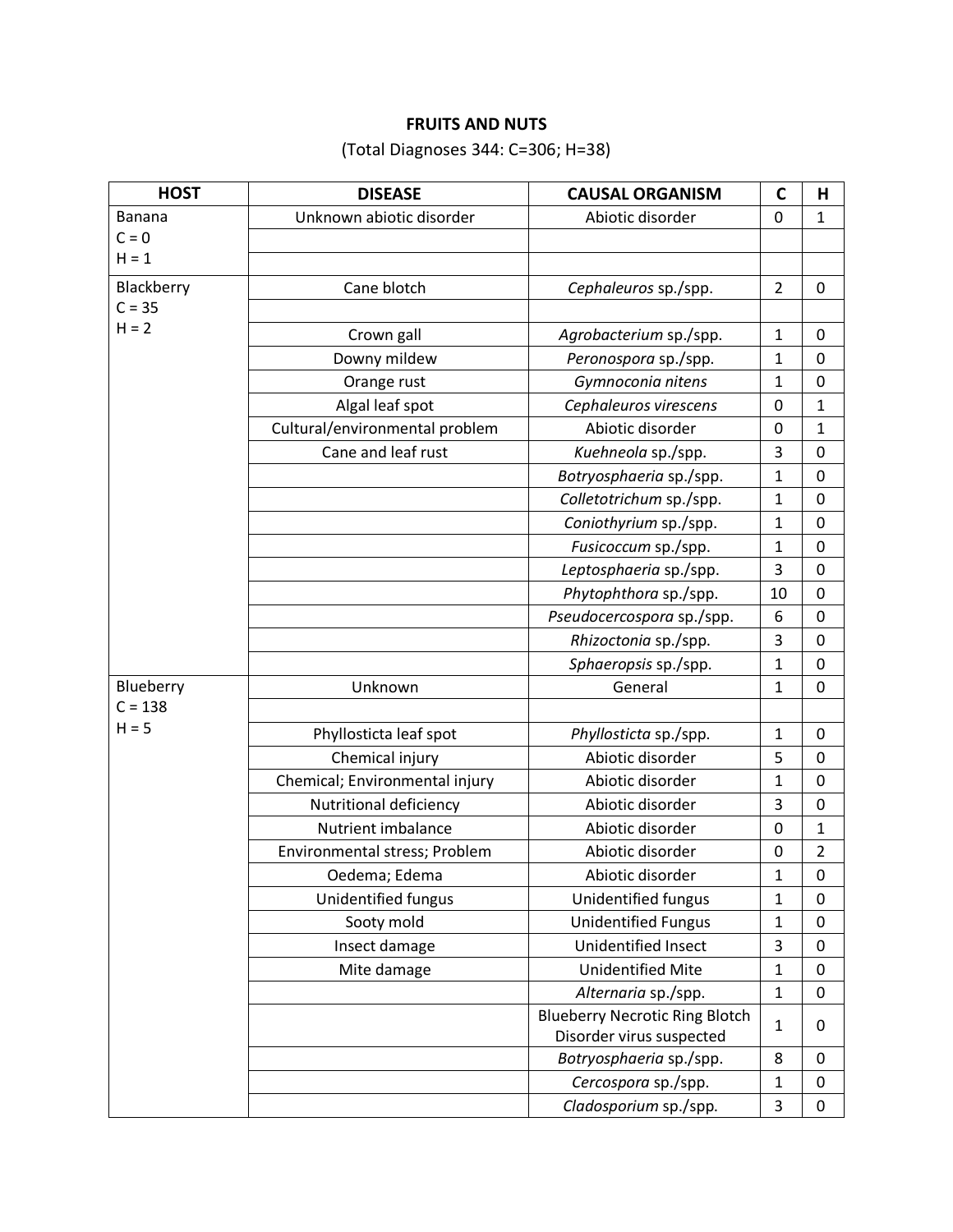|              |                                 | Colletotrichum sp./spp.                  | 5              | 0              |
|--------------|---------------------------------|------------------------------------------|----------------|----------------|
|              |                                 | <b>Environmental Stresses</b>            | 4              | 0              |
|              |                                 | Fusicoccum sp./spp.                      | $\overline{2}$ | $\mathbf 0$    |
|              |                                 | Leptosphaeria sp./spp.                   | $\overline{2}$ | 0              |
|              |                                 | Pestalotia sp./spp.                      | $\mathbf{1}$   | 0              |
|              |                                 | Phomopsis sp./spp.                       | $\overline{2}$ | 0              |
|              |                                 | Phyllosticta sp./spp.                    | 3              | 0              |
|              |                                 | Phytophthora cinnamomi                   | 35             | 0              |
|              |                                 | Phytophthora sp./spp.                    | $\mathbf{1}$   | 0              |
|              |                                 | Pucciniastrum sp./spp.                   | 5              | 0              |
|              |                                 | Rhizoctonia sp./spp.                     | 33             | $\mathbf 0$    |
|              |                                 | Unknown Agent                            | $\mathbf{1}$   | 0              |
|              |                                 | Unknown cause                            | $\mathbf{1}$   | 0              |
|              | Crown rot; Root rot; Stem rot   | Phytophthora sp./spp.                    | 0              | $\mathbf 1$    |
|              | Root problem                    | Unknown cause                            | 8              | $\mathbf{1}$   |
|              | Phytophthora root and crown rot | Phytophthora cinnamomi                   | $\mathbf{1}$   | 0              |
|              | <b>Bacterial leaf scorch</b>    | Xylella fastidiosa                       | $\overline{2}$ | 0              |
| Cherry       | Brown rot                       | Monilia sp./spp.                         | 0              | $\mathbf 1$    |
| $C = 0$      |                                 |                                          |                |                |
| $H = 1$      |                                 |                                          |                |                |
| Citrus       | Nutritional deficiency          | Abiotic disorder                         | $\mathbf{1}$   | 0              |
| $C = 9$      |                                 |                                          |                |                |
| $H = 0$      | Insect damage                   | Unidentified Insect                      | $\mathbf{1}$   | $\mathbf 0$    |
|              |                                 | Alternaria sp./spp.                      | $\mathbf{1}$   | 0              |
|              |                                 | Colletotrichum sp./spp.                  | 4              | $\mathbf 0$    |
|              |                                 | Mycosphaerella sp./spp.                  | $\mathbf{1}$   | 0              |
|              | Root problem                    | Unknown cause                            | 1              | 0              |
| Common Apple | Plum Curculio                   | Conotrachelus nenuphar                   | 0              | $\mathbf{1}$   |
| $C = 7$      |                                 |                                          |                |                |
| $H = 4$      | Chemical injury                 | Abiotic disorder                         | 0              | $\mathbf 1$    |
|              | Cedar-apple rust                | Gymnosporangium juniperi-<br>virginianae | $\mathbf{1}$   | 0              |
|              | Insect damage                   | Unidentified Insect                      | 0              | $\mathbf{1}$   |
|              |                                 | Botryosphaeria sp./spp.                  | $\mathbf{1}$   | 0              |
|              |                                 | <b>Environmental Stresses</b>            | $\mathbf{1}$   | $\mathbf 0$    |
|              |                                 | Fusicoccum sp./spp.                      | $\mathbf{1}$   | 0              |
|              |                                 | Phomopsis sp./spp.                       | $\mathbf{1}$   | $\mathbf 0$    |
|              |                                 | Unknown cause                            | $\overline{2}$ | 0              |
|              | Apple scab                      | Venturia inaequalis                      | 0              | $\mathbf{1}$   |
| Common Fig   | Unknown                         | General                                  | 0              | $\mathbf{1}$   |
| $C = 0$      |                                 |                                          |                |                |
| $H = 4$      | Cultural/environmental problem  | Abiotic disorder                         | 0              | $\mathbf{1}$   |
|              | Environmental stress; Problem   | Abiotic disorder                         | 0              | $\overline{2}$ |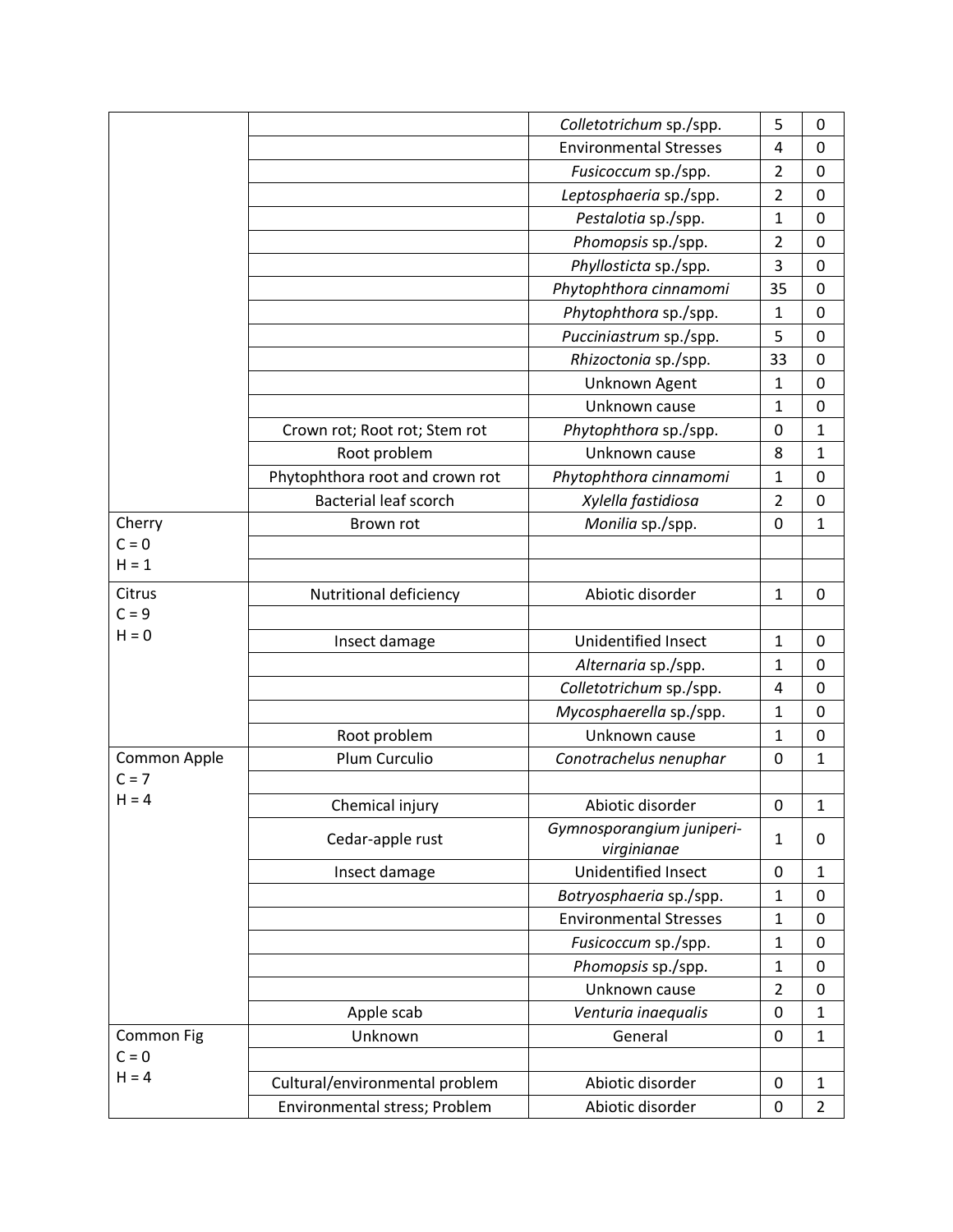| Grape                      | <b>Bitter rot</b>              | Greeneria uvicola            | $\mathbf{1}$   | 0                |
|----------------------------|--------------------------------|------------------------------|----------------|------------------|
| $C = 23$<br>$H = 2$        |                                |                              |                |                  |
|                            | Chemical; Environmental injury | Abiotic disorder             | $\mathbf{1}$   | $\mathbf 0$      |
|                            | Environmental stress; Problem  | Abiotic disorder             | 0              | 1                |
|                            | Poor pollination               | Abiotic disorder             | $\mathbf 0$    | $\mathbf{1}$     |
|                            |                                | Alternaria sp./spp.          | $\overline{2}$ | $\mathbf 0$      |
|                            |                                | Botryosphaeria sp./spp.      | $\mathbf{1}$   | $\mathbf 0$      |
|                            |                                | Cladosporium sp./spp.        | 5              | 0                |
|                            |                                | Phytophthora sp./spp.        | $\overline{2}$ | $\mathbf 0$      |
|                            |                                | Saprophytic Fungi and Yeasts | 4              | $\mathbf 0$      |
|                            |                                | Thrips sp./spp.              | $\overline{4}$ | $\mathbf 0$      |
|                            |                                | Unknown cause                | 1              | $\boldsymbol{0}$ |
|                            | Armillaria root rot            | Armillaria sp./spp.          | 1              | $\mathbf 0$      |
|                            | <b>Black rot</b>               | Phyllosticta ampelicida      | 1              | $\boldsymbol{0}$ |
| Japanese Pear              | <b>Fruit flies</b>             | <b>Family Drosophilidae</b>  | $\mathbf{1}$   | $\mathbf 0$      |
| $C = 2$                    |                                |                              |                |                  |
| $H = 0$                    |                                |                              |                |                  |
|                            |                                | Saprophytic Fungi and Yeasts | $\mathbf{1}$   | 0                |
| Japanese                   | Phomopsis blight               | Phomopsis sp./spp.           | $\mathbf{1}$   | $\mathbf 0$      |
| Persimmon                  |                                |                              |                |                  |
| $C = 3$                    | Unknown                        | General                      | 1              | 0                |
| $H = 0$                    | Mite damage                    | <b>Unidentified Mite</b>     | 1              | $\boldsymbol{0}$ |
| Lemon                      | Mites                          | Order Acari                  | $\mathbf 0$    | $\mathbf{1}$     |
| $C = 0$                    |                                |                              |                |                  |
| $H = 2$                    |                                |                              |                |                  |
|                            | Insect damage                  | Unidentified Insect          | 0              | 1                |
| Loquat                     | Cultural/environmental problem | Abiotic disorder             | 0              | 1                |
| $C = 0$                    |                                |                              |                |                  |
| $H = 1$                    |                                |                              |                |                  |
|                            |                                |                              |                |                  |
| Mango<br>$C = 0$           | Environmental stress; Problem  | Abiotic disorder             | 0              | $\mathbf{1}$     |
| $H = 1$                    |                                |                              |                |                  |
|                            |                                |                              |                |                  |
| Muscadine Grape<br>$C = 5$ | Ripe rot                       | Colletotrichum sp./spp.      | $\mathbf{1}$   | 0                |
| $H = 0$                    |                                |                              |                |                  |
|                            |                                | Phyllosticta sp./spp.        | $\mathbf{1}$   | 0                |
|                            |                                | Unidentified Insect          | $\mathbf{1}$   | $\mathbf 0$      |
|                            |                                | Unknown Agent                | $\mathbf{1}$   | $\mathbf 0$      |
|                            |                                | Unknown cause                | $\mathbf{1}$   | $\mathbf 0$      |
| Oleander                   |                                | Colletotrichum sp./spp.      | $\mathbf{1}$   | $\mathbf 0$      |
| $C = 1$                    |                                |                              |                |                  |
| $H = 0$                    |                                |                              |                |                  |
| Peach                      | Cultural/environmental problem | Abiotic disorder             | $\pmb{0}$      | $\mathbf{1}$     |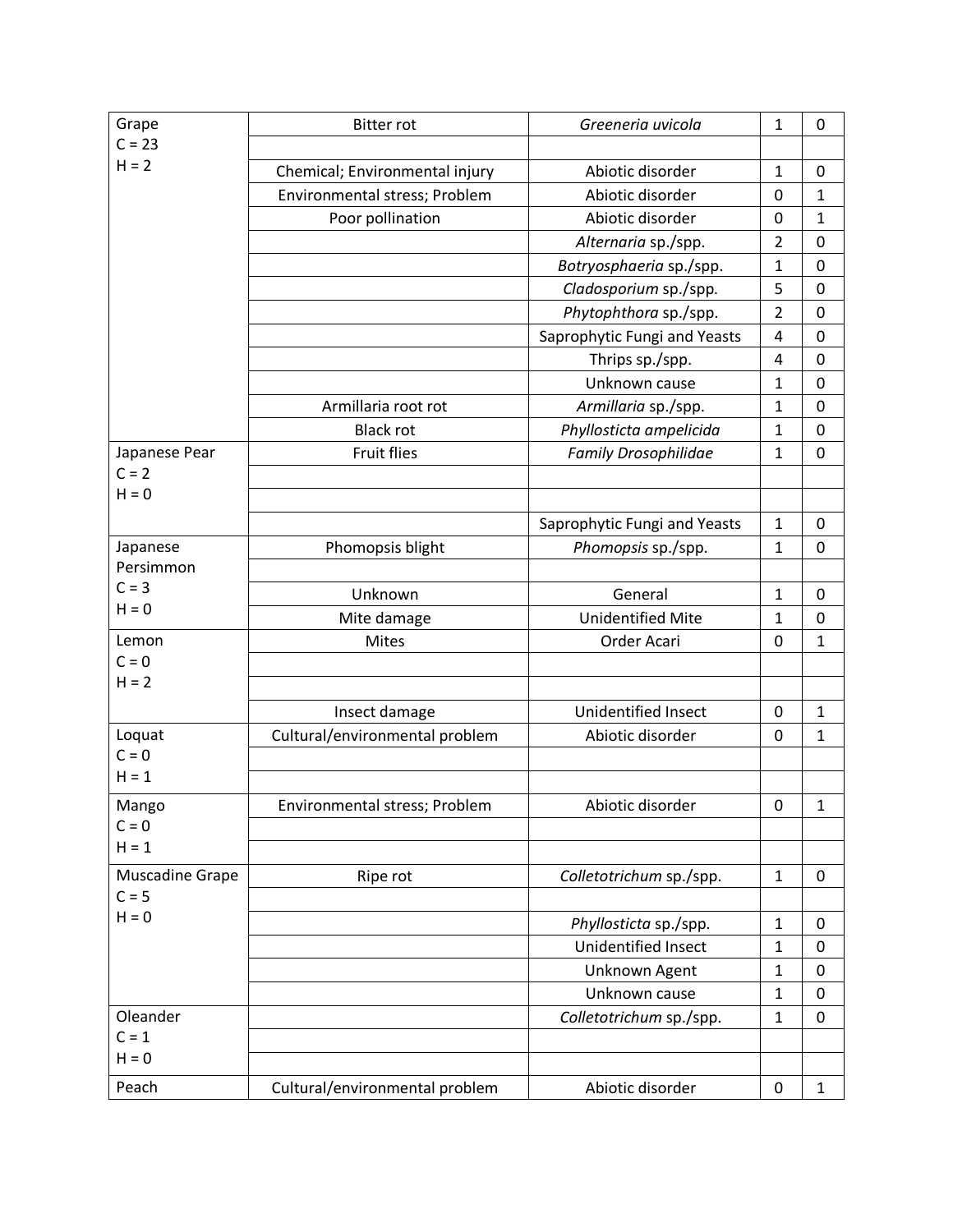| $C = 2$                   |                                      |                               |                     |                              |
|---------------------------|--------------------------------------|-------------------------------|---------------------|------------------------------|
| $H = 3$                   | Environmental stress; Problem        | Abiotic disorder              | 0                   | $\mathbf{1}$                 |
|                           | Insect damage                        | Unidentified Insect           | 0                   | $\mathbf{1}$                 |
|                           | Brown rot; Blossom blight; Fruit rot | Monilinia sp./spp.            | 1                   | 0                            |
|                           | San jose scale                       | Diaspidiotus perniciosus      | $\mathbf{1}$        | $\mathbf 0$                  |
| Pear                      | Fire blight                          | Erwinia amylovora             | 0                   | $\mathbf 1$                  |
| $C = 2$                   |                                      |                               |                     |                              |
| $H = 5$                   | Environmental stress; Problem        | Abiotic disorder              | 0                   | $\overline{2}$               |
|                           | Unknown abiotic disorder             | Abiotic disorder              | 0                   | $\mathbf{1}$                 |
|                           | Cedar-quince rust                    | Gymnosporangium clavipes      | 0                   | $\mathbf{1}$                 |
|                           |                                      | Colletotrichum sp./spp.       | $\mathbf{1}$        | 0                            |
|                           |                                      | <b>Environmental Stresses</b> | 1                   | 0                            |
| Pecan                     | Pecan leaf Phylloxera                | Phylloxera notabilis          | $\mathbf{1}$        | $\mathbf 0$                  |
| $C = 11$                  |                                      |                               |                     |                              |
| $H = 1$                   |                                      | Abiotic disorder              | $\mathbf{1}$        | 0                            |
|                           | Zinc deficiency                      |                               |                     | 0                            |
|                           | Pecan; Hickory scab                  | No Pathogen Found             | 4<br>$\overline{2}$ | $\mathbf{1}$                 |
|                           | <b>Bacterial leaf scorch</b>         | Fusicladium caryigenum        |                     |                              |
|                           |                                      | Xylella fastidiosa            | $\overline{2}$      | 0                            |
|                           | Anthracnose                          | Colletotrichum sp./spp.       | $\mathbf{1}$        | 0                            |
| Persimmon<br>(Ornamental) | Unknown                              | General                       | 0                   | $\mathbf{1}$                 |
| $C = 0$                   |                                      |                               |                     |                              |
| $H = 3$                   | Moss                                 | General                       | 0                   | $\mathbf{1}$                 |
|                           | Cultural/environmental problem       | Abiotic disorder              | 0                   | $\mathbf{1}$                 |
| Plum<br>$C = 0$           | Cultural/environmental problem       | Abiotic disorder              | 0                   | $\mathbf{1}$                 |
| $H = 3$                   | <b>Black knot</b>                    |                               |                     |                              |
|                           |                                      | Apiosporina morbosa           | 0                   | $\mathbf{1}$<br>$\mathbf{1}$ |
|                           | Root problem                         | Unknown cause<br>General      | 0                   |                              |
| Pomegranate<br>$C = 30$   | Unknown                              |                               | 3                   | $\mathbf 0$                  |
| $H = 0$                   |                                      |                               |                     |                              |
|                           | Penicillium fruit rot                | Penicillium sp./spp.          | $\mathbf{1}$        | 0                            |
|                           | <b>Thrips</b>                        | Thrips sp./spp.               | $\mathbf{1}$        | $\mathbf 0$                  |
|                           | Chemical; Environmental injury       | Abiotic disorder              | $\mathbf{1}$        | $\pmb{0}$                    |
|                           | Unidentified fungus                  | Unidentified fungus           | $\overline{2}$      | $\mathbf 0$                  |
|                           | Unidentified bacteria                | Unidentified Bacteria         | $\mathbf{1}$        | 0                            |
|                           | Insect damage                        | Unidentified Insect           | 3                   | 0                            |
|                           | Mite damage                          | <b>Unidentified Mite</b>      | $\mathbf{1}$        | 0                            |
|                           |                                      | Alternaria sp./spp.           | $\overline{2}$      | 0                            |
|                           |                                      | Botryosphaeria sp./spp.       | $\mathbf{1}$        | $\mathbf 0$                  |
|                           |                                      | Cladosporium sp./spp.         | $\mathbf{1}$        | $\pmb{0}$                    |
|                           |                                      | Colletotrichum sp./spp.       | 6                   | $\pmb{0}$                    |
|                           |                                      | Fusicoccum sp./spp.           | $\mathbf{1}$        | $\pmb{0}$                    |
|                           |                                      | Leptosphaeria sp./spp.        | $\mathbf{1}$        | $\pmb{0}$                    |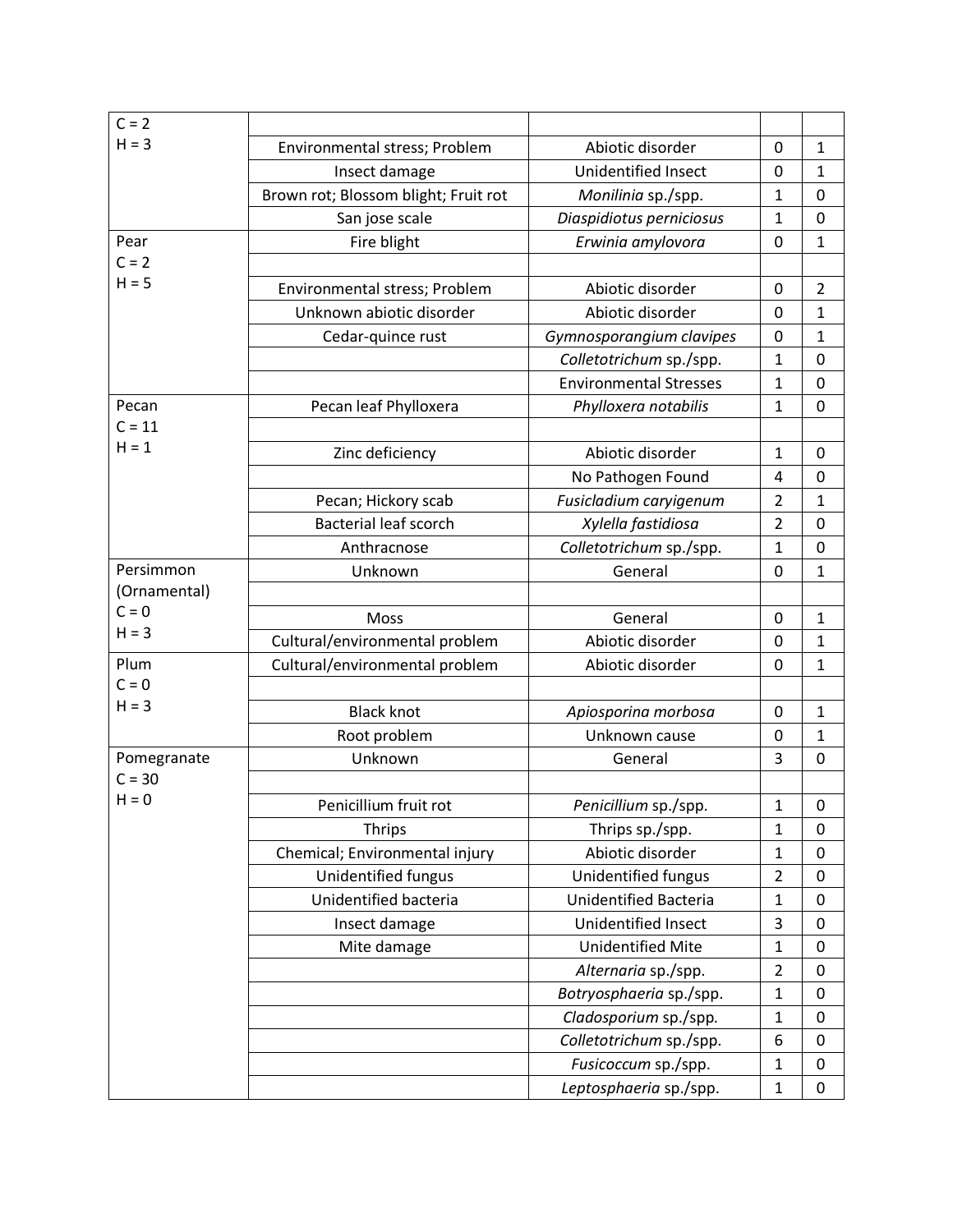|            |                                 | Phytophthora sp./spp.         | $\overline{2}$ | 0           |
|------------|---------------------------------|-------------------------------|----------------|-------------|
|            |                                 | Unknown Agent                 | 1              | 0           |
|            |                                 | Unknown cause                 | $\overline{2}$ | 0           |
| Satsuma    | Graft failure                   | Abiotic disorder              | $\mathbf{1}$   | 0           |
| Tangerine  |                                 |                               |                |             |
| $C = 11$   | Root rot                        | Various Fungi                 | $\mathbf{1}$   | 0           |
| $H = 0$    |                                 | Alternaria sp./spp.           | $\mathbf{1}$   | 0           |
|            |                                 | Colletotrichum sp./spp.       | 1              | 0           |
|            |                                 | Phytophthora cinnamomi        | 1              | $\mathbf 0$ |
|            |                                 | Phytophthora sp./spp.         | 3              | 0           |
|            |                                 | Rhizoctonia sp./spp.          | 3              | 0           |
| Strawberry | Powdery mildew                  | Oidium sp./spp.               | $\mathbf{1}$   | $\mathbf 0$ |
| $C = 27$   |                                 |                               |                |             |
| $H = 0$    | Powdery mildew                  | Sphaerotheca sp./spp.         | $\mathbf{1}$   | 0           |
|            | Phomopsis leaf spot             | Phomopsis sp./spp.            | $\mathbf{1}$   | 0           |
|            | <b>Mites</b>                    | Order Acari                   | $\overline{2}$ | 0           |
|            | Spider mites                    | Family Tetranychidae          | 3              | 0           |
|            | Phytophthora root and crown rot | Phytophthora cactorum         | $\overline{2}$ | 0           |
|            | Mite damage                     | <b>Unidentified Mite</b>      | $\mathbf{1}$   | $\mathsf 0$ |
|            |                                 | Alternaria sp./spp.           | $\mathbf{1}$   | 0           |
|            |                                 | Cercospora sp./spp.           | 1              | $\mathbf 0$ |
|            |                                 | Cladosporium sp./spp.         | $\overline{2}$ | 0           |
|            |                                 | <b>Environmental Stresses</b> | $\mathbf{1}$   | 0           |
|            |                                 | Phytophthora cactorum         | 3              | 0           |
|            |                                 | Phytophthora sp./spp.         | $\mathbf{1}$   | 0           |
|            |                                 | Rhizopus sp./spp.             | $\mathbf{1}$   | 0           |
|            |                                 | Saprophytic Fungi and Yeasts  | 3              | 0           |
|            |                                 | Botrytis cinerea              | 2              | 0           |
|            | Leaf scorch                     | Diplocarpon fragariae         | 1              | $\mathbf 0$ |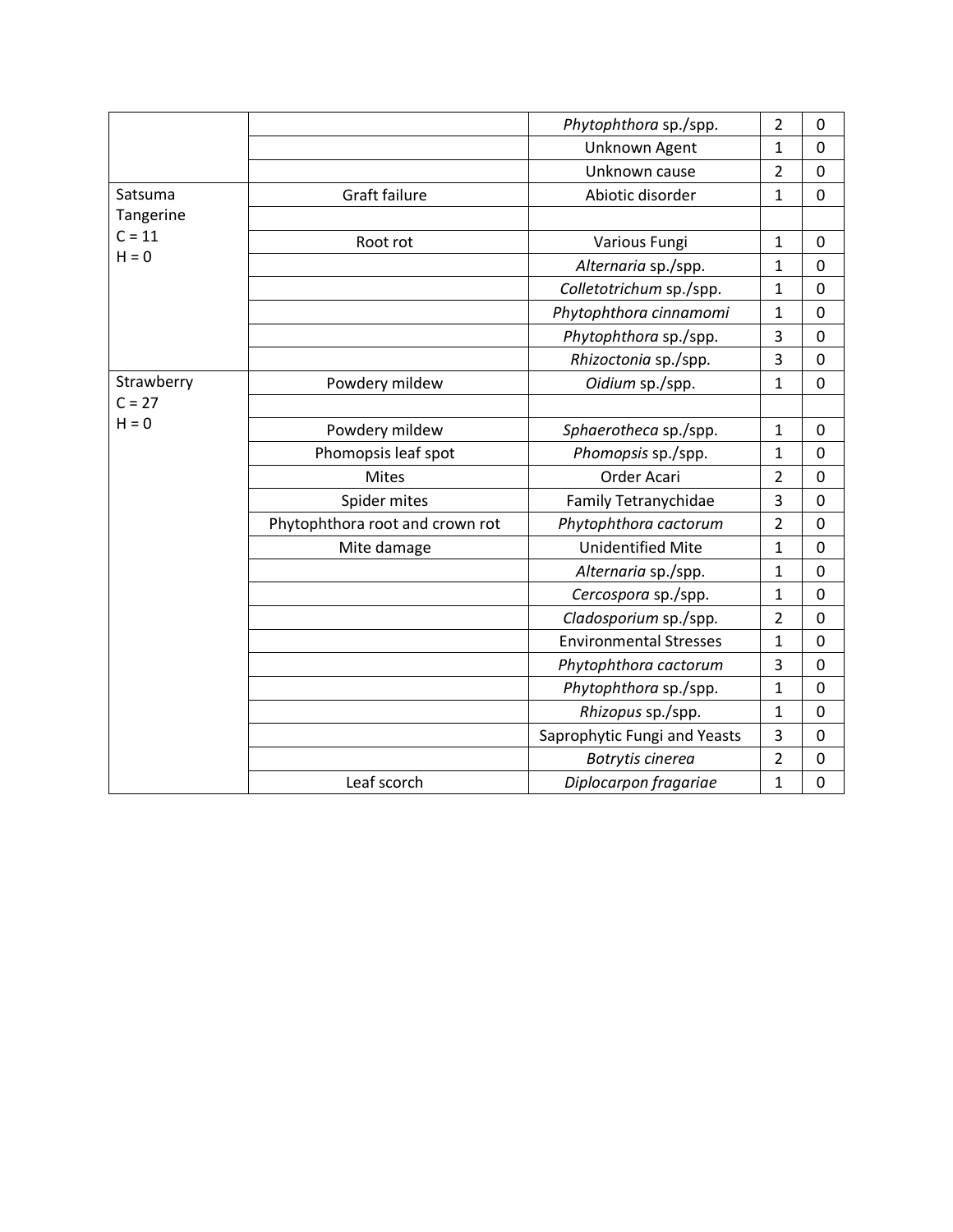## **HERBACEOUS ORNAMENTALS**

(Total Diagnoses 93: C=74; H=19)

| <b>HOST</b>                 | <b>DISEASE</b>                | <b>CAUSAL ORGANISM</b> | $\mathbf C$    | Н            |
|-----------------------------|-------------------------------|------------------------|----------------|--------------|
| Algerian Ivy                | Crown and root rot            | Phytophthora sp./spp.  | $\mathbf{1}$   | 0            |
| $C = 2$                     |                               |                        |                |              |
| $H = 0$                     |                               |                        |                |              |
|                             |                               | Rhizoctonia sp./spp.   | $\mathbf{1}$   | 0            |
| American Ginseng            | Crown and root rot            | Phytophthora sp./spp.  | $\overline{2}$ | 0            |
| $C = 2$<br>$H = 0$          |                               |                        |                |              |
|                             |                               |                        |                |              |
| Begonia                     | Crown and root rot            | Phytophthora sp./spp.  | $\mathbf{1}$   | 0            |
| $C = 2$<br>$H = 0$          |                               |                        |                |              |
|                             |                               |                        |                |              |
|                             |                               | No Pathogen Found      | $\mathbf{1}$   | 0            |
| <b>Black Mondo</b><br>Grass | Environmental stress; Problem | Abiotic disorder       | 0              | 3            |
| $C = 0$                     |                               |                        |                |              |
| $H = 3$                     |                               |                        |                |              |
| Blue sedge                  | Leaf rust; Rust               | Puccinia sp./spp.      | $\mathbf{1}$   | $\pmb{0}$    |
| $C = 2$                     |                               |                        |                |              |
| $H = 0$                     |                               |                        |                |              |
|                             |                               | Rhizoctonia sp./spp.   | 1              | $\pmb{0}$    |
| Butterflyweed               | Environmental stress; Problem | Abiotic disorder       | 0              | 1            |
| $C = 0$                     |                               |                        |                |              |
| $H = 1$                     |                               |                        |                |              |
| Chrysanthemum               |                               | No Pathogen Found      | 1              | 0            |
| $C = 1$<br>$H = 0$          |                               |                        |                |              |
|                             |                               |                        |                |              |
| Coleus<br>$C = 1$           |                               | No Pathogen Found      | $\mathbf{1}$   | 0            |
| $H = 0$                     |                               |                        |                |              |
|                             |                               |                        |                |              |
| Creeping Jenny<br>$C = 0$   | Root problems                 | Abiotic disorder       | 0              | $\mathbf{1}$ |
| $H = 3$                     |                               | Rhizoctonia sp./spp.   | 0              | 1            |
|                             | Root rot                      | Phytophthora sp./spp.  | $\mathbf 0$    | $\mathbf{1}$ |
| <b>Creeping Phlox</b>       |                               | No Pathogen Found      | $\mathbf{1}$   | 0            |
| $C = 1$                     |                               |                        |                |              |
| $H = 0$                     |                               |                        |                |              |
| Crowfoot;                   | Crown and root rot            | Phytophthora sp./spp.  | $\mathbf{1}$   | $\pmb{0}$    |
| Buttercup                   |                               |                        |                |              |
| (Ornamental)                |                               |                        |                |              |
| $C = 2$                     |                               | Botrytis sp./spp.      | $\mathbf{1}$   | 0            |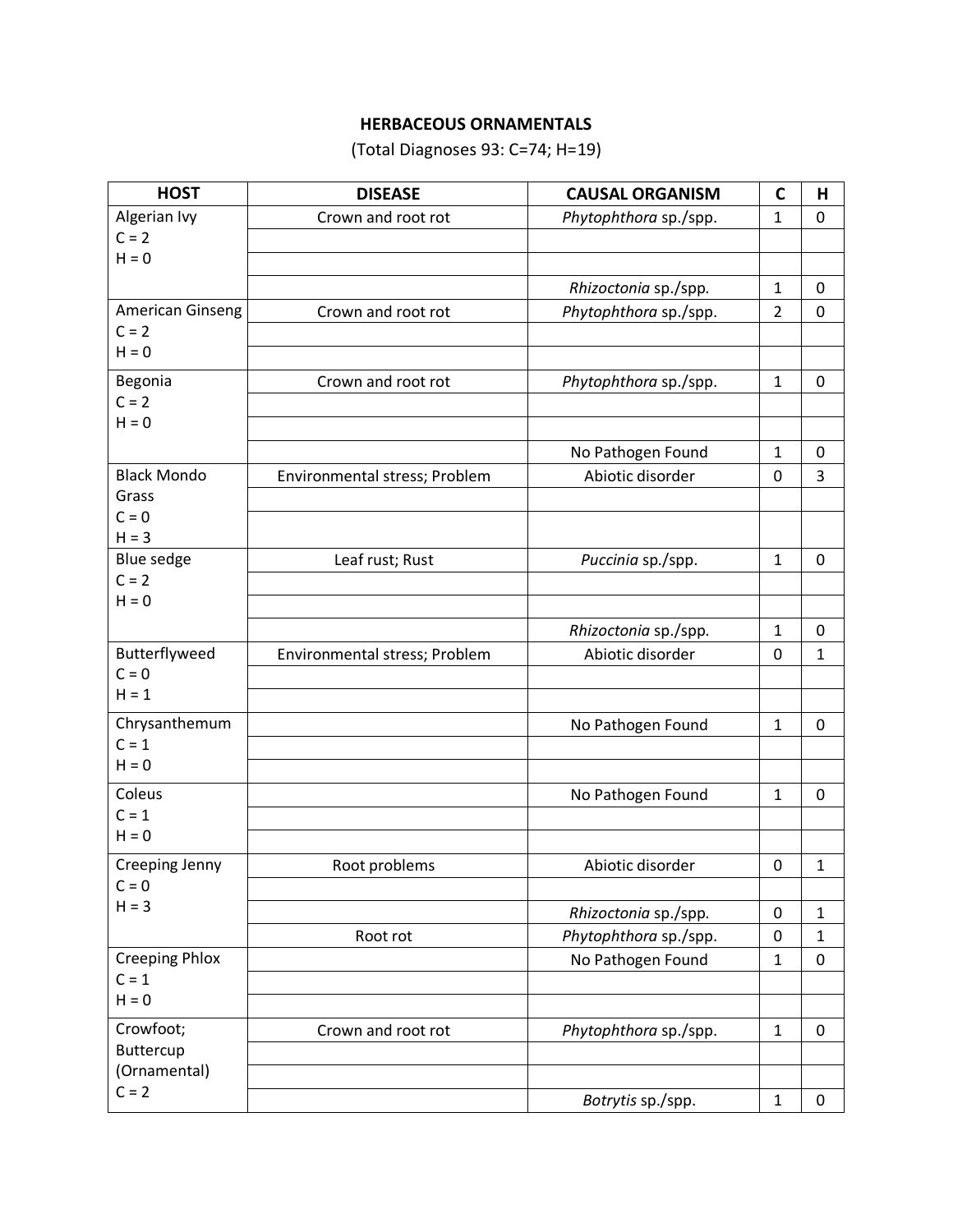| $H = 0$               |                                |                          |                |                  |
|-----------------------|--------------------------------|--------------------------|----------------|------------------|
| English Ivy           |                                | Colletotrichum sp./spp.  | 1              | 0                |
| $C = 2$               |                                |                          |                |                  |
| $H = 0$               |                                |                          |                |                  |
|                       |                                | Phytophthora sp./spp.    | $\mathbf{1}$   | 0                |
| <b>Fountain Grass</b> |                                | Rhizoctonia sp./spp.     | $\mathbf{1}$   | $\mathbf 0$      |
| $C = 1$               |                                |                          |                |                  |
| $H = 0$               |                                |                          |                |                  |
| <b>Ground Morning</b> | Cercospora leaf spot           | Cercospora sp./spp.      | $\mathbf 0$    | 1                |
| Glory                 |                                |                          |                |                  |
| $C = 0$               |                                |                          |                |                  |
| $H = 1$               |                                |                          |                |                  |
| Hellebore             | Unknown                        | General                  | 0              | $\mathbf{1}$     |
| $C = 0$               |                                |                          |                |                  |
| $H = 3$               |                                |                          |                |                  |
|                       | Downy mildew                   | Peronospora pulveracea   | $\mathbf 0$    | $\overline{2}$   |
| Helleborus Hybrid     | Downy mildew                   | Peronospora pulveracea   | 1              | 0                |
| $C = 2$               |                                |                          |                |                  |
| $H = 0$               |                                |                          |                |                  |
|                       | Foliar nematodes               | Aphelenchoides sp./spp.  | $\mathbf{1}$   | 0                |
| <b>Hibiscus</b>       | Root rot                       | Phytophthora sp./spp.    | $\mathbf{1}$   | $\mathbf 0$      |
| $C = 1$               |                                |                          |                |                  |
| $H = 0$               |                                |                          |                |                  |
| Hops                  |                                | No Pathogen Found        | 1              | 0                |
| $C = 1$               |                                |                          |                |                  |
| $H = 0$               |                                |                          |                |                  |
| Hosta                 | Environmental stress; Problem  | Abiotic disorder         | $\mathbf 0$    | $\mathbf{1}$     |
| $C = 10$              |                                |                          |                |                  |
| $H = 1$               |                                | Colletotrichum sp./spp.  | $\mathbf{1}$   | 0                |
|                       |                                | No Pathogen Found        | 3              | 0                |
|                       |                                | Phytophthora sp./spp.    | 4              | $\boldsymbol{0}$ |
|                       |                                | Rhizoctonia sp./spp.     | $\mathbf{1}$   | 0                |
|                       | Hosta virus X (HVX)            | Potexvirus Hosta Virus X | 1              | 0                |
| Iris                  | Environmental stress; Problem  | Abiotic disorder         | 0              | $\mathbf{1}$     |
| $C = 0$               |                                |                          |                |                  |
| $H = 1$               |                                |                          |                |                  |
| Jade Plant            | Unknown abiotic disorder       | Abiotic disorder         | $\pmb{0}$      | $\mathbf{1}$     |
| $C = 0$               |                                |                          |                |                  |
| $H = 1$               |                                |                          |                |                  |
| Lavender              | Rhizoctonia crown and stem rot | Rhizoctonia sp./spp.     | $\mathbf 1$    | 0                |
| $C = 8$               |                                |                          |                |                  |
| $H = 1$               | Environmental stress; Problem  | Abiotic disorder         | $\pmb{0}$      | $\mathbf{1}$     |
|                       |                                | Botrytis sp./spp.        | $\overline{c}$ | 0                |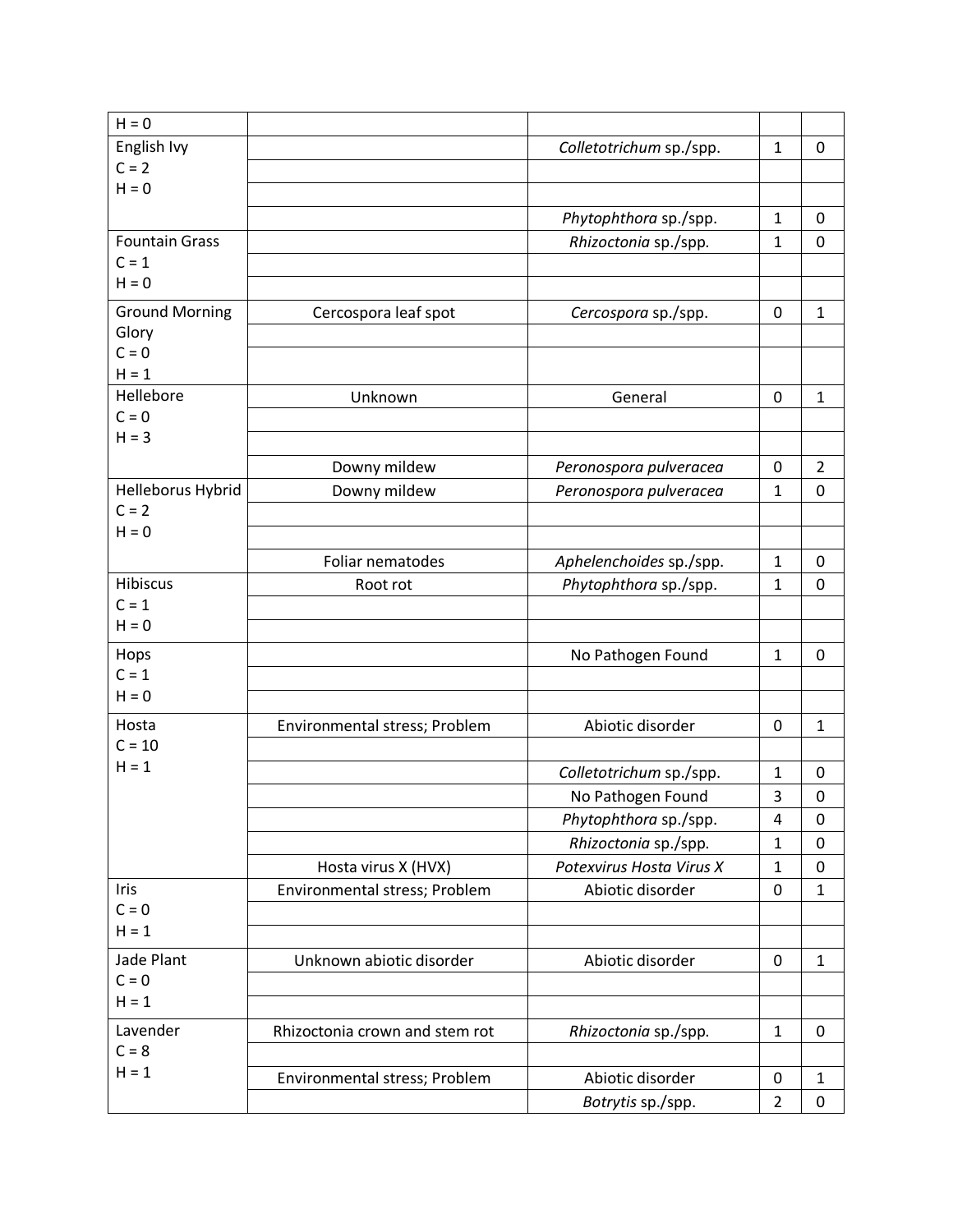|                            |                              | Phytophthora sp./spp.       | 1              | 0 |
|----------------------------|------------------------------|-----------------------------|----------------|---|
|                            |                              | Pythium sp./spp.            | $\overline{a}$ | 0 |
|                            | Root rot                     | Phytophthora sp./spp.       | $\overline{2}$ | 0 |
| Lavender Bell              |                              | Cucumber Mosaic Virus (CMV) | 1              | 0 |
| $C = 1$                    |                              |                             |                |   |
| $H = 0$                    |                              |                             |                |   |
| Lupine                     |                              | Colletotrichum sp./spp.     | 1              | 0 |
| $C = 2$                    |                              |                             |                |   |
| $H = 0$                    |                              |                             |                |   |
|                            |                              | Phytophthora sp./spp.       | 1              | 0 |
| Madagascar                 | Phytophthora blight; Dieback | Phytophthora nicotianae     | $\overline{2}$ | 0 |
| periwinkle; Vinca          |                              |                             |                |   |
| $C = 2$                    |                              |                             |                |   |
| $H = 0$                    |                              |                             |                |   |
| Marigold                   | Crown and root rot           | Phytophthora sp./spp.       | $\mathbf{1}$   | 0 |
| $C = 1$<br>$H = 0$         |                              |                             |                |   |
|                            |                              |                             |                |   |
| Mondograss;                |                              | Phytophthora sp./spp.       | 1              | 0 |
| Dwarf Lily Turf<br>$C = 2$ |                              |                             |                |   |
| $H = 0$                    |                              |                             |                |   |
|                            |                              | Rhizoctonia sp./spp.        | $\mathbf{1}$   | 0 |
| Moonflower                 | Cercospora leaf spot         | Cercospora sp./spp.         | 0              | 1 |
| $C = 0$<br>$H = 1$         |                              |                             |                |   |
|                            |                              |                             |                |   |
| Multiple hosts             |                              | Botrytis sp./spp.           | 1              | 0 |
| $C = 2$<br>$H = 0$         |                              |                             |                |   |
| New Guinea                 |                              |                             |                |   |
| Impatiens                  |                              | Rhizoctonia sp./spp.        | $\mathbf{1}$   | 0 |
| $C = 2$                    |                              | No Pathogen Found           | $\mathbf{1}$   | 0 |
| $H = 0$                    |                              |                             |                |   |
|                            |                              |                             |                |   |
|                            |                              | Rhizoctonia sp./spp.        | $\mathbf{1}$   | 0 |
| Pansy                      | Crown and root rot           | Phytophthora sp./spp.       | 1              | 0 |
| $C = 4$                    |                              |                             |                |   |
| $H = 0$                    |                              | Botrytis sp./spp.           | 1              | 0 |
|                            |                              | Phytophthora sp./spp.       | 1              | 0 |
|                            | <b>Black root rot</b>        | Berkeleyomyces basicola     | 1              | 0 |
| Pentas                     | Phytophthora blight; Dieback | Phytophthora nicotianae     | $\mathbf{1}$   | 0 |
| $C = 1$                    |                              |                             |                |   |
| $H = 0$                    |                              |                             |                |   |
| Petchoa                    | Crown and root rot           | Phytophthora sp./spp.       | $\mathbf{1}$   | 0 |
| $C = 1$                    |                              |                             |                |   |
| $H = 0$                    |                              |                             |                |   |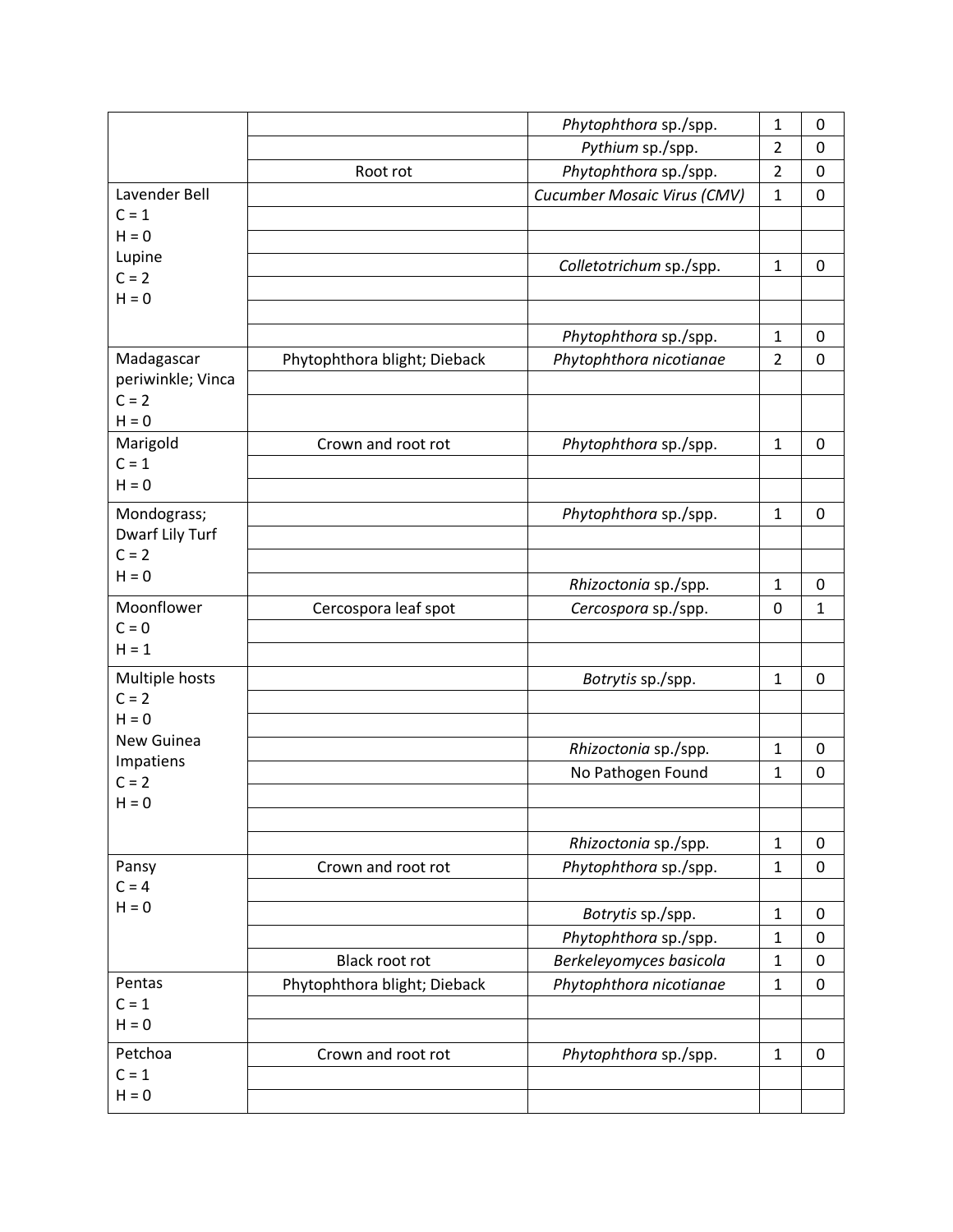| Phalaenopsis              | Unidentified virus            | <b>Unidentified Virus</b>             | 0            | $\mathbf{1}$     |
|---------------------------|-------------------------------|---------------------------------------|--------------|------------------|
| Orchid                    |                               |                                       |              |                  |
| $C = 0$                   |                               |                                       |              |                  |
| $H = 1$                   |                               |                                       |              |                  |
| Purple Lovegrass          |                               | Phytophthora sp./spp.                 | $\mathbf{1}$ | 0                |
| $C = 3$                   |                               |                                       |              |                  |
| $H = 0$                   |                               | Rhizoctonia sp./spp.                  | $\mathbf{1}$ | 0                |
|                           | Rust                          | Uromyces eragrostidis                 | $\mathbf{1}$ | 0                |
| Red-hot Poker             |                               | Phytophthora sp./spp.                 | $\mathbf{1}$ | $\mathbf 0$      |
| $C = 1$                   |                               |                                       |              |                  |
| $H = 0$                   |                               |                                       |              |                  |
| Rockcress                 |                               | <b>Tospovirus Tomato Spotted Wilt</b> |              |                  |
| $C = 1$                   | Tomato spotted wilt (TSWV)    | Virus                                 | $\mathbf{1}$ | 0                |
| $H = 0$                   |                               |                                       |              |                  |
|                           |                               |                                       |              |                  |
| Roselle                   |                               | Rhizoctonia sp./spp.                  | $\mathbf{1}$ | $\mathbf 0$      |
| $C = 2$                   |                               |                                       |              |                  |
| $H = 0$                   |                               |                                       |              |                  |
|                           | Root rot                      | Phytophthora sp./spp.                 | $\mathbf{1}$ | 0                |
| Salvia; Sage              | Crown and root rot            | Phytophthora sp./spp.                 | $\mathbf{1}$ | $\mathbf 0$      |
| $C = 1$                   |                               |                                       |              |                  |
| $H = 0$                   |                               |                                       |              |                  |
| Sky Flower;               |                               |                                       |              |                  |
| Golden Dewdrop            | Crown and root rot            | Phytophthora sp./spp.                 | $\mathbf{1}$ | 0                |
| $C = 2$                   |                               |                                       |              |                  |
| $H = 0$                   |                               |                                       |              |                  |
|                           |                               | Rhizoctonia sp./spp.                  | $\mathbf{1}$ | 0                |
| Soft Rush                 |                               | Colletotrichum sp./spp.               | $\mathbf{1}$ | 0                |
| $C = 3$<br>$H = 0$        |                               |                                       |              |                  |
|                           |                               | Phytophthora sp./spp.                 | $\mathbf{1}$ | 0                |
|                           |                               | Rhizoctonia sp./spp.                  | $\mathbf{1}$ | 0                |
| Stonecrop                 |                               | Pythium sp./spp.                      | $\mathbf{1}$ | $\boldsymbol{0}$ |
| $C = 1$                   |                               |                                       |              |                  |
| $H = 0$                   |                               |                                       |              |                  |
| Unknown; No Site          | Environmental stress; Problem | Abiotic disorder                      | $\pmb{0}$    | $\mathbf{1}$     |
| Specified                 |                               |                                       |              |                  |
| $C = 0$                   |                               |                                       |              |                  |
| $H = 1$                   |                               |                                       |              |                  |
| Violas (Violet;           | Black root rot                | Berkeleyomyces basicola               | $\mathbf{1}$ | $\mathbf 0$      |
| Pansy)                    |                               |                                       |              |                  |
| $C = 1$<br>$H = 0$        |                               |                                       |              |                  |
|                           |                               |                                       |              |                  |
| Water Hyacinth<br>$C = 0$ | Root problems                 | Abiotic disorder                      | $\pmb{0}$    | $\mathbf{1}$     |
| $H = 1$                   |                               |                                       |              |                  |
|                           |                               |                                       |              |                  |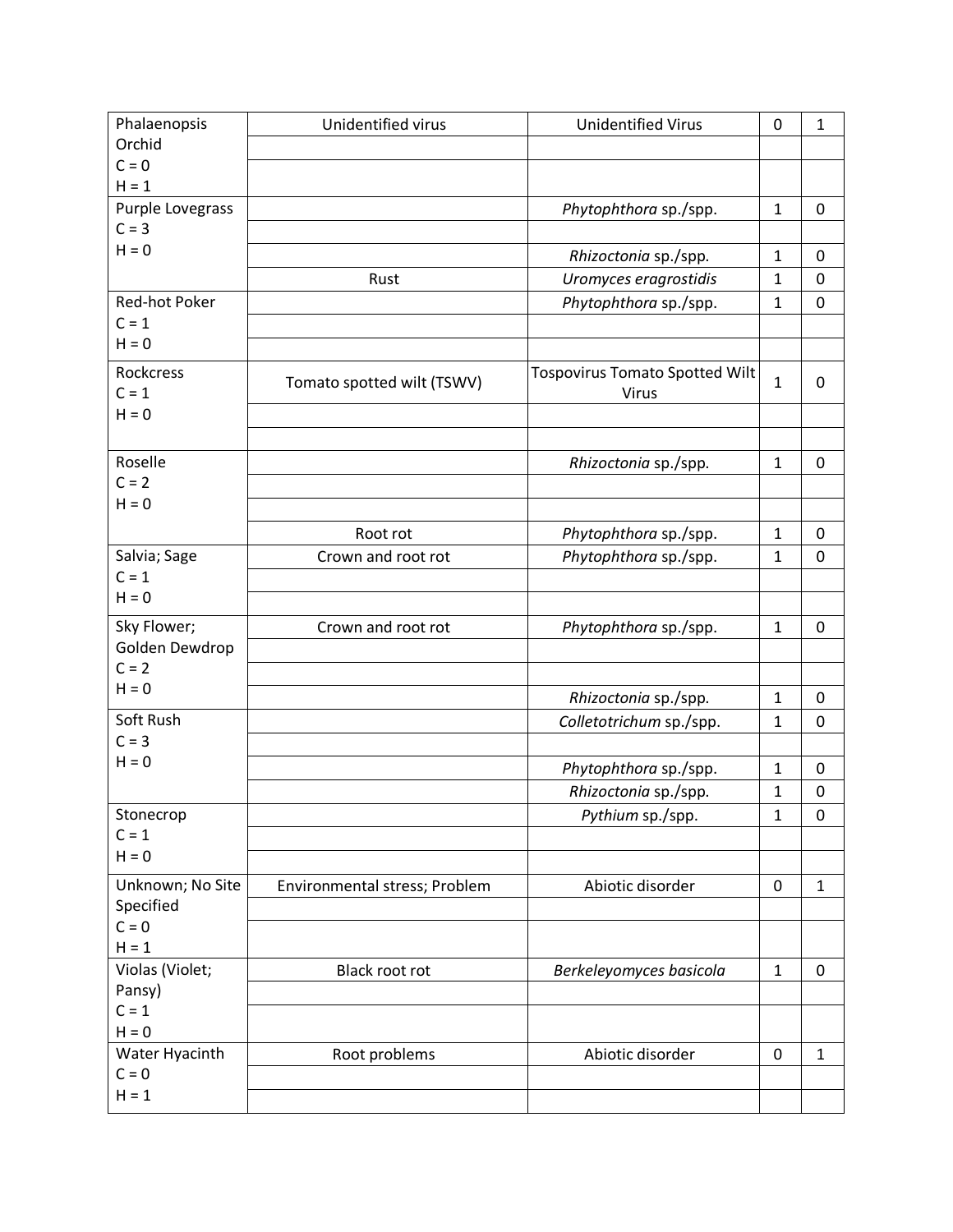| Yucca   |             | Pythium sp./spp.        |  |
|---------|-------------|-------------------------|--|
| $C = 3$ |             |                         |  |
| $H = 0$ |             | Rhizoctonia sp./spp.    |  |
|         | Anthracnose | Colletotrichum sp./spp. |  |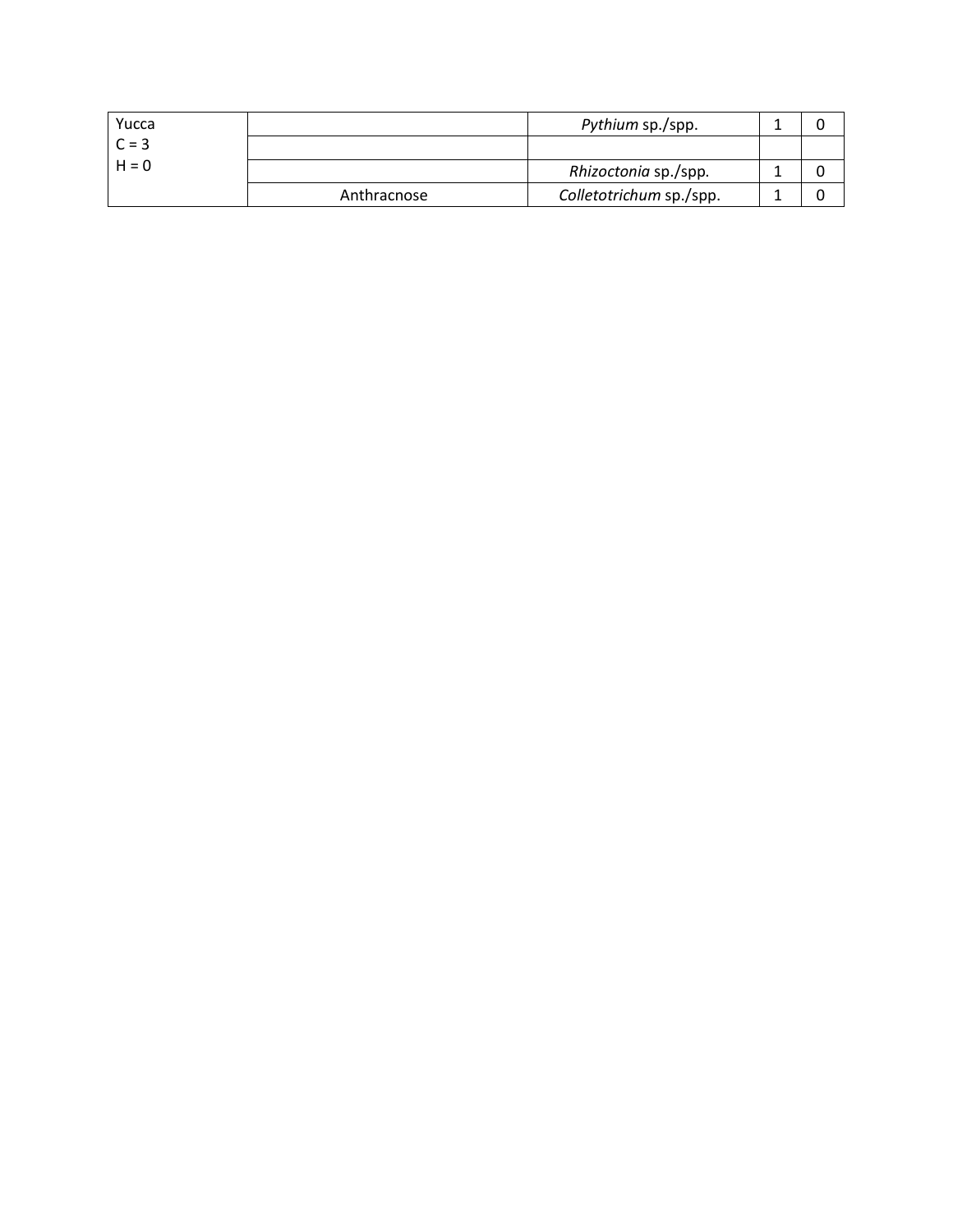## **MISCELLANEOUS**

(Total Diagnoses 3: C=2; H=1)

| <b>HOST</b>      | <b>DISEASE</b>                   | <b>CAUSAL ORGANISM</b>   | C | н |
|------------------|----------------------------------|--------------------------|---|---|
| Leyland Cypress  |                                  | No Pathogen Found        | 1 | O |
| $C = 1$          |                                  |                          |   |   |
| $H = 0$          |                                  |                          |   |   |
| Sunflower        | Sunflower leaf blight; Stem spot | Alternariaster helianthi | 1 |   |
| $C = 1$          |                                  |                          |   |   |
| $H = 0$          |                                  |                          |   |   |
| Unknown; No Site |                                  | No Pathogen Found        | 0 |   |
| Specified        |                                  |                          |   |   |
| $C = 0$          |                                  |                          |   |   |
| $H = 1$          |                                  |                          |   |   |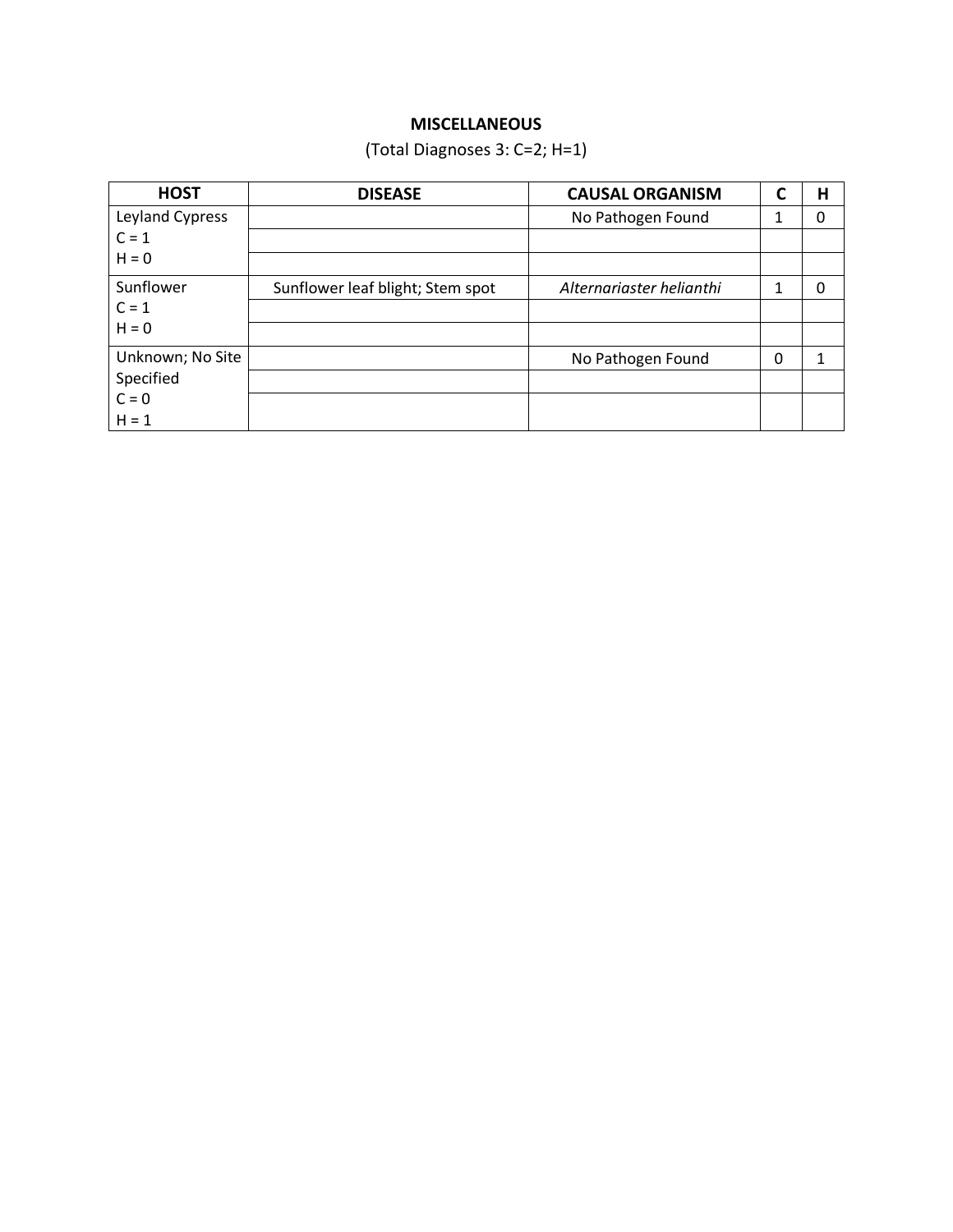# **TREES** (Total Diagnoses 209: C=114; H=95)

| <b>HOST</b>            | <b>DISEASE</b>                   | <b>CAUSAL ORGANISM</b>     | C              | Н            |
|------------------------|----------------------------------|----------------------------|----------------|--------------|
| American               | Wound canker                     | Abiotic disorder           | 0              | $\mathbf{1}$ |
| Sycamore               |                                  |                            |                |              |
| $C = 0$                |                                  |                            |                |              |
| $H = 1$                |                                  |                            |                |              |
| Arborvitae<br>$C = 12$ | Rhizoctonia<br>stem and root rot | Rhizoctonia sp./spp.       | 1              | 0            |
| $H = 12$               |                                  |                            |                |              |
|                        | Crown and root rot               | Phytophthora sp./spp.      | $\mathbf{1}$   | 0            |
|                        | Bagworm moths                    | Family Psychidae           | 0              | $\mathbf{1}$ |
|                        | Environmental stress; Problem    | Abiotic disorder           | 0              | 10           |
|                        | Sooty mold                       | <b>Unidentified Fungus</b> | 0              | $\mathbf{1}$ |
|                        | Wood decay fungus                | <b>Unidentified Fungus</b> | $\mathbf{1}$   | 0            |
|                        |                                  | No Pathogen Found          | 3              | 0            |
|                        | Needle cast; Blight              | Passalora sequoiae         | $\mathbf{1}$   | 0            |
|                        | Root problem                     | Unknown cause              | $\overline{2}$ | 0            |
|                        | Seiridium canker                 | Seiridium unicorne         | 3              | 0            |
| <b>Black Gum</b>       |                                  | <b>Unidentified Canker</b> | $\mathbf{1}$   | 0            |
| $C = 1$                |                                  |                            |                |              |
| $H = 0$                |                                  |                            |                |              |
| <b>Blue Spruce</b>     | Environmental stress; Problem    | Abiotic disorder           | $\mathbf 0$    | $\mathbf{1}$ |
| $C = 0$                |                                  |                            |                |              |
| $H = 1$                |                                  |                            |                |              |
| Centipedegrass         | Environmental stress; Problem    | Abiotic disorder           | 0              | $\mathbf{1}$ |
| $C = 0$                |                                  |                            |                |              |
| $H = 1$                |                                  |                            |                |              |
| Cherry                 | Eriophyid mites                  | Family Eriophyidae         | 0              | $\mathbf{1}$ |
| $C = 1$                |                                  |                            |                |              |
| $H = 2$                | Environmental stress; Problem    | Abiotic disorder           | 0              | $\mathbf{1}$ |
|                        |                                  | Leptosphaeria sp./spp.     | 1              | 0            |
| Chinese Elm            | Wound canker                     | Abiotic disorder           | $\pmb{0}$      | 1            |
| $C = 1$                |                                  |                            |                |              |
| $H = 1$                |                                  |                            |                |              |
|                        |                                  | No Pathogen Found          | $\mathbf{1}$   | 0            |
| Common Apple           | Putnam scale                     | Diaspidiotus ancylus       | 0              | $\mathbf{1}$ |
| $C = 0$                |                                  |                            |                |              |
| $H = 3$                | Oystershell scale                | Lepidosaphes ulmi          | 0              | $\mathbf{1}$ |
|                        | San jose scale                   | Diaspidiotus perniciosus   | 0              | $\mathbf{1}$ |
| Crabapple              |                                  | No Pathogen Found          | 1              | 0            |
| $C = 1$                |                                  |                            |                |              |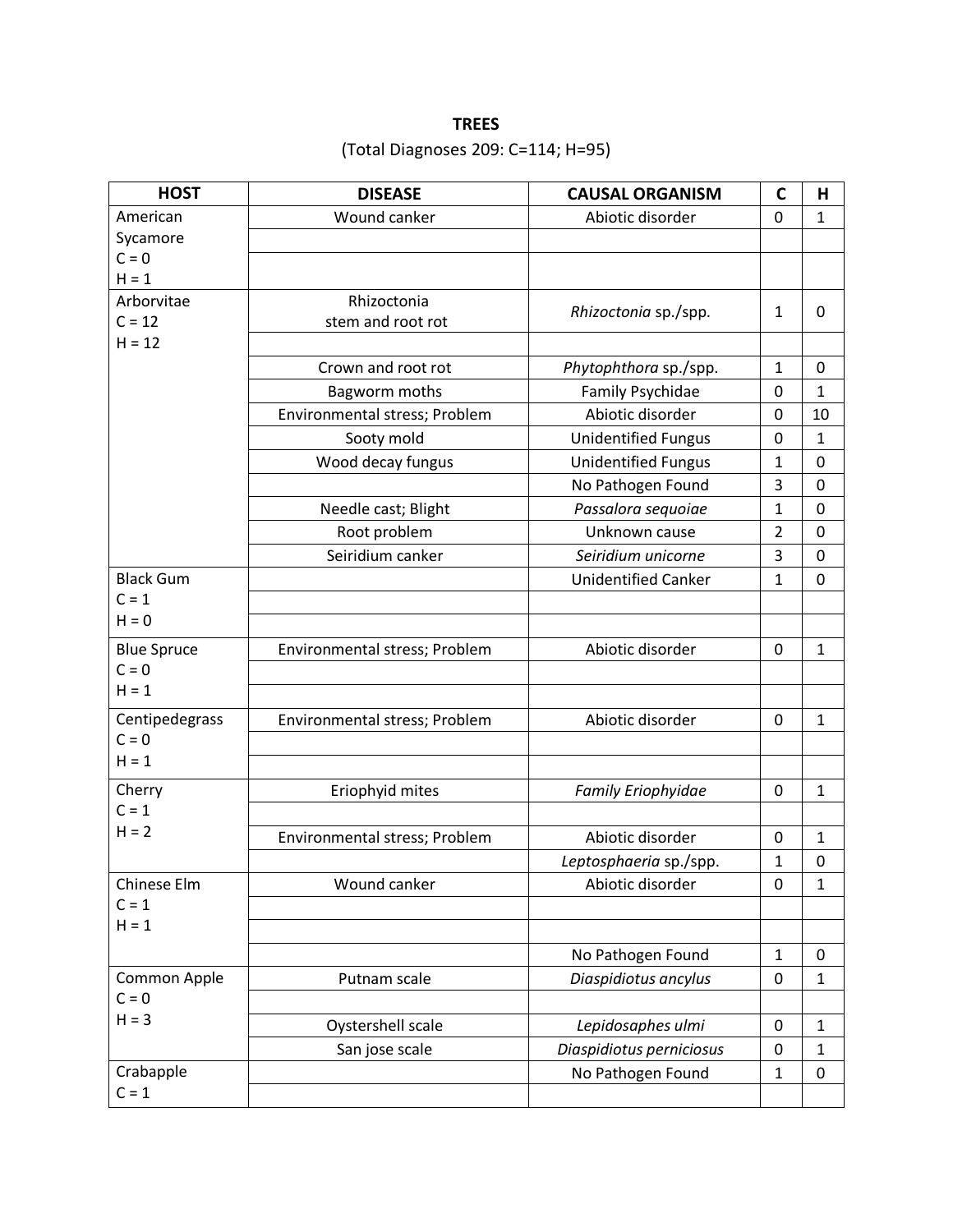| $H = 0$                                  |                               |                               |              |                |
|------------------------------------------|-------------------------------|-------------------------------|--------------|----------------|
| Crape Myrtle                             | Environmental stress; Problem | Abiotic disorder              | 0            | $\mathbf{1}$   |
| $C = 0$                                  |                               |                               |              |                |
| $H = 2$                                  |                               |                               |              |                |
|                                          | Powdery mildew                | Erysiphe australiana          | 0            | $\mathbf{1}$   |
| Cryptomeria                              | Environmental stress; Problem | Abiotic disorder              | 0            | 3              |
| $C = 4$                                  |                               |                               |              |                |
| $H = 4$                                  | Unknown abiotic disorder      | Abiotic disorder              | 0            | $\mathbf{1}$   |
|                                          |                               | Phytophthora sp./spp.         | $\mathbf{1}$ | $\mathbf 0$    |
|                                          |                               | Passalora sp./spp.            | $\mathbf{1}$ | 0              |
|                                          | Root problem                  | Unknown cause                 | $\mathbf{1}$ | $\mathbf 0$    |
|                                          | Cypress canker                | Lepteutypa cupressi           | 1            | 0              |
| Deodar Cedar                             | Environmental stress; Problem | Abiotic disorder              | $\mathbf 0$  | $\mathbf 1$    |
| $C = 1$                                  |                               |                               |              |                |
| $H = 1$                                  |                               |                               |              |                |
|                                          | Root rot                      | Phytophthora sp./spp.         | $\mathbf{1}$ | 0              |
| Dogwood                                  | Cercospora leaf spot          | Cercospora sp./spp.           | 0            | $\mathbf{1}$   |
| $C = 0$                                  |                               |                               |              |                |
| $H = 4$                                  | Chemical injury               | Abiotic disorder              | 0            | $\mathbf{1}$   |
|                                          | Environmental stress; Problem | Abiotic disorder              | 0            | $\mathbf{1}$   |
|                                          | Spot anthracnose              | Elsinoe corni                 | 0            | $\mathbf 1$    |
| Eastern Red Cedar                        | Environmental stress; Problem | Abiotic disorder              | 0            | $\overline{2}$ |
| $C = 0$                                  |                               |                               |              |                |
| $H = 2$                                  |                               |                               |              |                |
| Eastern Redbud                           |                               | No Pathogen Found             | $\mathbf{1}$ | 0              |
| $C = 1$                                  |                               |                               |              |                |
| $H = 0$                                  |                               |                               |              |                |
| Elm                                      | Woodpeckers                   | <b>Family Picidae</b>         | 0            | $\mathbf{1}$   |
| $C = 2$<br>$H = 1$                       |                               |                               |              |                |
|                                          |                               | No Pathogen Found             | $\mathbf 1$  | 0              |
|                                          | Root rot                      | Phytophthora sp./spp.         | $\mathbf{1}$ | $\mathbf 0$    |
| English Oak<br>$C = 1$                   |                               | No Pathogen Found             | $\mathbf{1}$ | $\pmb{0}$      |
| $H = 0$                                  |                               |                               |              |                |
|                                          |                               |                               |              |                |
| English Walnut;<br><b>Persian Walnut</b> |                               | Pseudocercospora sp./spp.     | $\mathbf{1}$ | 0              |
| $C = 1$                                  |                               |                               |              |                |
| $H = 0$                                  |                               |                               |              |                |
| European                                 |                               | <b>Environmental Stresses</b> | $\mathbf{1}$ | 0              |
| Hornbeam                                 |                               |                               |              |                |
| $C = 2$                                  |                               |                               |              |                |
| $H = 0$                                  | Anthracnose                   | Monostichella sp./spp.        | $\mathbf{1}$ | 0              |
| Falsecypress                             | Environmental stress; Problem | Abiotic disorder              | 0            | $\mathbf{1}$   |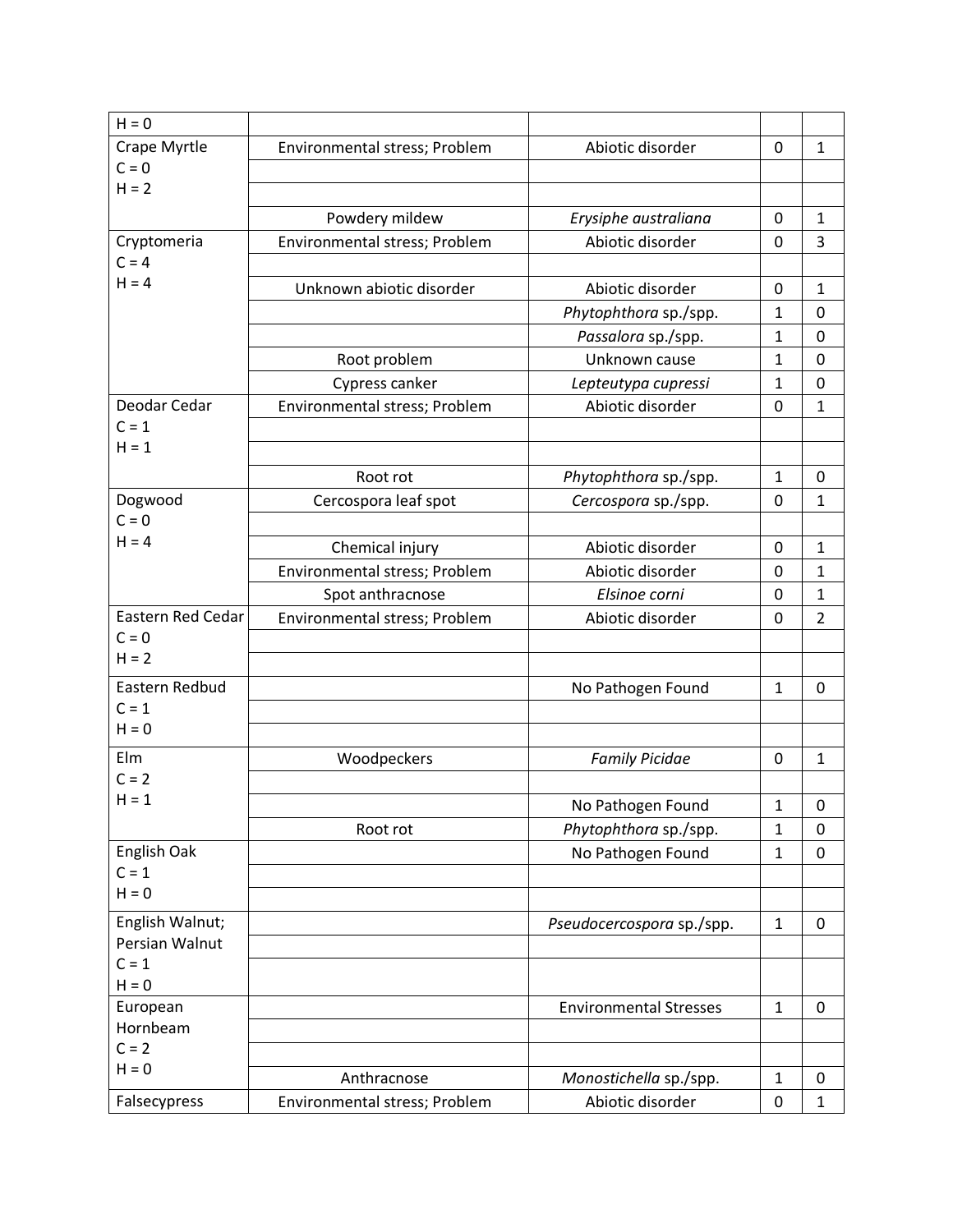| $C = 0$                           |                                       |                                        |                |                   |
|-----------------------------------|---------------------------------------|----------------------------------------|----------------|-------------------|
| $H = 1$                           |                                       |                                        |                |                   |
| <b>Flowering Cherry</b>           |                                       | Cercospora sp./spp.                    | $\mathbf{1}$   | 0                 |
| $C = 2$                           |                                       |                                        |                |                   |
| $H = 0$                           |                                       |                                        |                |                   |
|                                   | Root rot                              | Phytophthora sp./spp.                  | $\mathbf{1}$   | 0                 |
| Flowering                         |                                       | Fusicoccum sp./spp.                    | $\mathbf{1}$   | 0                 |
| Dogwood                           |                                       |                                        |                |                   |
| $C = 1$                           |                                       |                                        |                |                   |
| $H = 0$                           |                                       |                                        |                |                   |
| Franklinia                        | Root rot                              | Phytophthora sp./spp.                  | $\mathbf{1}$   | 0                 |
| $C = 1$<br>$H = 0$                |                                       |                                        |                |                   |
|                                   |                                       |                                        |                |                   |
| <b>Fringe Tree</b><br>$C = 2$     |                                       | Botryosphaeria sp./spp.                | $\mathbf{1}$   | 0                 |
| $H = 0$                           |                                       |                                        |                |                   |
|                                   |                                       |                                        |                |                   |
|                                   | Unspecified pathology<br>Wound canker | Pleospora sp./spp.<br>Abiotic disorder | $\mathbf{1}$   | 0<br>$\mathbf{1}$ |
| Ginkgo<br>$C = 0$                 |                                       |                                        | 0              |                   |
| $H = 1$                           |                                       |                                        |                |                   |
| <b>Green Giant</b>                | Crown and root rot                    | Phytophthora sp./spp.                  | $\mathbf{1}$   | 0                 |
| Arborvitae                        |                                       |                                        |                |                   |
| $C = 2$                           |                                       |                                        |                |                   |
| $H = 0$                           |                                       | No Pathogen Found                      | $\mathbf{1}$   | 0                 |
| Hemlock                           | Environmental stress; Problem         | Abiotic disorder                       | $\overline{0}$ | $\overline{2}$    |
| $C = 2$                           |                                       |                                        |                |                   |
| $H = 2$                           |                                       | Phytophthora sp./spp.                  | $\mathbf{1}$   | 0                 |
|                                   |                                       | Rhizoctonia sp./spp.                   | $\mathbf{1}$   | 0                 |
| Hinoki                            | Environmental stress; Problem         | Abiotic disorder                       | $\mathbf 0$    | $\mathbf{1}$      |
| Falsecypress                      |                                       |                                        |                |                   |
| $C = 0$                           |                                       |                                        |                |                   |
| $H = 1$<br><b>Italian Cypress</b> | Crown and root rot                    | Phytophthora sp./spp.                  | $\mathbf{1}$   | $\mathbf 0$       |
| $C = 4$                           |                                       |                                        |                |                   |
| $H = 1$                           | Environmental stress; Problem         | Abiotic disorder                       | $\pmb{0}$      | $\mathbf{1}$      |
|                                   |                                       | Botryosphaeria sp./spp.                | $\mathbf{1}$   | 0                 |
|                                   | Root problem                          | Unknown cause                          | $\mathbf{1}$   | $\mathbf 0$       |
|                                   | Seiridium canker                      | Seiridium unicorne                     | $\mathbf{1}$   | $\pmb{0}$         |
| Japanese Black                    | Lophodermium leaf spot; Needle cast   | Lophodermium sp./spp.                  | $\mathbf{1}$   | $\pmb{0}$         |
| Pine                              |                                       |                                        |                |                   |
| $C = 2$                           |                                       |                                        |                |                   |
| $H = 0$                           | Diplodia tip blight; Canker           | Diplodia sapinea                       | $\mathbf{1}$   | $\pmb{0}$         |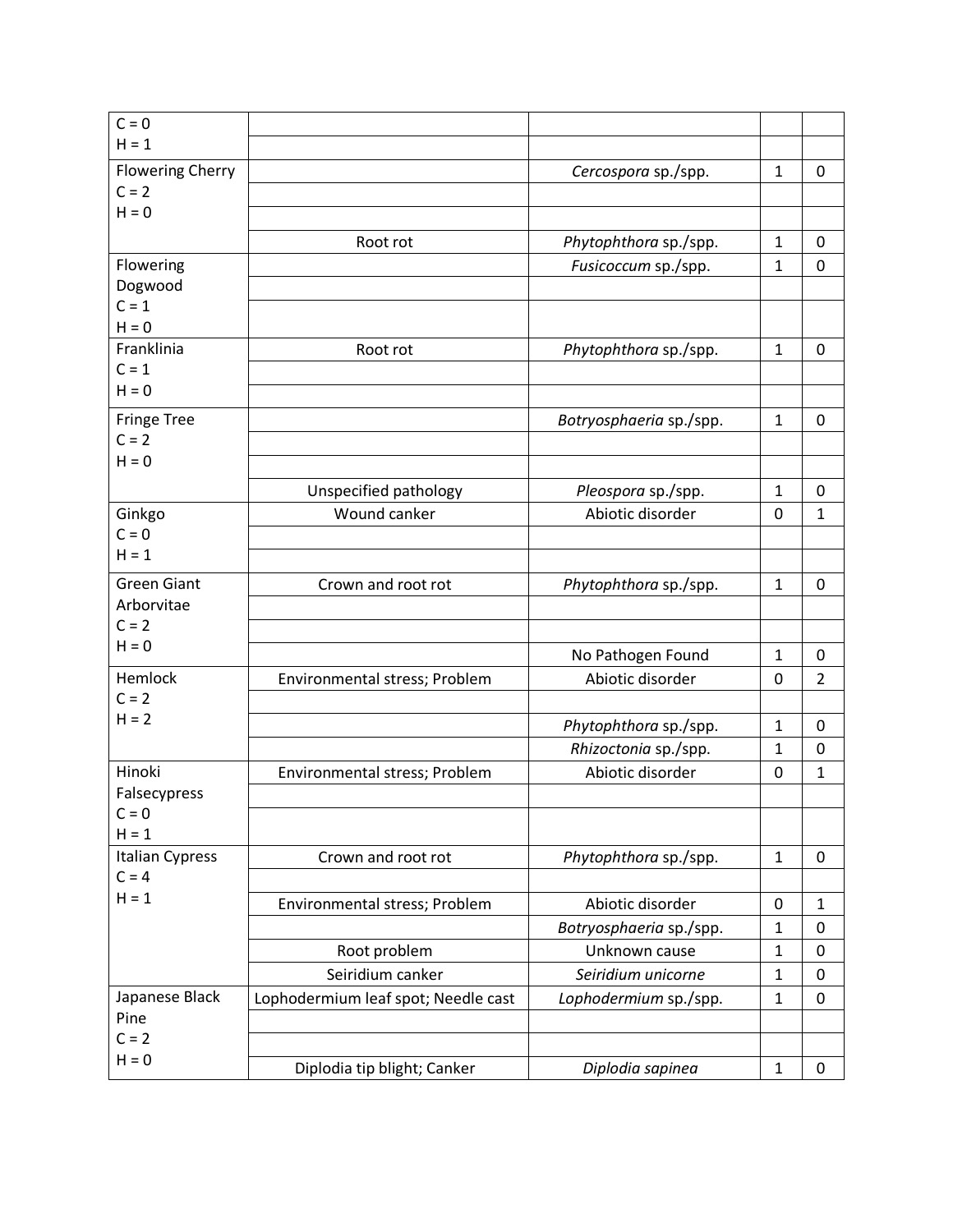| Japanese Cedar          |                                | Secondary Agents; Saprophytes; | $\mathbf{1}$ | 0              |
|-------------------------|--------------------------------|--------------------------------|--------------|----------------|
| $C = 1$                 |                                | Unspecif.                      |              |                |
| $H = 0$                 |                                |                                |              |                |
|                         |                                |                                |              |                |
| Japanese                | Leaf blight and spot; Shothole | Blumeriella jaapii             | $\mathbf{1}$ | $\mathbf 0$    |
| <b>Flowering Cherry</b> |                                |                                |              |                |
| $C = 1$                 |                                |                                |              |                |
| $H = 0$                 |                                |                                |              |                |
| Japanese Maple          | Crown and root rot             | Phytophthora sp./spp.          | $\mathbf{1}$ | $\mathbf{1}$   |
| $C = 9$                 |                                |                                |              |                |
| $H = 6$                 | Cultural/environmental problem | Abiotic disorder               | 0            | $\mathbf{1}$   |
|                         | Environmental stress; Problem  | Abiotic disorder               | 0            | 3              |
|                         | Unknown abiotic disorder       | Abiotic disorder               | 0            | $\mathbf{1}$   |
|                         | Dieback; Canker; Twig blight   | Botryosphaeria sp./spp.        | $\mathbf{1}$ | 0              |
|                         |                                | Colletotrichum sp./spp.        | $\mathbf{1}$ | 0              |
|                         |                                | Fusicoccum sp./spp.            | $\mathbf{1}$ | $\mathbf 0$    |
|                         |                                | No Pathogen Found              | 1            | 0              |
|                         | Root rot                       | Phytophthora sp./spp.          | 4            | 0              |
| Leyland Cypress         | Cultural/environmental problem | Abiotic disorder               | 0            | $\mathbf{1}$   |
| $C = 10$                |                                |                                |              |                |
| $H = 12$                | Environmental stress; Problem  | Abiotic disorder               | 0            | 9              |
|                         |                                | Phytophthora sp./spp.          | 3            | 0              |
|                         | Passalora leaf spot            | Passalora sp./spp.             | 0            | $\overline{2}$ |
|                         | Needle cast; Blight            | Passalora sequoiae             | 3            | 0              |
|                         | Seiridium canker               | Seiridium unicorne             | 4            | 0              |
| Live Oak                |                                | No Pathogen Found              | $\mathbf{1}$ | $\mathbf 0$    |
| $C = 2$                 |                                |                                |              |                |
| $H = 0$                 |                                |                                |              |                |
|                         |                                | Sphaeropsis sp./spp.           | $\mathbf{1}$ | 0              |
| Longleaf Pine           |                                | Pythium sp./spp.               | $\mathbf{1}$ | 0              |
| $C = 1$                 |                                |                                |              |                |
| $H = 0$                 |                                |                                |              |                |
|                         |                                |                                |              |                |
| Magnolia<br>$C = 0$     | Environmental stress; Problem  | Abiotic disorder               | 0            | 4              |
| $H = 5$                 |                                |                                |              |                |
|                         |                                |                                |              |                |
|                         | Leaf spot                      | Unknown cause                  | 0            | $\mathbf{1}$   |
| Maple                   | Crown and root rot             | Phytophthora sp./spp.          | $\mathbf{1}$ | 0              |
| $C = 2$                 |                                |                                |              |                |
| $H = 2$                 | Environmental stress; Problem  | Abiotic disorder               | 0            | $\mathbf{1}$   |
|                         | Wound canker                   | Abiotic disorder               | 0            | $\mathbf{1}$   |
|                         |                                | No Pathogen Found              | $\mathbf{1}$ | $\pmb{0}$      |
| North. White            | Needle cast; Blight            | Passalora sequoiae             | $\mathbf{1}$ | $\pmb{0}$      |
| (American) Cedar        |                                |                                |              |                |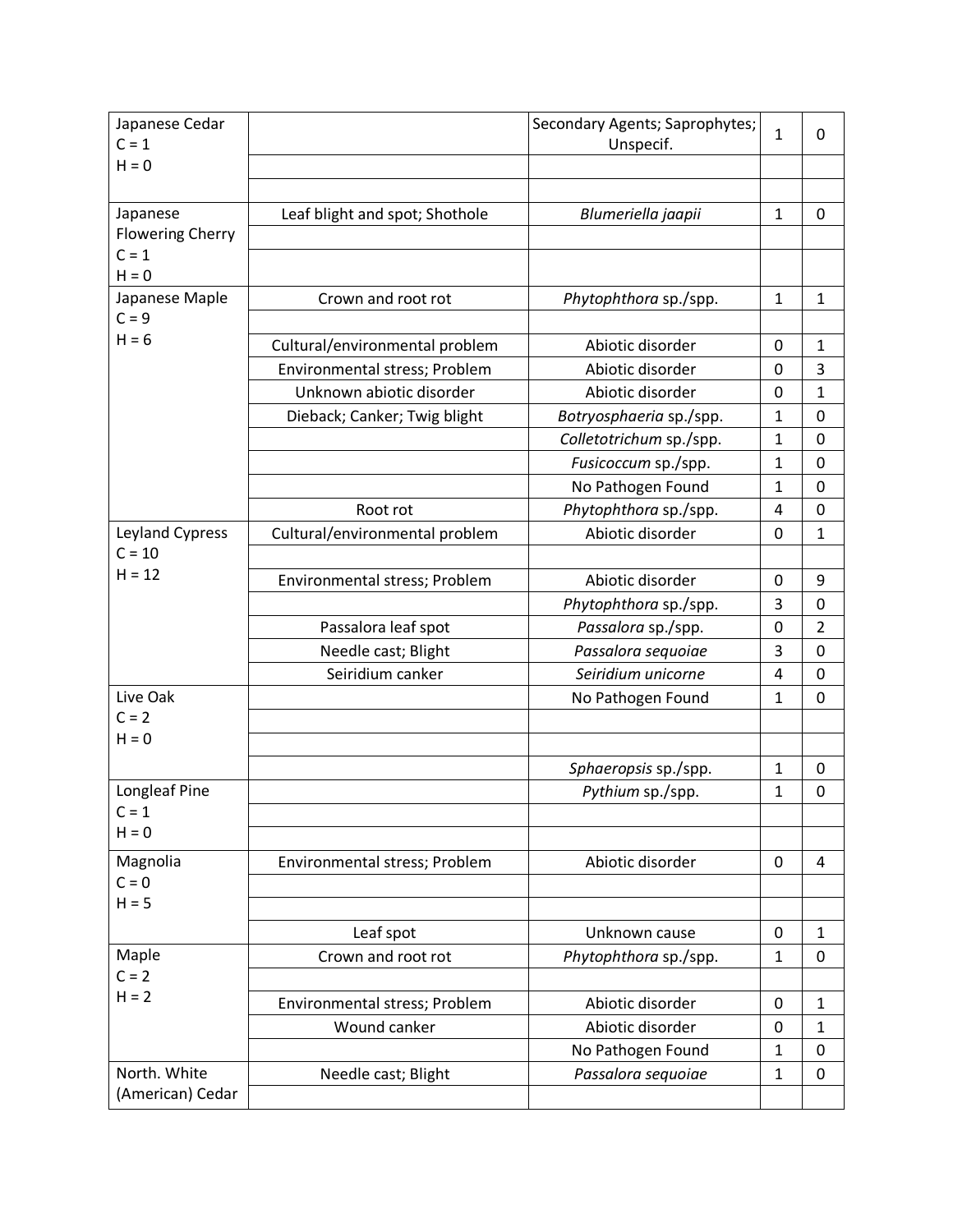| $C = 1$            |                               |                         |                |                |
|--------------------|-------------------------------|-------------------------|----------------|----------------|
| $H = 0$            |                               |                         |                |                |
| <b>Nuttall Oak</b> | Anthracnose                   | Apiognomonia sp./spp.   | $\mathbf{1}$   | 0              |
| $C = 2$            |                               |                         |                |                |
| $H = 0$            |                               |                         |                |                |
|                    | <b>Bacterial leaf scorch</b>  | Xylella fastidiosa      | $\mathbf{1}$   | 0              |
| Oak                | Unknown                       | General                 | $\mathbf 0$    | $\overline{2}$ |
| $C = 2$            |                               |                         |                |                |
| $H = 15$           | Herbicide injury; Exposure    | Abiotic disorder        | 0              | $\mathbf{1}$   |
|                    | Environmental stress; Problem | Abiotic disorder        | 0              | $\mathbf{1}$   |
|                    | Wound canker                  | Abiotic disorder        | 0              | 3              |
|                    | Insect gall                   | <b>Insect Gall</b>      | 0              | $\mathbf{1}$   |
|                    | Leaf spot                     | Tubakia sp./spp.        | 0              | 5              |
|                    |                               | Septobasidium sp./spp.  | $\mathbf{1}$   | $\mathbf 0$    |
|                    |                               | Tubakia sp./spp.        | $\mathbf{1}$   | $\mathbf 0$    |
|                    | Pine oak gall rust            | Cronartium quercuum     | 0              | $\mathbf{1}$   |
|                    | Leaf spot                     | Unknown cause           | 0              | $\mathbf{1}$   |
| Oriental           | Needle cast; Blight           | Passalora sequoiae      | $\mathbf{1}$   | $\mathbf 0$    |
| Arborvitae         |                               |                         |                |                |
| $C = 1$            |                               |                         |                |                |
| $H = 0$            |                               |                         |                |                |
| Peach              | Unknown                       | General                 | 0              | $\mathbf{1}$   |
| $C = 0$            |                               |                         |                |                |
| $H = 1$            |                               |                         |                |                |
| Pecan              |                               | No Pathogen Found       | $\mathbf{1}$   | 0              |
| $C = 1$            |                               |                         |                |                |
| $H = 0$            |                               |                         |                |                |
| Pin Oak            | Leaf spot                     | Tubakia sp./spp.        | 0              | $\mathbf{1}$   |
| $C = 0$            |                               |                         |                |                |
| $H = 1$            |                               |                         |                |                |
| Pine               | Unknown                       | General                 | $\pmb{0}$      | $\mathbf{1}$   |
| $C = 2$            |                               |                         |                |                |
| $H = 3$            | Algae                         | General                 | 0              | $\mathbf{1}$   |
|                    | Environmental stress; Problem | Abiotic disorder        | $\pmb{0}$      | $\mathbf{1}$   |
|                    | Scale insects                 | Order homoptera         | $\mathbf{1}$   | $\pmb{0}$      |
|                    |                               | No Pathogen Found       | $\mathbf{1}$   | $\pmb{0}$      |
| Purpleleaf Plum    |                               | Colletotrichum sp./spp. | $\mathbf{1}$   | $\mathbf 0$    |
| $C = 1$            |                               |                         |                |                |
| $H = 0$            |                               |                         |                |                |
| <b>Red Maple</b>   | Crown and root rot            | Phytophthora sp./spp.   | $\mathbf{1}$   | $\mathbf 0$    |
| $C = 8$            |                               |                         |                |                |
| $H = 2$            | Corynespora leaf spot         | Corynespora sp./spp.    | 0              | $\mathbf{1}$   |
|                    |                               | Botryosphaeria sp./spp. | $\overline{2}$ | 0              |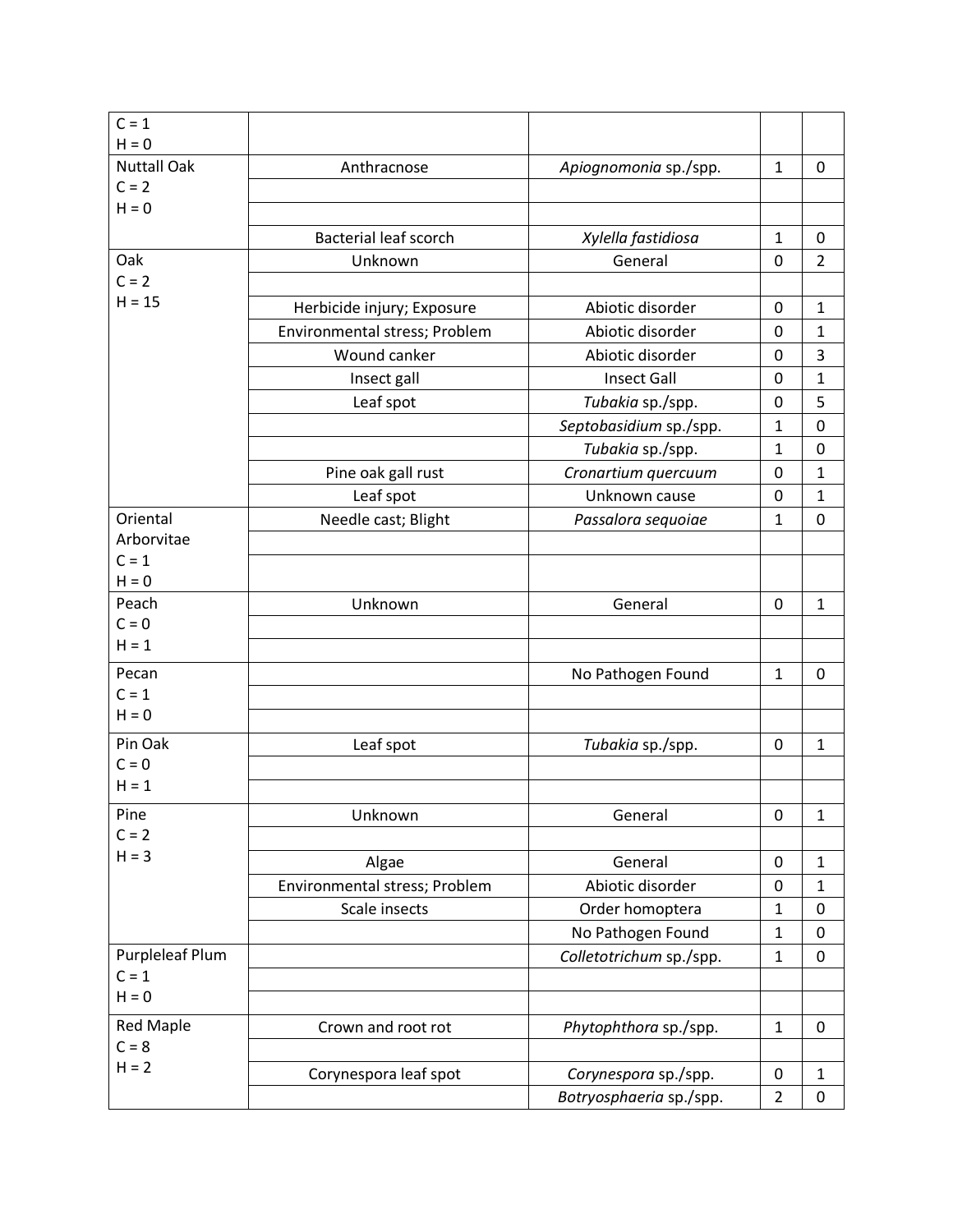|                               |                               | Cristulariella sp./spp.   | 0                            | $\mathbf{1}$     |
|-------------------------------|-------------------------------|---------------------------|------------------------------|------------------|
|                               |                               | Phomopsis sp./spp.        | $\mathbf{1}$                 | 0                |
|                               |                               | Pseudocercospora sp./spp. | $\mathbf{1}$                 | 0                |
|                               |                               | Sphaeropsis sp./spp.      | $\overline{2}$               | $\mathbf 0$      |
|                               |                               | Phloeospora sp./spp.      | $\mathbf{1}$                 | 0                |
| Redbud                        | Verticillium wilt             | Verticillium sp./spp.     | $\mathbf{1}$                 | $\mathbf 0$      |
| $C = 2$                       |                               |                           |                              |                  |
| $H = 0$                       |                               |                           |                              |                  |
|                               |                               | Fusicoccum sp./spp.       | $\mathbf{1}$                 | 0                |
| Sabal Palm; Fan               | Environmental stress; Problem | Abiotic disorder          | 0                            | $\mathbf{1}$     |
| Palm                          |                               |                           |                              |                  |
| $C = 0$                       |                               |                           |                              |                  |
| $H = 1$                       |                               |                           |                              |                  |
| Sassafras<br>$C = 2$          | Crown and root rot            | Phytophthora sp./spp.     | $\overline{2}$               | 0                |
| $H = 0$                       |                               |                           |                              |                  |
| Sawtooth Oak                  |                               | Abiotic disorder          |                              | $\mathbf{1}$     |
| $C = 2$                       | Environmental stress; Problem |                           | 0                            |                  |
| $H = 1$                       |                               | Entomosporium sp./spp.    | $\mathbf{1}$                 | 0                |
|                               |                               | Pestalotia sp./spp.       | $\mathbf{1}$                 | $\pmb{0}$        |
| Scarlet Oak                   |                               | Tubakia sp./spp.          | $\mathbf{1}$                 | $\mathbf 0$      |
| $C = 1$                       |                               |                           |                              |                  |
| $H = 0$                       |                               |                           |                              |                  |
| Shumard Oak;                  | Trunk decay; Rot              | Unidentified fungus       | $\mathbf{1}$                 | 0                |
| Texas Oak;                    |                               |                           |                              |                  |
| Spanish Oak                   |                               |                           |                              |                  |
| $C = 1$                       |                               |                           |                              |                  |
| $H = 0$                       |                               |                           |                              |                  |
| Southern                      | Algal leaf spot               | Cephaleuros virescens     | $\mathbf{1}$                 | 0                |
| Magnolia<br>$C = 4$           |                               |                           |                              |                  |
| $H = 0$                       | Scale insects                 | Order homoptera           | $\mathbf{1}$                 | 0                |
|                               |                               | Colletotrichum sp./spp.   | $\mathbf{1}$                 | $\pmb{0}$        |
|                               | Root problem                  | Unknown cause             | $\mathbf{1}$                 | $\mathbf 0$      |
| Sugar Hackberry<br>$C = 1$    |                               | Fusarium sp./spp.         | $\mathbf{1}$                 | $\pmb{0}$        |
| $H = 0$                       |                               |                           |                              |                  |
|                               |                               |                           |                              |                  |
| <b>Sugar Maple</b><br>$C = 2$ |                               | No Pathogen Found         | $\mathbf{1}$                 | $\mathbf 0$      |
| $H = 0$                       |                               |                           |                              |                  |
|                               |                               |                           |                              |                  |
| Swamp White Oak               | Anthracnose                   | Monostichella sp.         | $\mathbf{1}$<br>$\mathbf{1}$ | 0<br>$\mathbf 0$ |
| $C = 1$                       | <b>Bacterial leaf scorch</b>  | Xylella fastidiosa        |                              |                  |
| $H = 0$                       |                               |                           |                              |                  |
|                               |                               |                           |                              |                  |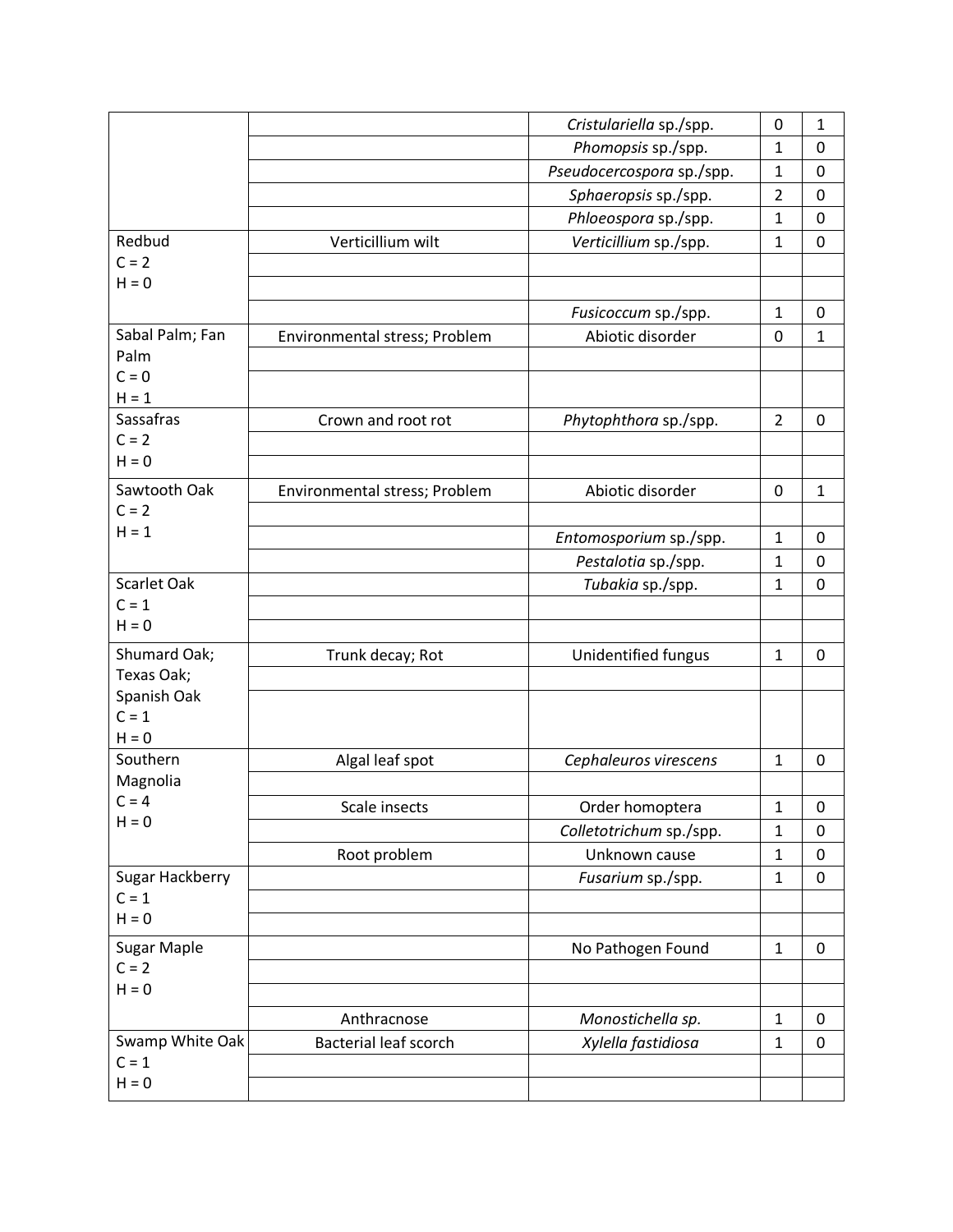| Sweetgum                         |                                | Fusicoccum sp./spp.        | $\mathbf{1}$ | 0            |
|----------------------------------|--------------------------------|----------------------------|--------------|--------------|
| $C = 2$                          |                                |                            |              |              |
| $H = 0$                          |                                |                            |              |              |
|                                  | Canker; Stem rot               | Lasiodiplodia theobromae   | $\mathbf{1}$ | 0            |
| <b>Trident Maple</b>             |                                | Phomopsis sp./spp.         | $\mathbf{1}$ | $\mathbf 0$  |
| $C = 2$                          |                                |                            |              |              |
| $H = 0$                          |                                |                            |              |              |
|                                  |                                | Phytophthora sp./spp.      | $\mathbf{1}$ | 0            |
| <b>Tulip Tree</b>                | Environmental stress; Problem  | Abiotic disorder           | $\mathbf 0$  | $\mathbf 1$  |
| $C = 0$                          |                                |                            |              |              |
| $H = 1$                          |                                |                            |              |              |
| Unknown; No Site                 | Wood decay fungus              | <b>Unidentified Fungus</b> | $\mathbf 0$  | $\mathbf{1}$ |
| Specified                        |                                |                            |              |              |
| $C = 0$                          |                                |                            |              |              |
| $H = 1$                          |                                |                            |              |              |
| Water Oak<br>$C = 2$             | Environmental stress; Problem  | Abiotic disorder           | 0            | $\mathbf{1}$ |
| $H = 1$                          |                                |                            |              |              |
|                                  |                                | Tubakia sp./spp.           | $\mathbf{1}$ | 0            |
|                                  | Southern fusiforme rust        | Cronartium quercuum        | $\mathbf{1}$ | 0            |
| <b>Weeping Willow</b><br>$C = 1$ |                                | Cladosporium sp./spp.      | $\mathbf{1}$ | 0            |
| $H = 0$                          |                                |                            |              |              |
|                                  |                                |                            |              |              |
| Western Red<br>Cedar             |                                | No Pathogen Found          | $\mathbf{1}$ | 0            |
| $C = 1$                          |                                |                            |              |              |
| $H = 0$                          |                                |                            |              |              |
| White Oak                        | Environmental stress; Problem  | Abiotic disorder           | 0            | $\mathbf{1}$ |
| $C = 2$                          |                                |                            |              |              |
| $H = 1$                          | Bacterial wetwood; Slime flux  | Various Pathogens          | $\mathbf{1}$ | 0            |
|                                  |                                | No Pathogen Found          | $\mathbf{1}$ | 0            |
| Willow                           | Cultural/environmental problem | Abiotic disorder           | 0            | $\mathbf{1}$ |
| $C = 0$                          |                                |                            |              |              |
| $H = 1$                          |                                |                            |              |              |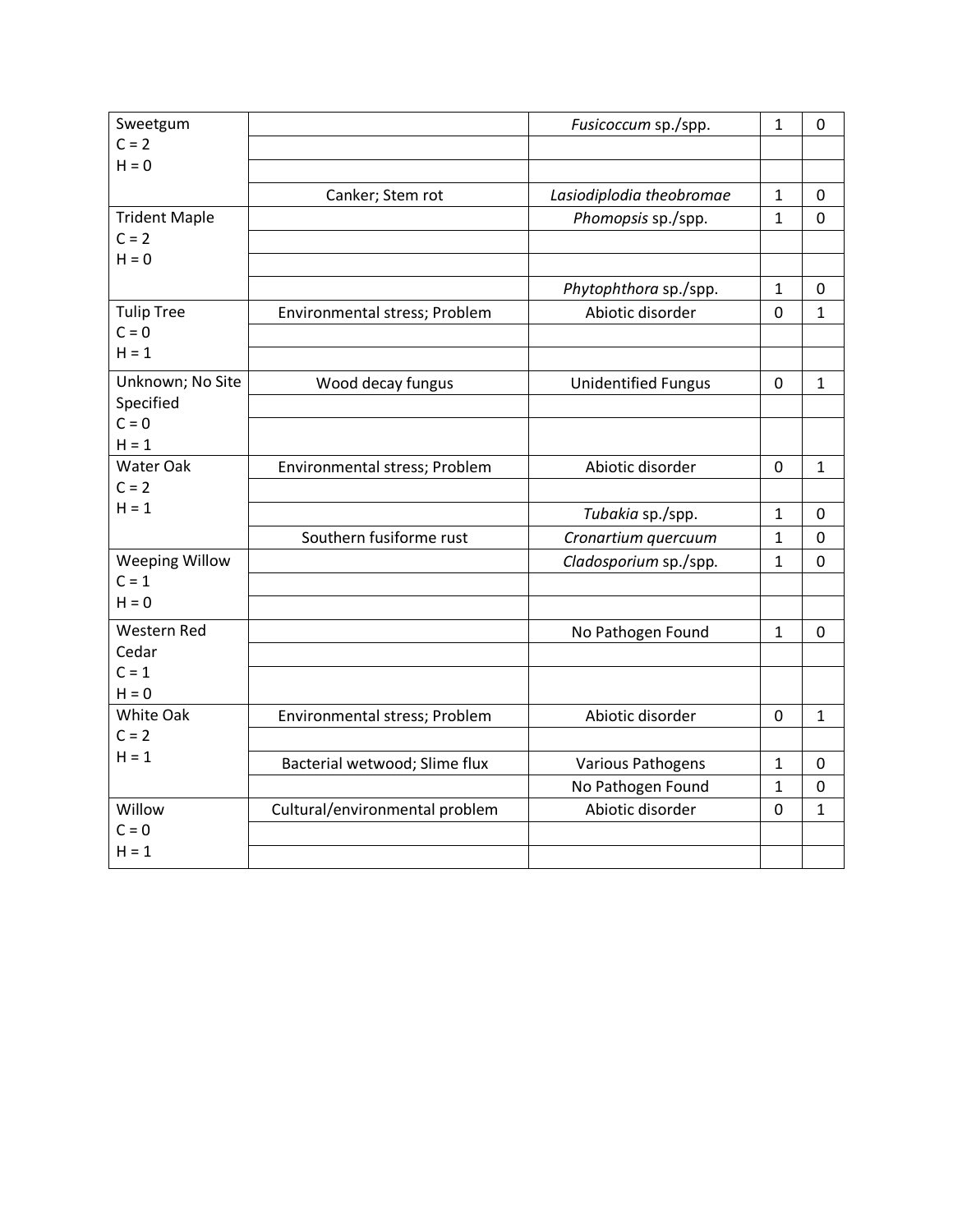# **TURF** (Total Diagnoses 327: C=236; H=91)

| <b>HOST</b>    | <b>DISEASE</b>                      | <b>CAUSAL ORGANISM</b>  | $\mathbf C$    | Н              |
|----------------|-------------------------------------|-------------------------|----------------|----------------|
| Bentgrass      | Nematodes; General plant            | Order Tylenchida        | $\mathbf{1}$   | 0              |
| $C = 24$       |                                     |                         |                |                |
| $H = 0$        | Anthracnose                         | Colletotrichum cereale  | 8              | 0              |
|                | Pythium root and/or crown rot       | Pythium sp./spp.        | 13             | 0              |
|                | Root rot                            | Various Fungi           | 1              | 0              |
|                |                                     | No Pathogen Found       | $\mathbf{1}$   | 0              |
| Bermudagrass   | Nematodes; General plant            | Order Tylenchida        | 5              | 0              |
| $C = 24$       |                                     |                         |                |                |
| $H = 0$        | Cultural/environmental problem      | Abiotic disorder        | 1              | 0              |
|                | Soil compaction                     | Abiotic disorder        | $\mathbf{1}$   | 0              |
|                | Environmental stress; Problem       | Abiotic disorder        | $\overline{2}$ | 0              |
|                | Root problems                       | Abiotic disorder        | 1              | 0              |
|                | Leaf spot                           | Bipolaris sp./spp.      | 3              | 0              |
|                | Pythium root and/or crown rot       | Pythium sp./spp.        | 6              | 0              |
|                | Root decline of warm season grasses | Gaeumannomyces graminis | $\overline{2}$ | 0              |
|                | Root rot                            | Various Fungi           | $\mathbf{1}$   | 0              |
|                |                                     | Bipolaris sp./spp.      | $\mathbf{1}$   | $\pmb{0}$      |
|                |                                     | Rhizoctonia sp./spp.    | $\mathbf{1}$   | 0              |
| Bermudagrass   | Melting out (Turfgrass)             | Drechslera sp./spp.     | $\overline{2}$ | 0              |
| $C = 36$       |                                     |                         |                |                |
| $H = 14$       | Nematodes; General plant            | Order Tylenchida        | $\overline{2}$ | $\pmb{0}$      |
|                | Cultural/environmental problem      | Abiotic disorder        | 4              | $\overline{2}$ |
|                | Nutritional deficiency              | Abiotic disorder        | 1              | 0              |
|                | Soil compaction                     | Abiotic disorder        | $\mathbf{1}$   | 0              |
|                | Environmental stress; Problem       | Abiotic disorder        | 1              | 11             |
|                | Poor root development               | Abiotic disorder        | 1              | 0              |
|                | Anthracnose                         | Colletotrichum cereale  | 1              | 0              |
|                | Leaf spot                           | Bipolaris sp./spp.      | $\mathbf{1}$   | 0              |
|                | Pythium root and/or crown rot       | Pythium sp./spp.        | 1              | 0              |
|                | Root decline of warm season grasses | Gaeumannomyces graminis | 4              | 0              |
|                | Root rot                            | Various Fungi           | 6              | 0              |
|                |                                     | Bipolaris sp./spp.      | $\overline{2}$ | 0              |
|                |                                     | Rhizoctonia sp./spp.    | $\mathbf{1}$   | 0              |
|                | Slime mold                          | Physarum cinereum       | $\mathbf{1}$   | 0              |
|                | Large patch                         | Rhizoctonia solani      | 7              | 0              |
|                | Dollar spot                         | Clarireedia homoeocarpa | 0              | $\mathbf{1}$   |
| Centipedegrass | Fairy ring                          | Various Fungi           | 3              | 0              |
| $C = 57$       |                                     |                         |                |                |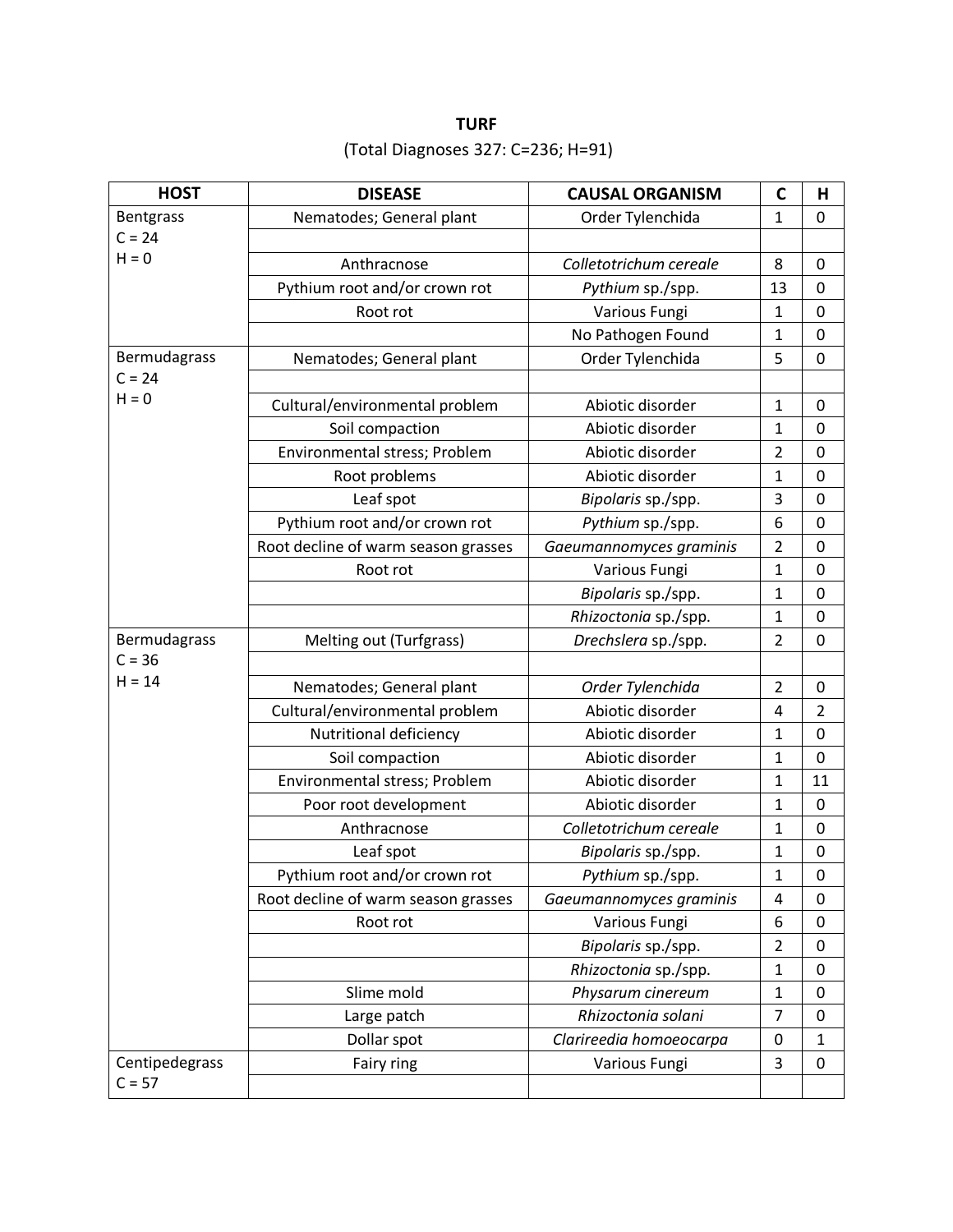| $H = 29$           | Take-all                            | Gaeumannomyces sp./spp. | 0              | $\mathbf{1}$   |
|--------------------|-------------------------------------|-------------------------|----------------|----------------|
|                    | Nematodes; General plant            | Order Tylenchida        | $\mathbf{1}$   | $\mathbf 0$    |
|                    | Cultural/environmental problem      | Abiotic disorder        | 12             | $\overline{2}$ |
|                    | Soil compaction                     | Abiotic disorder        | $\mathbf{1}$   | $\mathbf 0$    |
|                    | Environmental stress; Problem       | Abiotic disorder        | 8              | 26             |
|                    | Pythium root and/or crown rot       | Pythium sp./spp.        | $\overline{2}$ | $\mathbf 0$    |
|                    | Root decline of warm season grasses | Gaeumannomyces graminis | $\overline{7}$ | $\pmb{0}$      |
|                    | Root rot                            | Various Fungi           | 5              | $\mathbf 0$    |
|                    | Large patch                         | Rhizoctonia solani      | 18             | $\mathbf 0$    |
| Fescues            | Cultural/environmental problem      | Abiotic disorder        | 0              | $\mathbf{1}$   |
| $C = 0$            |                                     |                         |                |                |
| $H = 6$            | Environmental stress; Problem       | Abiotic disorder        | 0              | 3              |
|                    | Unknown abiotic disorder            | Abiotic disorder        | 0              | $\mathbf{1}$   |
|                    | Pythium root and/or crown rot       | Pythium sp./spp.        | 0              | $\mathbf{1}$   |
| St. Augustinegrass | Unknown                             | General                 | 0              | $\mathbf{1}$   |
| $C = 23$           |                                     |                         |                |                |
| $H = 18$           | Take-all                            | Gaeumannomyces sp./spp. | $\mathbf{1}$   | 9              |
|                    | Cultural/environmental problem      | Abiotic disorder        | 1              | $\mathbf{1}$   |
|                    | Environmental stress; Problem       | Abiotic disorder        | 0              | $\overline{7}$ |
|                    | Root decline of warm season grasses | Gaeumannomyces graminis | 7              | $\pmb{0}$      |
|                    | Insects                             | Class insecta           | $\overline{2}$ | $\mathbf 0$    |
|                    | Gray leaf spot                      | Pyricularia grisea      | 4              | 0              |
|                    | Large patch                         | Rhizoctonia solani      | 8              | $\mathbf 0$    |
| <b>Tall Fescue</b> | Brown patch                         | Rhizoctonia sp./spp.    | $\mathbf{1}$   | $\pmb{0}$      |
| $C = 3$            |                                     |                         |                |                |
| $H = 0$            | Environmental stress; Problem       | Abiotic disorder        | $\mathbf{1}$   | 0              |
|                    | Root rot                            | Various Fungi           | $\mathbf{1}$   | $\mathbf 0$    |
| Zoysia Grass       | Melting out (Turfgrass)             | Drechslera sp./spp.     | $\mathbf{1}$   | 0              |
| $C = 69$           |                                     |                         |                |                |
| $H = 24$           | Take-all                            | Gaeumannomyces sp./spp. | $\mathbf{1}$   | $\mathbf{1}$   |
|                    | Cultural/environmental problem      | Abiotic disorder        | 9              | $\mathbf 0$    |
|                    | Nutritional deficiency              | Abiotic disorder        | $\mathbf{1}$   | 0              |
|                    | Soil compaction                     | Abiotic disorder        | $\mathbf{1}$   | $\pmb{0}$      |
|                    | Environmental stress; Problem       | Abiotic disorder        | 6              | 22             |
|                    | Drought stress damage               | Abiotic disorder        | $\mathbf{1}$   | 0              |
|                    | Drainage problem                    | Abiotic disorder        | $\mathbf{1}$   | 0              |
|                    | Leaf spot                           | Bipolaris sp./spp.      | $\mathbf{1}$   | $\pmb{0}$      |
|                    | Pythium root and/or crown rot       | Pythium sp./spp.        | 3              | $\mathbf{1}$   |
|                    | Root decline of warm season grasses | Gaeumannomyces graminis | 8              | 0              |
|                    | Root rot                            | Various Fungi           | 13             | 0              |
|                    | Large patch                         | Rhizoctonia solani      | 22             | 0              |
|                    | Dollar spot                         | Clarireedia homoeocarpa | $\mathbf{1}$   | 0              |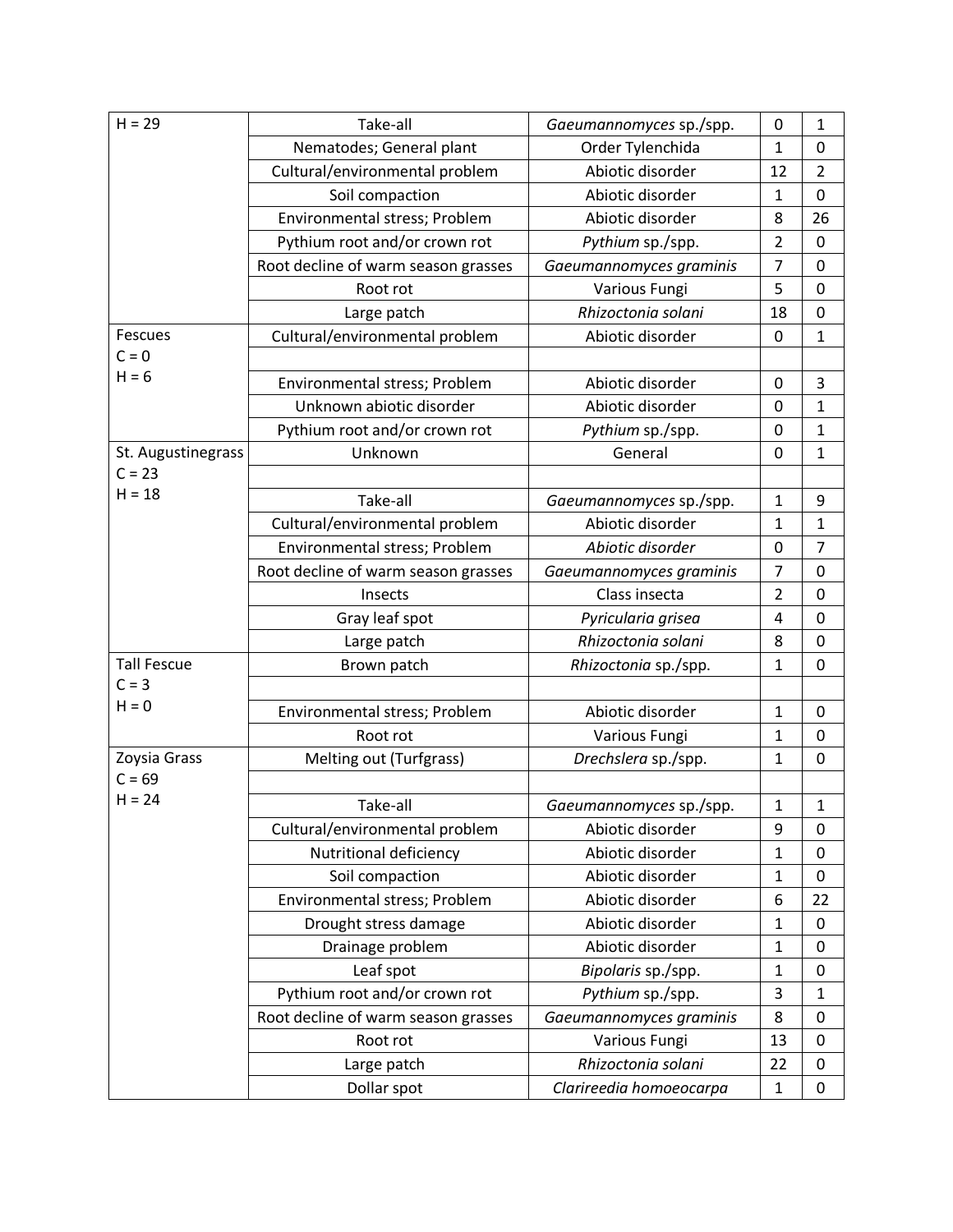## **VEGETABLES**

# (Total Diagnoses 443: C=402; H=41)

| <b>HOST</b>       | <b>DISEASE</b>                | <b>CAUSAL ORGANISM</b>     | $\mathbf C$    | Н                |
|-------------------|-------------------------------|----------------------------|----------------|------------------|
| Asparagus         | Anthracnose                   | Colletotrichum orbiculare  | 1              | 0                |
| $C = 1$           |                               |                            |                |                  |
| $H = 1$           |                               |                            |                |                  |
|                   | Root rot                      | Phytophthora sp./spp.      | 0              | $\mathbf{1}$     |
| Bean              | Unknown                       | General                    | 0              | $\mathbf{1}$     |
| $C = 1$           |                               |                            |                |                  |
| $H = 3$           | Cercospora leaf spot          | Cercospora sp./spp.        | 0              | $\mathbf{1}$     |
|                   | Unknown abiotic disorder      | Abiotic disorder           | 0              | $\mathbf{1}$     |
|                   |                               | No Pathogen Found          | 1              | 0                |
| Bok Choy; Chinese |                               | <b>Begomovirus Group</b>   | $\mathbf{1}$   | 0                |
| Cabbage           |                               |                            |                |                  |
| $C = 1$           |                               |                            |                |                  |
| $H = 0$           |                               |                            |                |                  |
| Brassica green    |                               | Rhizoctonia sp./spp.       | $\mathbf{1}$   | $\mathbf 0$      |
| $C = 1$           |                               |                            |                |                  |
| $H = 0$           |                               |                            |                |                  |
| <b>Broccoli</b>   | Root maggots; General         | <b>Family Anthomyiidae</b> | 0              | $\mathbf{1}$     |
| $C = 3$           |                               |                            |                |                  |
| $H = 3$           | Environmental stress; Problem | Abiotic disorder           | 0              | $\overline{2}$   |
|                   |                               | <b>Begomovirus Group</b>   | $\mathbf{1}$   | 0                |
|                   |                               | Erwinia (Pectobacterium)   | 1              | 0                |
|                   |                               | carotovora (um)            |                |                  |
|                   |                               | Sclerotinia sclerotiorum   | $\mathbf{1}$   | 0                |
| Cabbage           | Powdery mildew                | Erysiphe sp./spp.          | 1              | 0                |
| $C = 44$          |                               |                            |                |                  |
| $H = 0$           | <b>Black rot</b>              | Xanthomonas campestris     | 4              | 0                |
|                   | <b>Bacterial soft rot</b>     | Erwinia carotovora         | 1              | 0                |
|                   | Crucifer bacterial black rot  | Xanthomonas campestris     | 4              | 0                |
|                   | Cercospora leaf spot          | Cercospora sp./spp.        | $\overline{2}$ | 0                |
|                   | Nutrient imbalance            | Abiotic disorder           | 1              | 0                |
|                   | Unknown abiotic disorder      | Abiotic disorder           | 1              | 0                |
|                   |                               | Alternaria sp./spp.        | $\mathbf{1}$   | 0                |
|                   |                               | <b>Begomovirus Group</b>   | $\overline{2}$ | 0                |
|                   |                               | Cercospora sp./spp.        | 9              | 0                |
|                   |                               | No Pathogen Found          | 8              | 0                |
|                   |                               | Pseudomonas sp./spp.       | $\mathbf{1}$   | 0                |
|                   |                               | Pythium sp./spp.           | 2              | 0                |
|                   |                               | Rhizoctonia solani         | $\mathbf{1}$   | $\boldsymbol{0}$ |
|                   |                               | Rhizoctonia sp./spp.       | $\overline{2}$ | 0                |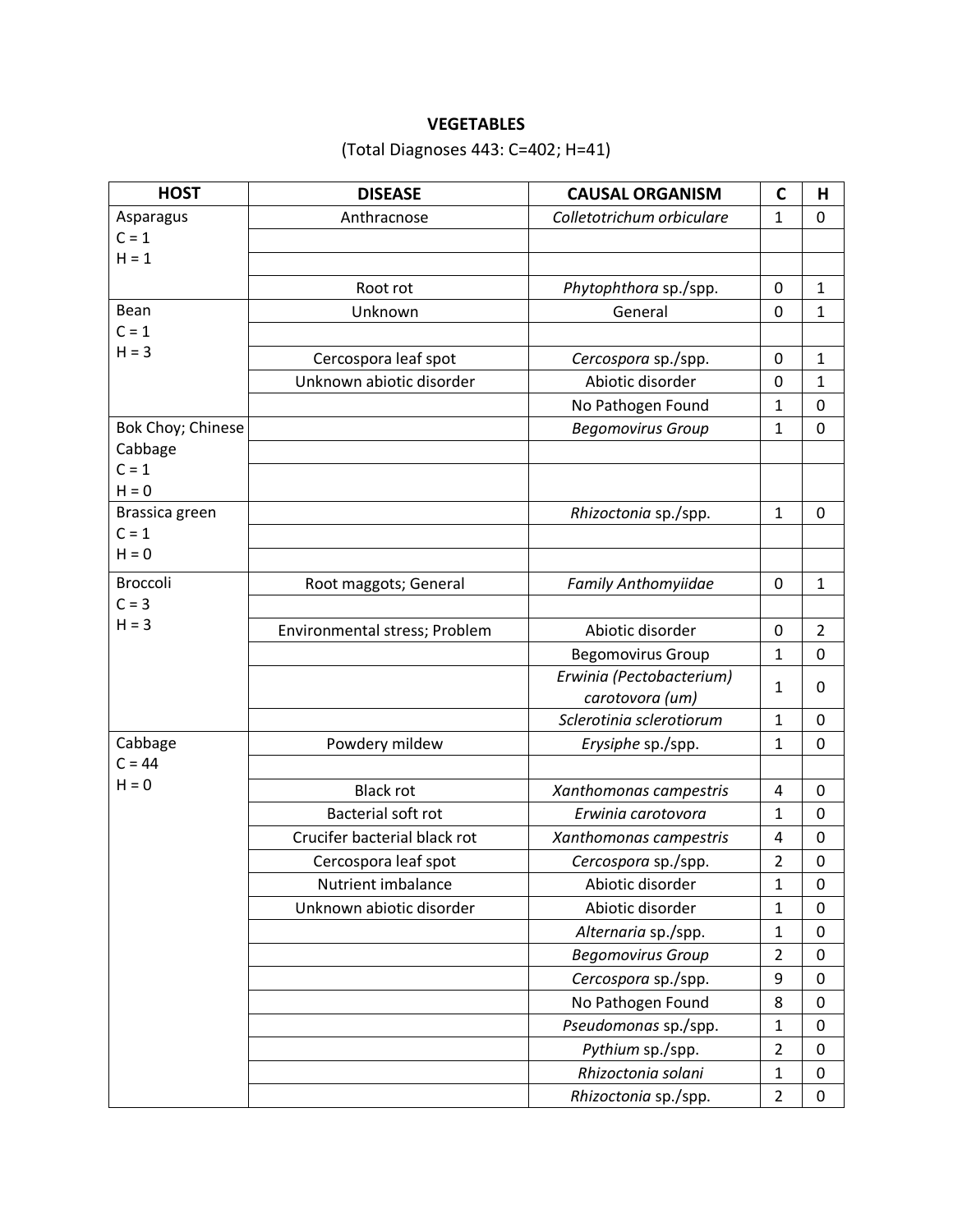|             |                        | Sclerotinia sclerotiorum                           | 1              | 0            |
|-------------|------------------------|----------------------------------------------------|----------------|--------------|
|             |                        | Xanthomonas campestris                             | $\mathbf{1}$   | $\mathbf 0$  |
|             |                        | Xanthomonas raphni                                 | $\overline{2}$ | $\pmb{0}$    |
| Cantalope;  |                        | No Pathogen Found                                  | $\mathbf{1}$   | 0            |
| Cantaloupe  |                        |                                                    |                |              |
| $C = 6$     |                        | Phytophthora capsici                               | $\overline{2}$ | 0            |
| $H = 0$     |                        | Pseudomonas sp./spp.                               | $\mathbf{1}$   | 0            |
|             |                        | Unknown Agent                                      | $\mathbf{1}$   | $\mathbf 0$  |
|             |                        | Xanthomonas sp./spp.                               | $\mathbf{1}$   | $\mathbf 0$  |
| Carrot      |                        | Alternaria sp./spp.                                | $\mathbf{1}$   | $\mathbf 0$  |
| $C = 2$     |                        |                                                    |                |              |
| $H = 0$     |                        |                                                    |                |              |
|             | Root-knot nematodes    | Meloidogyne sp./spp.                               | $\mathbf{1}$   | 0            |
| Cauliflower | <b>Black rot</b>       | Xanthomonas campestris                             | 0              | $\mathbf{1}$ |
| $C = 10$    |                        |                                                    |                |              |
| $H = 1$     | <b>Black leaf spot</b> | Alternaria brassicicola                            | $\mathbf{1}$   | 0            |
|             |                        | Alternaria brassicicola                            | $\mathbf{1}$   | $\mathbf 0$  |
|             |                        | No Pathogen Found                                  | 5              | 0            |
|             |                        | Rhizoctonia sp./spp.                               | $\mathbf{1}$   | 0            |
|             | Alternaria head rot    | Alternaria sp./spp.                                | 1              | 0            |
|             | Undetermined injury    | <b>Identification Analysis</b>                     | $\mathbf{1}$   | $\pmb{0}$    |
| Cilantro    | Corynespora leaf spot  | Corynespora sp./spp.                               | 1              | 0            |
| $C = 1$     |                        |                                                    |                |              |
| $H = 0$     |                        |                                                    |                |              |
| Collards    |                        | Cercospora sp./spp.                                | $\mathbf{1}$   | 0            |
| $C = 6$     |                        |                                                    |                |              |
| $H = 0$     |                        | No Pathogen Found                                  | $\overline{2}$ | 0            |
|             |                        | Xanthomonas campestris                             | $\mathbf{1}$   | $\pmb{0}$    |
|             |                        | Xanthomonas sp./spp.                               | $\mathbf{1}$   | $\mathbf 0$  |
|             | <b>Bacterial spot</b>  | Xanthomonas sp./spp.                               | 1              | 0            |
| Cucumber    | Anthracnose            | Colletotrichum orbiculare                          | 3              | $\mathbf 0$  |
| $C = 23$    |                        |                                                    |                |              |
| $H = 1$     | Cucurbit downy mildew  | Pseudoperonospora cubensis                         | 0              | $\mathbf{1}$ |
|             | Nutritional deficiency | Abiotic disorder                                   | $\mathbf{1}$   | 0            |
|             |                        | Alternaria sp./spp.                                | $\mathbf 1$    | $\pmb{0}$    |
|             |                        | <b>Cucumber Mosaic Virus (CMV)</b>                 | 5              | $\pmb{0}$    |
|             |                        | No Virus Found                                     | $\mathbf 1$    | $\pmb{0}$    |
|             |                        | Pseudoperonospora cubensis                         | $\overline{2}$ | $\pmb{0}$    |
|             |                        | Pythium sp./spp.                                   | $\mathbf 1$    | 0            |
|             | Root-knot nematodes    | Meloidogyne sp./spp.                               | $\mathbf{1}$   | $\pmb{0}$    |
|             |                        | Potyvirus sp./spp.                                 | 5              | 0            |
|             |                        | <b>Cucumovirus Cucumber Mosaic</b><br><b>Virus</b> | $\overline{2}$ | 0            |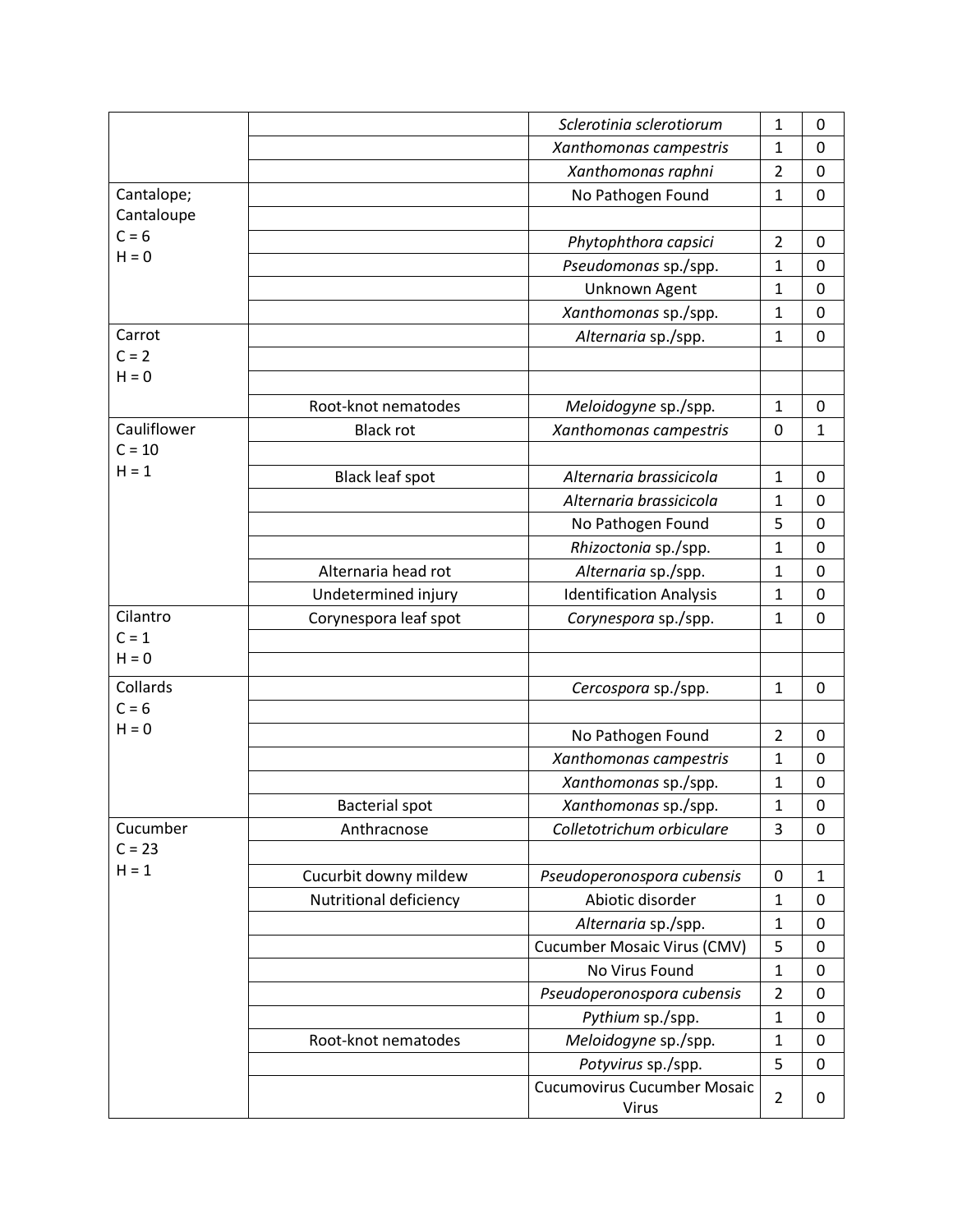|                      |                                | Potyvirus Potato Virus Y       | 1                            | 0                   |
|----------------------|--------------------------------|--------------------------------|------------------------------|---------------------|
| Curly Mustard;       |                                | <b>Begomovirus Group</b>       | $\mathbf{1}$                 | $\mathbf 0$         |
| Leaf Mustard         |                                |                                |                              |                     |
| $C = 1$              |                                |                                |                              |                     |
| $H = 0$              |                                |                                | $\mathbf{1}$                 | $\mathbf 0$         |
| Eggplant<br>$C = 3$  | Bacterial leaf spot            | Pseudomonas syringae           |                              |                     |
| $H = 0$              |                                |                                | $\mathbf{1}$                 | 0                   |
|                      |                                | Pectobacterium sp./spp.        |                              |                     |
| Garlic               |                                | Phomopsis sp./spp.             | $\mathbf{1}$<br>$\mathbf{1}$ | 0<br>$\overline{0}$ |
| $C = 1$              | Cultural/environmental problem | Abiotic disorder               |                              |                     |
| $H = 0$              |                                |                                |                              |                     |
| Kale                 |                                |                                |                              |                     |
| $C = 5$              |                                | Alternaria sp./spp.            | $\mathbf{1}$                 | 0                   |
| $H = 0$              |                                |                                |                              |                     |
|                      |                                | Cercospora sp./spp.            | $\mathbf{1}$                 | 0                   |
|                      |                                | No Pathogen Found              | $\mathbf{1}$                 | $\mathbf 0$         |
|                      |                                | Pythium sp./spp.               | $\mathbf{1}$                 | 0                   |
|                      | No pathogen found              | <b>Identification Analysis</b> | 1                            | $\mathbf 0$         |
| Lettuce<br>$C = 1$   |                                | Pythium sp./spp.               | $\mathbf{1}$                 | 0                   |
| $H = 0$              |                                |                                |                              |                     |
|                      |                                |                                |                              |                     |
| Lima Bean<br>$C = 0$ | Cercospora leaf spot           | Cercospora sp./spp.            | 0                            | $\mathbf{1}$        |
| $H = 2$              |                                |                                |                              |                     |
|                      |                                |                                |                              |                     |
|                      | Insect damage                  | Unidentified Insect            | 0                            | $\mathbf{1}$        |
| <b>Mustard Green</b> |                                | Pythium sp./spp.               | 1                            | 0                   |
| $C = 1$<br>$H = 0$   |                                |                                |                              |                     |
|                      |                                |                                |                              |                     |
| Mustards             |                                | Pythium sp./spp.               | $\mathbf{1}$                 | 0                   |
| $C = 1$<br>$H = 0$   |                                |                                |                              |                     |
|                      |                                |                                |                              |                     |
| Not Found On List    | Root-knot nematodes            | Meloidogyne sp./spp.           | $\mathbf{1}$                 | 0                   |
| $C = 1$<br>$H = 0$   |                                |                                |                              |                     |
|                      |                                |                                |                              |                     |
| Okra                 | Nematodes; General plant       | Order Tylenchida               | $\mathbf{1}$                 | 0                   |
| $C = 5$<br>$H = 2$   |                                |                                |                              |                     |
|                      | Environmental stress; Problem  | Abiotic disorder               | 0                            | $\mathbf{1}$        |
|                      |                                | Fusarium sp./spp.              | $\overline{2}$               | 0                   |
|                      |                                | No Pathogen Found              | $\mathbf{1}$                 | $\mathbf 0$         |
|                      | Southern blight                | Sclerotium rolfsii             | 0                            | $\mathbf{1}$        |
|                      | Root-knot nematodes            | Meloidogyne sp./spp.           | $\mathbf{1}$                 | $\pmb{0}$           |
| Onion                | Botrytis blight                | Botrytis sp./spp.              | $\mathbf{1}$                 | 0                   |
| $C = 33$             |                                |                                |                              |                     |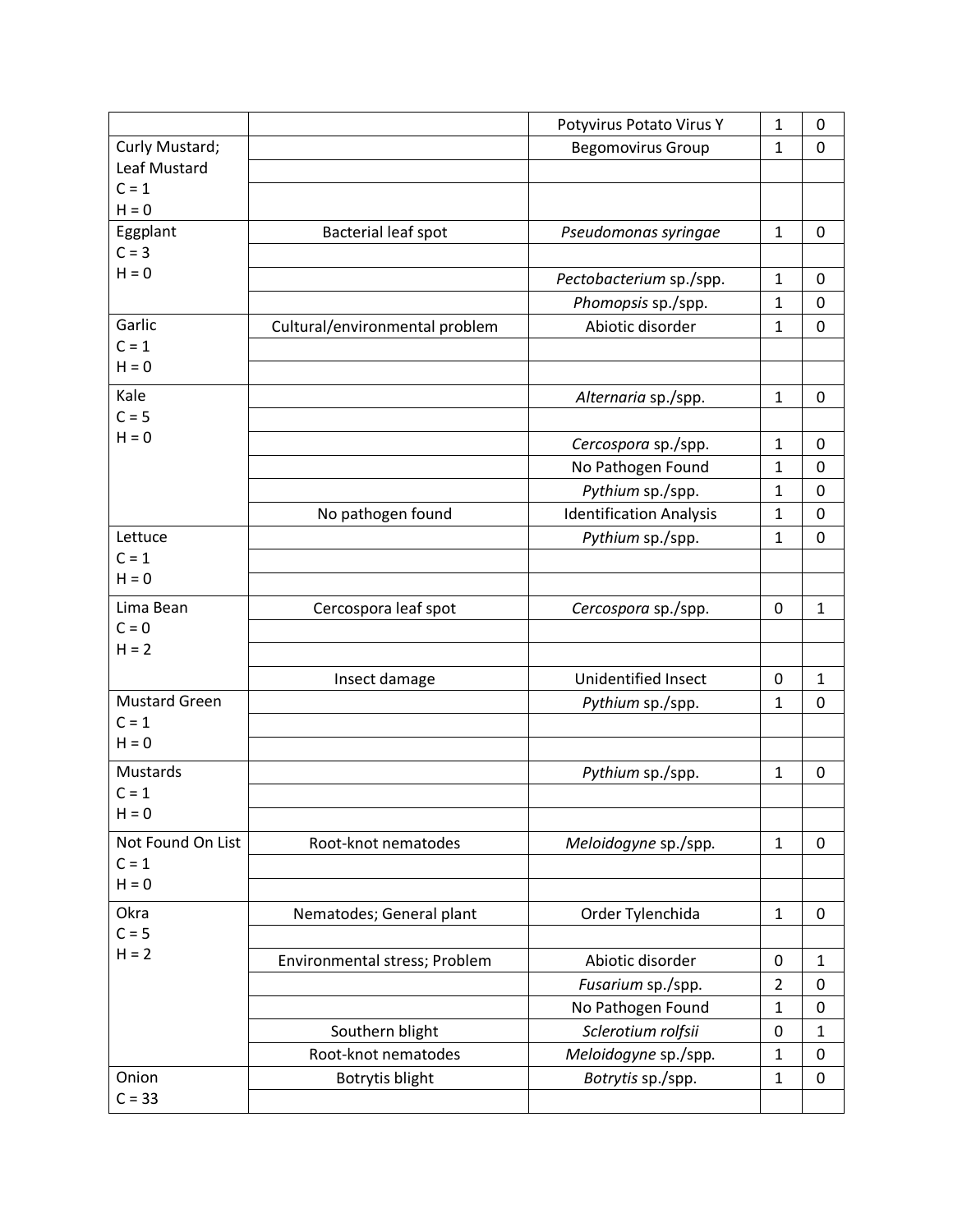| $H = 0$  | Stemphylium leaf blight        | Stemphylium vesicarium                         | $\overline{2}$ | 0                |
|----------|--------------------------------|------------------------------------------------|----------------|------------------|
|          | <b>Bacterial blight</b>        | Pseudomonas viridiflava                        | $\mathbf{1}$   | $\mathbf 0$      |
|          | Downy mildew                   | Peronospora sp./spp.                           | $\mathbf{1}$   | $\pmb{0}$        |
|          | <b>Bacterial soft rot</b>      | Erwinia sp./spp.                               | $\mathbf{1}$   | $\mathbf 0$      |
|          | Stemphylium leaf spot          | Stemphylium sp./spp.                           | 1              | $\pmb{0}$        |
|          | Leaf streak and bulb rot       | Pseudomonas viridiflava                        | 1              | $\mathbf 0$      |
|          | Center rot                     | Pantoea ananatis                               | $\mathbf{1}$   | $\mathbf 0$      |
|          | Additional sample requested    | <b>Identification Analysis</b>                 | 1              | $\mathbf 0$      |
|          |                                | Botrytis allii                                 | $\mathbf{1}$   | $\mathbf 0$      |
|          |                                | Botrytis sp./spp.                              | 8              | $\boldsymbol{0}$ |
|          |                                | Erwinia sp./spp.                               | 1              | $\mathbf 0$      |
|          |                                | Fusarium sp./spp.                              | 2              | $\mathbf 0$      |
|          |                                | No Pathogen Found                              | $\overline{2}$ | 0                |
|          |                                | Pantoea ananatis                               | $\overline{2}$ | $\mathbf 0$      |
|          |                                | Pythium sp./spp.                               | 4              | $\mathbf 0$      |
|          |                                | Enterobacter sp./spp.                          | $\mathbf{1}$   | 0                |
|          | Secondary onion pathogen       | Enterobacter ludwigii                          | $\mathbf{1}$   | $\mathbf 0$      |
|          | Secondary bacterial species    | Secondary                                      | $\mathbf{1}$   | $\boldsymbol{0}$ |
| Pepper   | Unknown                        | General                                        | 0              | $\overline{2}$   |
| $C = 29$ |                                |                                                |                |                  |
| $H = 5$  | Bacterial leaf spot            | Pseudomonas sp./spp.                           | $\overline{2}$ | $\mathbf 0$      |
|          | Bacterial leaf spot            | Pseudomonas syringae                           | $\mathbf{1}$   | $\mathbf 0$      |
|          | High soluble salt              | Abiotic disorder                               | $\mathbf{1}$   | $\mathbf 0$      |
|          | Cultural/environmental problem | Abiotic disorder                               | 0              | $\mathbf{1}$     |
|          | Environmental stress; Problem  | Abiotic disorder                               | 0              | $\overline{2}$   |
|          | <b>Bacterial leaf blight</b>   | Pseudomonas sp./spp.                           | 1              | $\boldsymbol{0}$ |
|          | Sclerotinia rot                | Sclerotinia sclerotiorum                       | $\mathbf{1}$   | $\mathbf 0$      |
|          | Bacterial leaf spot            | Xanthomonas campestris                         | $\overline{2}$ | $\mathbf 0$      |
|          |                                | Fusarium sp./spp.                              | $\mathbf{1}$   | $\mathbf 0$      |
|          |                                | No Pathogen Found                              | $\overline{7}$ | $\Omega$         |
|          |                                | Phytophthora capsici                           | $\overline{2}$ | 0                |
|          |                                | Phytophthora sp./spp.                          | $\overline{2}$ | $\mathbf 0$      |
|          |                                | Pseudomonas sp./spp.                           | $\mathbf 1$    | $\mathbf 0$      |
|          |                                | Pythium sp./spp.                               | 3              | $\boldsymbol{0}$ |
|          |                                | Unknown cause                                  | 1              | $\mathbf 0$      |
|          | Tomato spotted wilt (TSWV)     | <b>Tospovirus Tomato Spotted Wilt</b><br>Virus | 1              | 0                |
|          | Anthracnose                    | Colletotrichum sp./spp.                        | 1              | 0                |
|          | <b>Bacterial leaf spot</b>     | Xanthomonas euvesicatoria                      | 1              | 0                |
|          | Viral pathogen suspect         | Viral suspect                                  | 1              | 0                |
| Potato   |                                | Potyvirus sp./spp.                             | $\mathbf{1}$   | $\mathbf 0$      |
| $C = 1$  |                                |                                                |                |                  |
| $H = 0$  |                                |                                                |                |                  |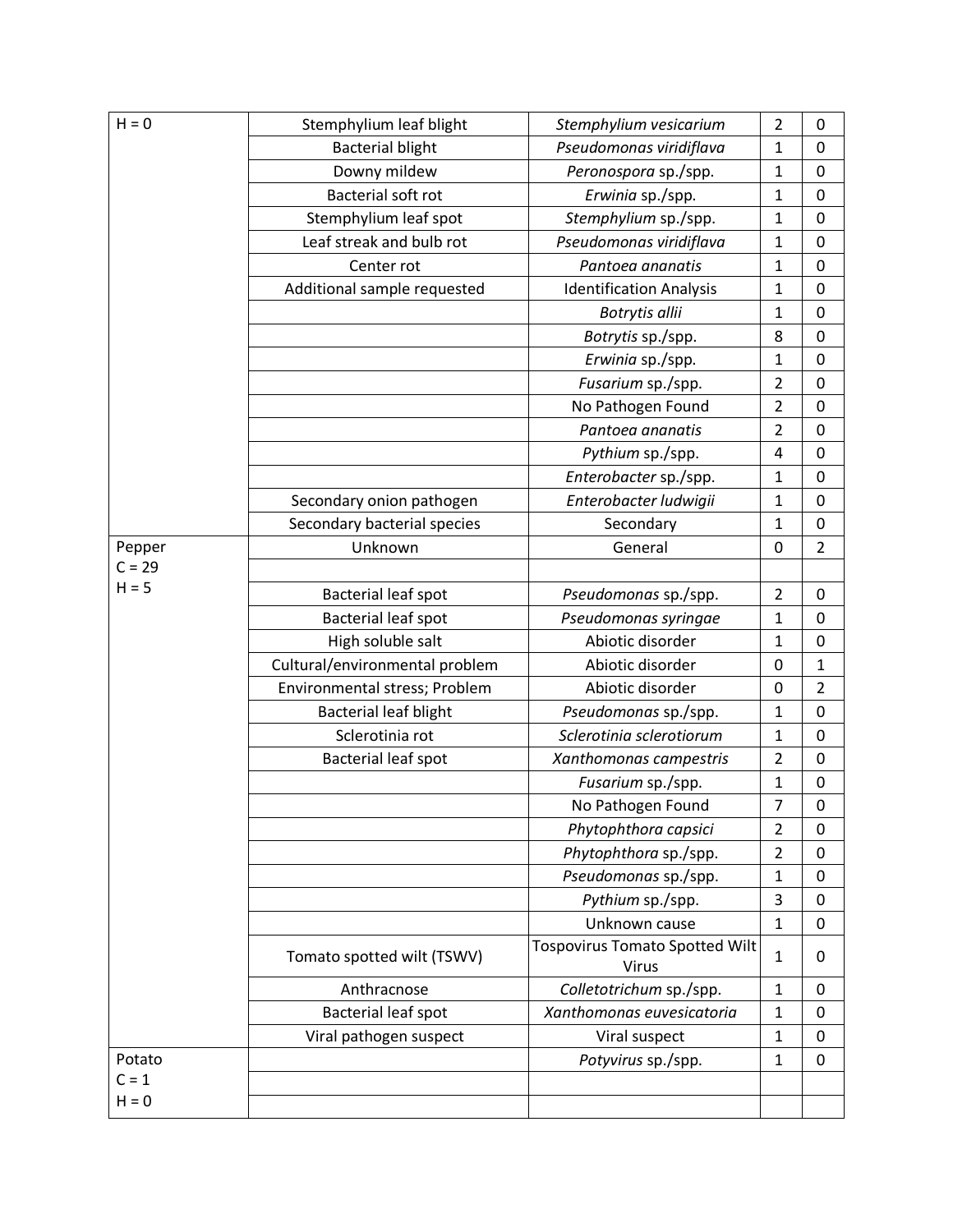| Pumpkin                     | Cucurbit downy mildew                                  | Pseudoperonospora cubensis                                          | 1              | 0            |
|-----------------------------|--------------------------------------------------------|---------------------------------------------------------------------|----------------|--------------|
| $C = 1$                     |                                                        |                                                                     |                |              |
| $H = 0$                     |                                                        |                                                                     |                |              |
| Rutabaga; Swedish           | Rutabaga                                               | <b>Brassica napus</b>                                               | 1              | 0            |
| Turnip                      |                                                        |                                                                     |                |              |
| $C = 1$                     |                                                        |                                                                     |                |              |
| $H = 0$                     |                                                        |                                                                     |                |              |
| Snap Bean; Green<br>Bean    | Ashy stem blight                                       | Macrophomina phaseolina                                             | 1              | 0            |
| $C = 12$                    |                                                        |                                                                     |                |              |
| $H = 0$                     | <b>Bacterial blight</b>                                | Xanthomonas sp./spp.                                                | $\mathbf{1}$   | 0            |
|                             |                                                        | Alternaria sp./spp.                                                 | $\mathbf{1}$   | 0            |
|                             |                                                        | Cercospora sp./spp.                                                 | $\overline{2}$ | 0            |
|                             |                                                        | No Pathogen Found                                                   | $\mathbf{1}$   | 0            |
|                             |                                                        | Pythium sp./spp.                                                    | 3              | 0            |
|                             | Cucurbit leaf crumple (CuLCrV)                         | <b>Begomovirus Cucurbit Leaf</b><br><b>Crumple Virus</b>            | 1              | 0            |
|                             | Burn due to potential phytotoxicity<br>from spray burn | Phytotoxicity                                                       | 1              | 0            |
|                             | SiGMV                                                  | Sida Golden Mosaic Virus                                            | 1              | 0            |
| Southern peas;              | Insect damage                                          | <b>Unidentified Insect</b>                                          | 1              | 0            |
| Cowpeas Blackeye            |                                                        |                                                                     |                |              |
| Peas                        |                                                        |                                                                     |                |              |
| $C = 2$                     |                                                        | No Pathogen Found                                                   | 1              | 0            |
| $H = 0$<br>Sphagetti squash | Anthracnose                                            | Colletotrichum orbiculare                                           | $\mathbf{1}$   | 0            |
| $C = 1$                     |                                                        |                                                                     |                |              |
| $H = 0$                     |                                                        |                                                                     |                |              |
| Squash                      | Anthracnose                                            | Colletotrichum orbiculare                                           | 1              | 0            |
| $C = 20$                    |                                                        |                                                                     |                |              |
| $H = 1$                     |                                                        |                                                                     |                | 0            |
|                             | Gummy stem blight<br>Cucurbit yellow vine disease      | Didymella sp./spp.<br>Serratia marcescens                           | 1<br>0         | $\mathbf{1}$ |
|                             | Unidentified virus                                     | <b>Unidentified Virus</b>                                           |                |              |
|                             |                                                        |                                                                     | 1              | 0            |
|                             | Wet rot; Fruit rot                                     | Choanephora cucurbitarum                                            | 1              | 0            |
|                             |                                                        | Abiotic disorder                                                    | 1              | 0            |
|                             |                                                        | Choanephora sp./spp.                                                | 1              | 0            |
|                             |                                                        | No Pathogen Found                                                   | 5              | 0            |
|                             |                                                        | Phytophthora capsici                                                | 3              | 0            |
|                             |                                                        | Pseudomonas sp./spp.                                                | $\mathbf{1}$   | 0            |
|                             |                                                        | Unknown cause                                                       | $\mathbf{1}$   | 0            |
|                             | Cucurbit leaf crumple (CuLCrV)                         | <b>Begomovirus Cucurbit Leaf</b><br>Crumple Virus                   | $\overline{2}$ | 0            |
|                             | <b>Cucurbit Yellow Stunting</b><br>Disorder(CYSDV)     | <b>Crinivirus Cucurbit Yellow</b><br><b>Stunting Disorder Virus</b> | 1              | 0            |
|                             | Powdery mildew                                         | Podosphaera xanthii                                                 | $\mathbf{1}$   | 0            |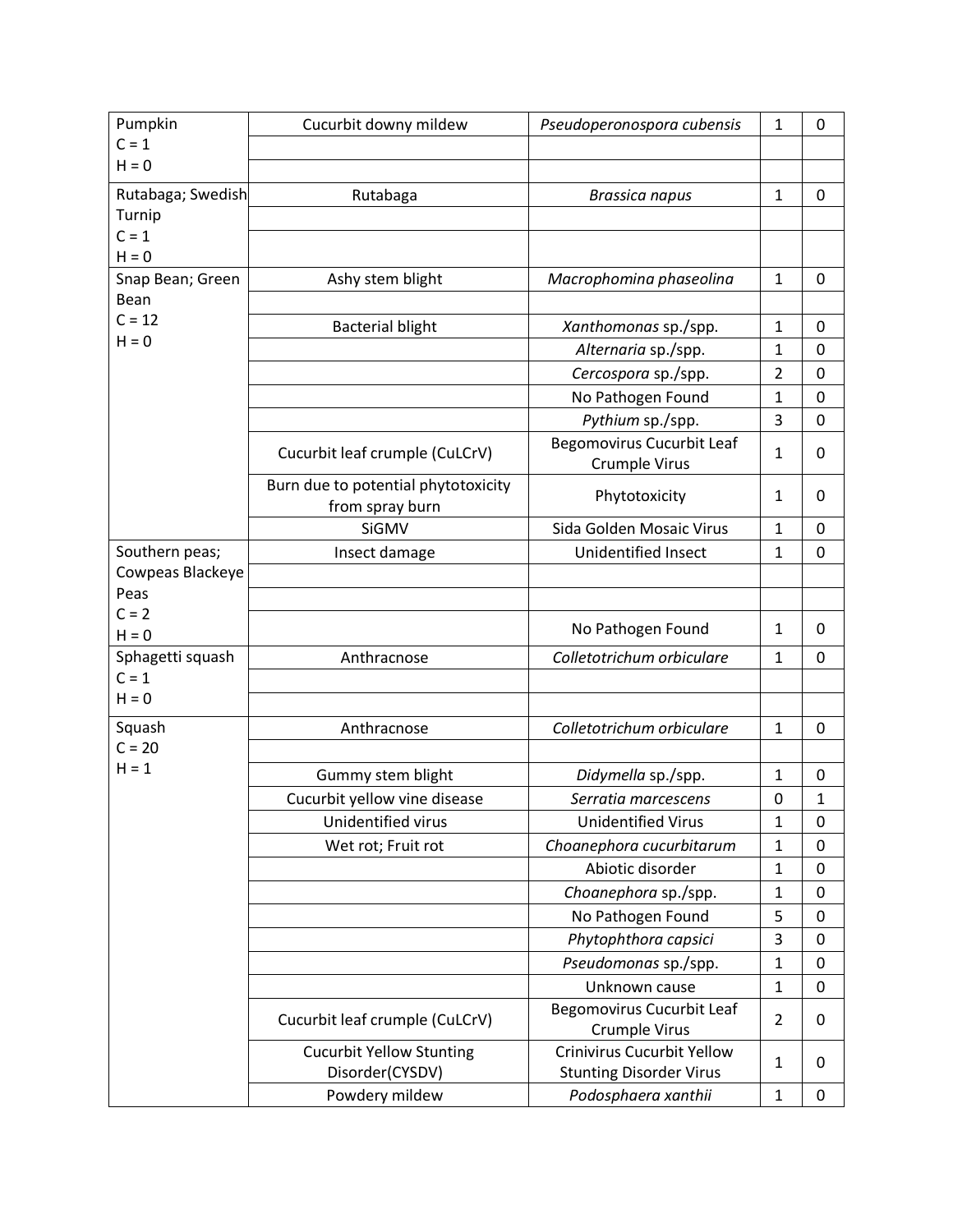| <b>Sweet Basil</b> |                                | Pseudomonas sp./spp.        | $\mathbf{1}$   | 0              |
|--------------------|--------------------------------|-----------------------------|----------------|----------------|
| $C = 1$            |                                |                             |                |                |
| $H = 0$            |                                |                             |                |                |
| <b>Sweet Corn</b>  | Southern corn rust             | Puccinia polysora           | 1              | 0              |
| $C = 2$            |                                |                             |                |                |
| $H = 0$            |                                |                             |                |                |
|                    | Southern leaf blight           | <b>Bipolaris maydis</b>     | $\mathbf{1}$   | 0              |
| Sweetpotato        |                                | No Pathogen Found           | 1              | 0              |
| $C = 3$            |                                |                             |                |                |
| $H = 0$            | Java black rot                 | Lasiodiplodia theobromae    | 1              | 0              |
|                    | Potato black leg               | Pectobacterium atrosepticum | 1              | 0              |
| Tomatillo; Tree    |                                | Cercospora sp./spp.         | 1              | 0              |
| Tomato             |                                |                             |                |                |
| $C = 1$            |                                |                             |                |                |
| $H = 0$            |                                |                             |                |                |
| Tomato             | Sour rot                       | Geotrichum candidum         | 1              | 0              |
| $C = 16$           |                                |                             |                |                |
| $H = 0$            | Tomato; Pepper bacterial spot  | Xanthomonas campestris      | $\mathbf{1}$   | 0              |
|                    | No virus found                 | No Virus Found              | $\mathbf{1}$   | 0              |
|                    |                                | Fusarium sp./spp.           | 1              | 0              |
|                    |                                | No Pathogen Found           | 6              | 0              |
|                    |                                | Phytophthora capsici        | 1              | 0              |
|                    |                                | Pythium sp./spp.            | $\mathbf{1}$   | 0              |
|                    |                                | Unknown cause               | 1              | 0              |
|                    | Southern blight                | Sclerotium rolfsii          | $\mathbf{1}$   | 0              |
|                    | Leaf mold                      | Passalora fulva             | 1              | 0              |
|                    | <b>Tomato Bacterial Spot</b>   | Xanthomonas sp.             | 1              | 0              |
| Tomato             | Unknown                        | General                     | 1              | $\mathbf{1}$   |
| $C = 21$           |                                |                             |                |                |
| $H = 19$           | Sour rot                       | Geotrichum sp./spp.         | 1              | 0              |
|                    | Herbicide injury; Exposure     | Abiotic disorder            | 0              | $\overline{2}$ |
|                    | Herbicide drift                | Abiotic disorder            | 0              | $\mathbf{1}$   |
|                    | Cultural/environmental problem | Abiotic disorder            | 0              | $\mathbf{1}$   |
|                    | Environmental stress; Problem  | Abiotic disorder            | 0              | 6              |
|                    | Unknown abiotic disorder       | Abiotic disorder            | 1              | 0              |
|                    | Septoria leaf blight           | Septoria lycopersici        | 0              | $\mathbf{1}$   |
|                    | <b>Bacterial wilt</b>          | Ralstonia solanacearum      | 1              | 0              |
|                    | Early blight; Leaf spot        | Alternaria solani           | $\mathbf{1}$   | 3              |
|                    | Tomato; Pepper bacterial spot  | Xanthomonas campestris      | $\overline{2}$ | 0              |
|                    | <b>Bacterial pathogens</b>     | General                     | 0              | $\mathbf{1}$   |
|                    | No virus found                 | No Virus Found              | 1              | $\pmb{0}$      |
|                    |                                | Cercospora sp./spp.         | $\mathbf{1}$   | 0              |
|                    |                                | No Pathogen Found           | 3              | 0              |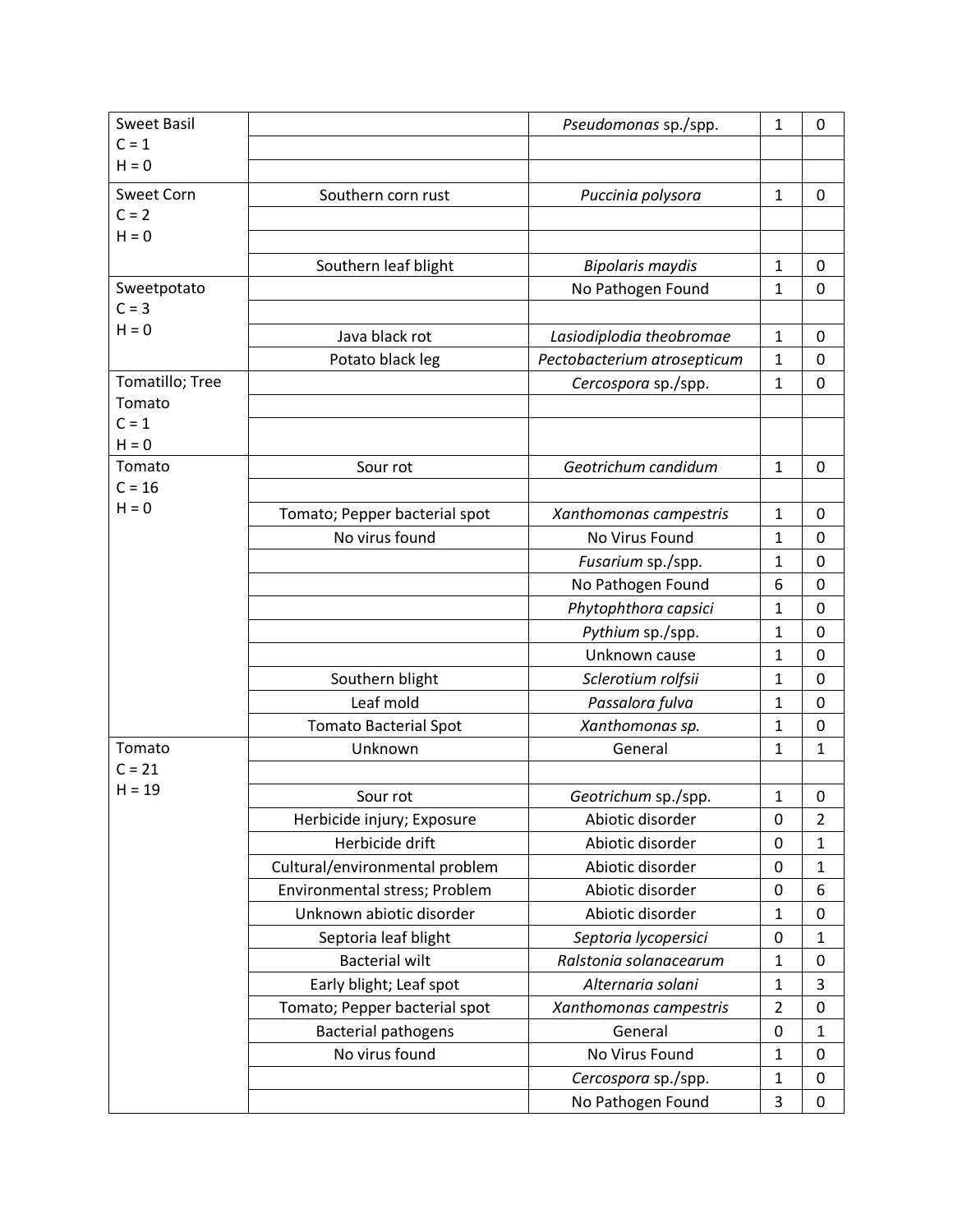|            |                            | Unknown Agent                                         | 1              | 0              |
|------------|----------------------------|-------------------------------------------------------|----------------|----------------|
|            |                            | Xanthomonas sp./spp.                                  | 1              | 0              |
|            | <b>Bacterial blight</b>    | Unidentified Bacteria                                 | $\mathbf{1}$   | 0              |
|            | Southern blight            | Sclerotium rolfsii                                    | 1              | $\mathbf{1}$   |
|            | Tomato bacterial spot      | Xanthomonas perforans                                 | $\mathbf{1}$   | 0              |
|            | Root problem               | Unknown cause                                         | 0              | $\mathbf{1}$   |
|            | Leaf mold                  | Passalora fulva                                       | $\overline{2}$ | 0              |
|            | Tomato spotted wilt (TSWV) | <b>Tospovirus Tomato Spotted Wilt</b><br><b>Virus</b> | 1              | $\mathbf{1}$   |
|            | Target spot                | Corynespora cassiicola                                | $\mathbf{1}$   | 0              |
| Turnip     |                            | Cercospora sp./spp.                                   | $\mathbf{1}$   | 0              |
| $C = 3$    |                            |                                                       |                |                |
| $H = 0$    |                            | No Pathogen Found                                     | $\mathbf{1}$   | 0              |
|            |                            | Rhizoctonia solani                                    | $\mathbf{1}$   | 0              |
| Watermelon | Anthracnose                | Colletotrichum orbiculare                             | 4              | 0              |
| $C = 130$  |                            |                                                       |                |                |
| $H = 3$    | Gummy stem blight          | Didymella sp./spp.                                    | 4              | 0              |
|            | Downy mildew               | Pseudoperonospora sp./spp.                            | $\mathbf{1}$   | 0              |
|            | Cucurbit downy mildew      | Pseudoperonospora cubensis                            | $\mathbf{1}$   | 0              |
|            | Fusarium wilt              | Fusarium oxysporum                                    | $\mathbf{1}$   | 0              |
|            | Unknown                    | General                                               | 0              | $\mathbf{1}$   |
|            | Pythium pod rot            | Pythium sp./spp.                                      | $\mathbf{1}$   | 0              |
|            | Unknown abiotic disorder   | Abiotic disorder                                      | $\overline{2}$ | 0              |
|            | Blossom end rot            | Abiotic disorder                                      | $\mathbf{1}$   | 0              |
|            | Stem rot                   | Sclerotinia sclerotiorum                              | $\mathbf{1}$   | 0              |
|            | Watermelon Fusarium wilt   | Fusarium oxysporum                                    | 10             | 0              |
|            | Insect damage              | Unidentified Insect                                   | 0              | $\overline{2}$ |
|            | Insufficient sample        | <b>Identification Analysis</b>                        | 1              | $\mathsf 0$    |
|            |                            | Cercospora sp./spp.                                   | $\overline{2}$ | 0              |
|            |                            | Fusarium sp./spp.                                     | 24             | $\mathbf 0$    |
|            |                            | No Pathogen Found                                     | 38             | 0              |
|            |                            | Phytophthora capsici                                  | 7              | 0              |
|            |                            | Phytophthora sp./spp.                                 | $\mathbf{1}$   | 0              |
|            |                            | Pseudomonas viridiflava                               | $\mathbf{1}$   | 0              |
|            |                            | Pseudoperonospora cubensis                            | 3              | 0              |
|            |                            | Pythium sp./spp.                                      | 10             | 0              |
|            |                            | Sclerotium rolfsii                                    | $\mathbf{1}$   | 0              |
|            |                            | Unknown Agent                                         | 1              | 0              |
|            |                            | Unknown cause                                         | 5              | 0              |
|            | No pathogen found          | <b>Identification Analysis</b>                        | $\mathbf{1}$   | 0              |
|            | Root-knot nematodes        | Meloidogyne sp./spp.                                  | $\mathbf{1}$   | 0              |
|            |                            | <b>Begomovirus Cucurbit Leaf</b><br>Crumple Virus     | $\overline{2}$ | 0              |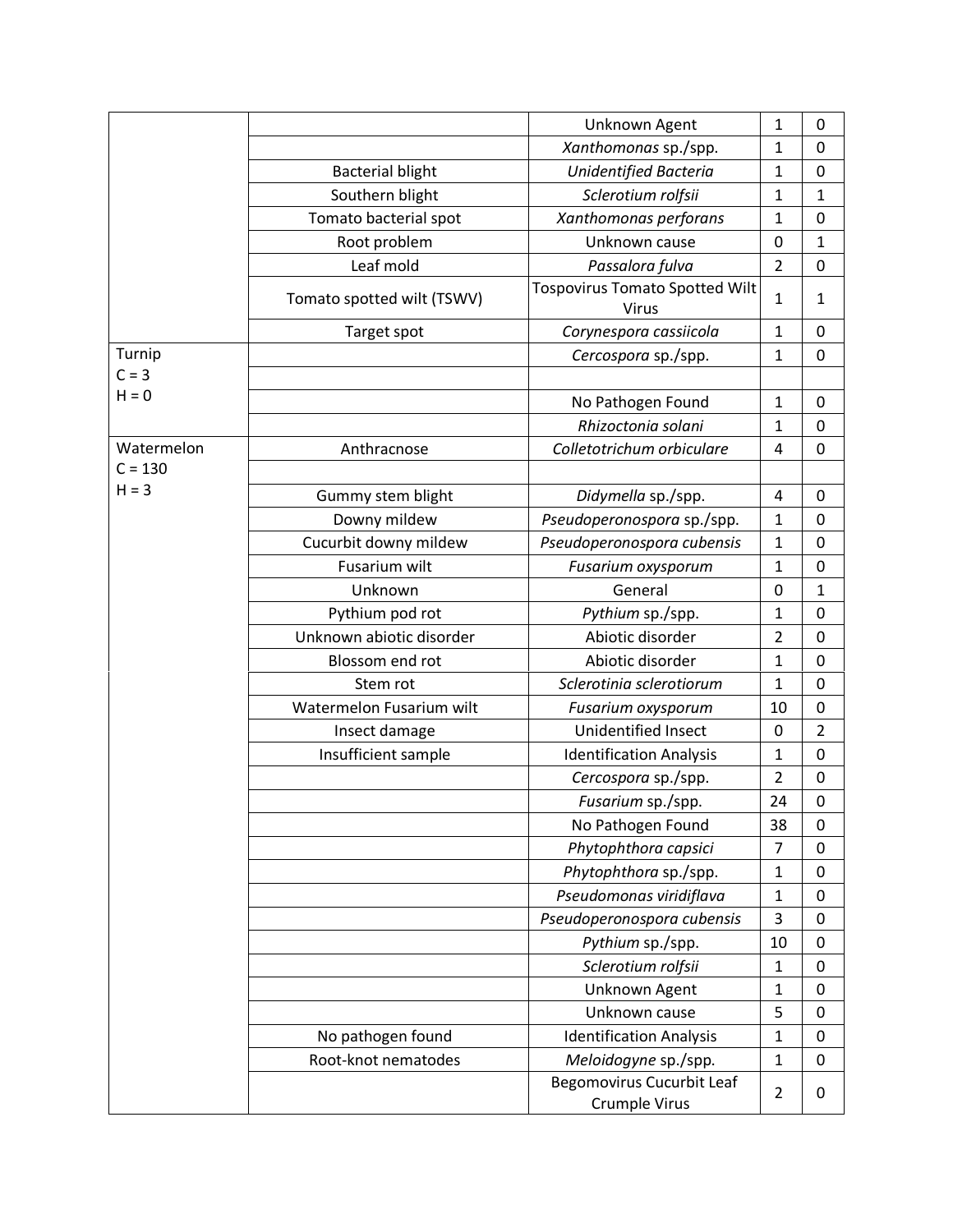|                 |                                                    | Potyvirus Papaya Ringspot Virus                                     | 1            | 0        |
|-----------------|----------------------------------------------------|---------------------------------------------------------------------|--------------|----------|
|                 | Tomato pith necrosis                               | Pseudomonas sp./spp.                                                | 1            | 0        |
|                 | Cucurbit gummy stem blight                         | Stagonosporopsis<br>curcubitacearum                                 | 1            | 0        |
|                 | Powdery mildew                                     | Podosphaera fuliginea                                               | 1            | 0        |
|                 | Anthracnose                                        | Colletotrichum sp./spp.                                             | 1            | 0        |
|                 | Gummy stem blight                                  | Stagonosporopsis citrulli                                           | 1            | 0        |
| Zucchini Squash | Phytophthora fruit rot                             | Phytophthora capsici                                                | 1            | 0        |
| $C = 7$         |                                                    |                                                                     |              |          |
| $H = 0$         |                                                    | Choanephora cucurbitarum                                            | 1            | $\Omega$ |
|                 |                                                    | Choanephora sp./spp.                                                | 1            | 0        |
|                 |                                                    | Phytophthora capsici                                                | 1            | 0        |
|                 |                                                    | Pseudomonas sp./spp.                                                | 1            | $\Omega$ |
|                 | Cucurbit leaf crumple (CuLCrV)                     | Begomovirus Cucurbit Leaf<br>Crumple Virus                          | $\mathbf{1}$ | 0        |
|                 | <b>Cucurbit Yellow Stunting</b><br>Disorder(CYSDV) | <b>Crinivirus Cucurbit Yellow</b><br><b>Stunting Disorder Virus</b> | $\mathbf{1}$ |          |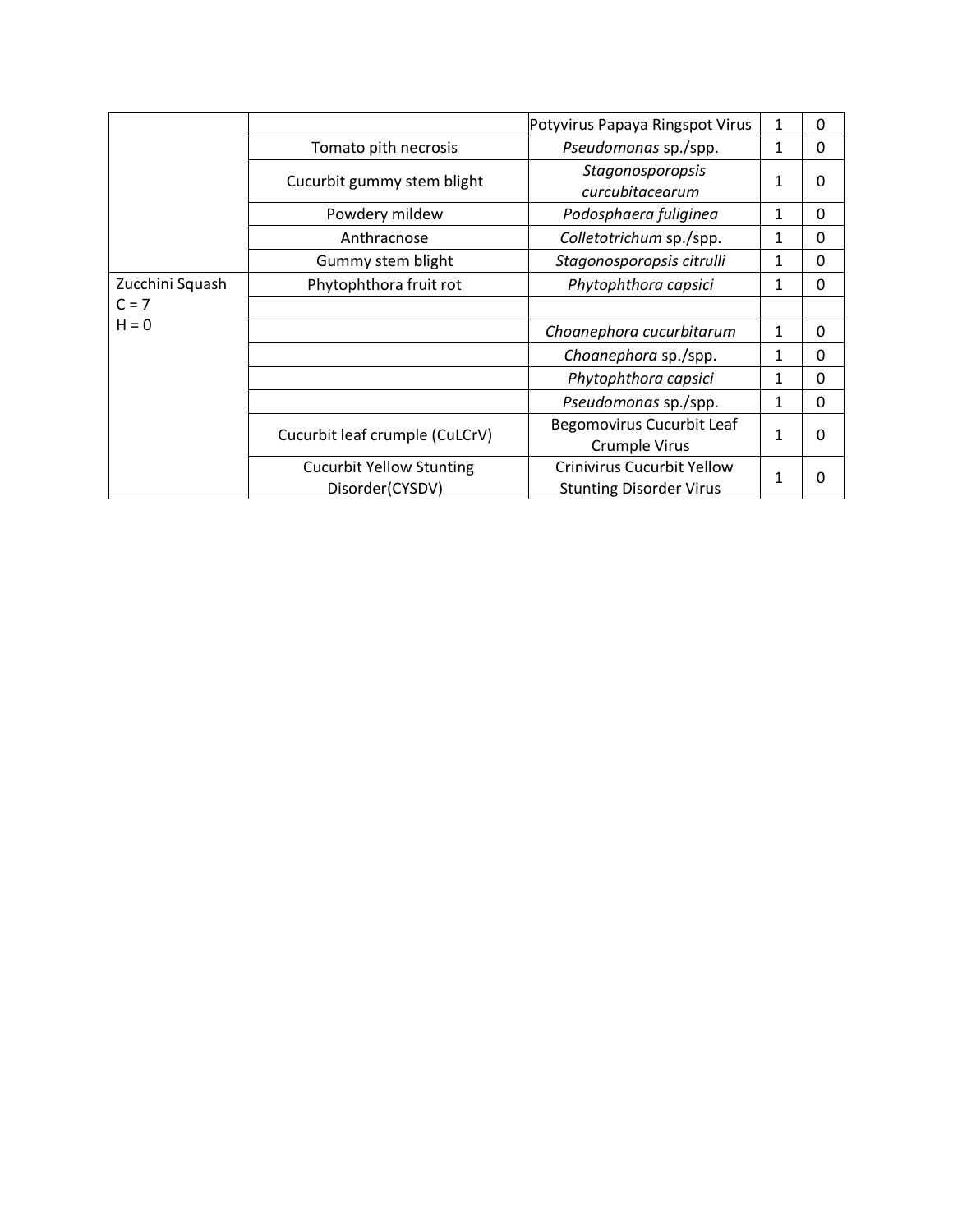## **WOODY ORNAMENTALS**

(Total Diagnoses 265: C=157; H=108)

| <b>HOST</b>       | <b>DISEASE</b>                      | <b>CAUSAL ORGANISM</b>    | C              | Н           |
|-------------------|-------------------------------------|---------------------------|----------------|-------------|
| Andora Juniper    | Crown and root rot                  | Phytophthora sp./spp.     | $\mathbf{1}$   | 0           |
| $C = 2$           |                                     |                           |                |             |
| $H = 0$           |                                     |                           |                |             |
|                   | Phomopsis tip blight; Needle blight | Phomopsis juniperovora    | 1              | 0           |
| <b>Anise Tree</b> |                                     | No Virus Found            | 1              | 0           |
| $C = 4$           |                                     |                           |                |             |
| $H = 0$           |                                     | Phytophthora sp./spp.     | $\mathbf{1}$   | 0           |
|                   | Root problem                        | Unknown cause             | 1              | 0           |
|                   | Root rot                            | Phytophthora sp./spp.     | 1              | 0           |
| Arborvitae        | Crown and root rot                  | Phytophthora sp./spp.     | 3              | 0           |
| $C = 8$           |                                     |                           |                |             |
| $H = 2$           | Site disturbance                    | Abiotic disorder          | 0              | 1           |
|                   | Environmental stress; Problem       | Abiotic disorder          | 0              | 1           |
|                   | Scale insects                       | Order homoptera           | $\mathbf{1}$   | 0           |
|                   |                                     | No Pathogen Found         | 1              | 0           |
|                   |                                     | Rhizoctonia sp./spp.      | 1              | 0           |
|                   | Root rot                            | Phytophthora sp./spp.     | $\overline{2}$ | $\mathbf 0$ |
| Arizona Cypress   |                                     | Phomopsis sp./spp.        | 1              | 0           |
| $C = 1$           |                                     |                           |                |             |
| $H = 0$           |                                     |                           |                |             |
| Asiatic Jasmine   |                                     | Phytophthora sp./spp.     | 1              | 0           |
| $C = 2$           |                                     |                           |                |             |
| $H = 0$           |                                     |                           |                |             |
|                   |                                     | Rhizoctonia sp./spp.      | $\mathbf{1}$   | 0           |
| Azalea;           | Rhizoctonia stem and root rot       | Rhizoctonia sp./spp.      | 1              | 0           |
| Rhododendron      |                                     |                           |                |             |
| $C = 6$           | Crown and root rot                  | Phytophthora sp./spp.     | 1              | 0           |
| $H = 10$          | Cercospora leaf spot                | Cercospora sp./spp.       | 1              | 0           |
|                   | Leaf spot                           | Pseudocercospora sp./spp. | 0              | 1           |
|                   | Azalea lace bug                     | Stephanitis pyrioides     | $\mathbf 0$    | 1           |
|                   | Herbicide drift                     | Abiotic disorder          | 0              | 1           |
|                   | Environmental stress; Problem       | Abiotic disorder          | 0              | 6           |
|                   | Root problems                       | Abiotic disorder          | 0              | 1           |
|                   |                                     | Phytophthora sp./spp.     | 1              | $\pmb{0}$   |
|                   | Leaf and flower gall                | Exobasidium vaccinii      | 1              | 0           |
|                   | Root rot                            | Phytophthora sp./spp.     | $\mathbf{1}$   | 0           |
| Bigleaf Hydrangea |                                     | No Pathogen Found         | 1              | 0           |
| $C = 1$           |                                     |                           |                |             |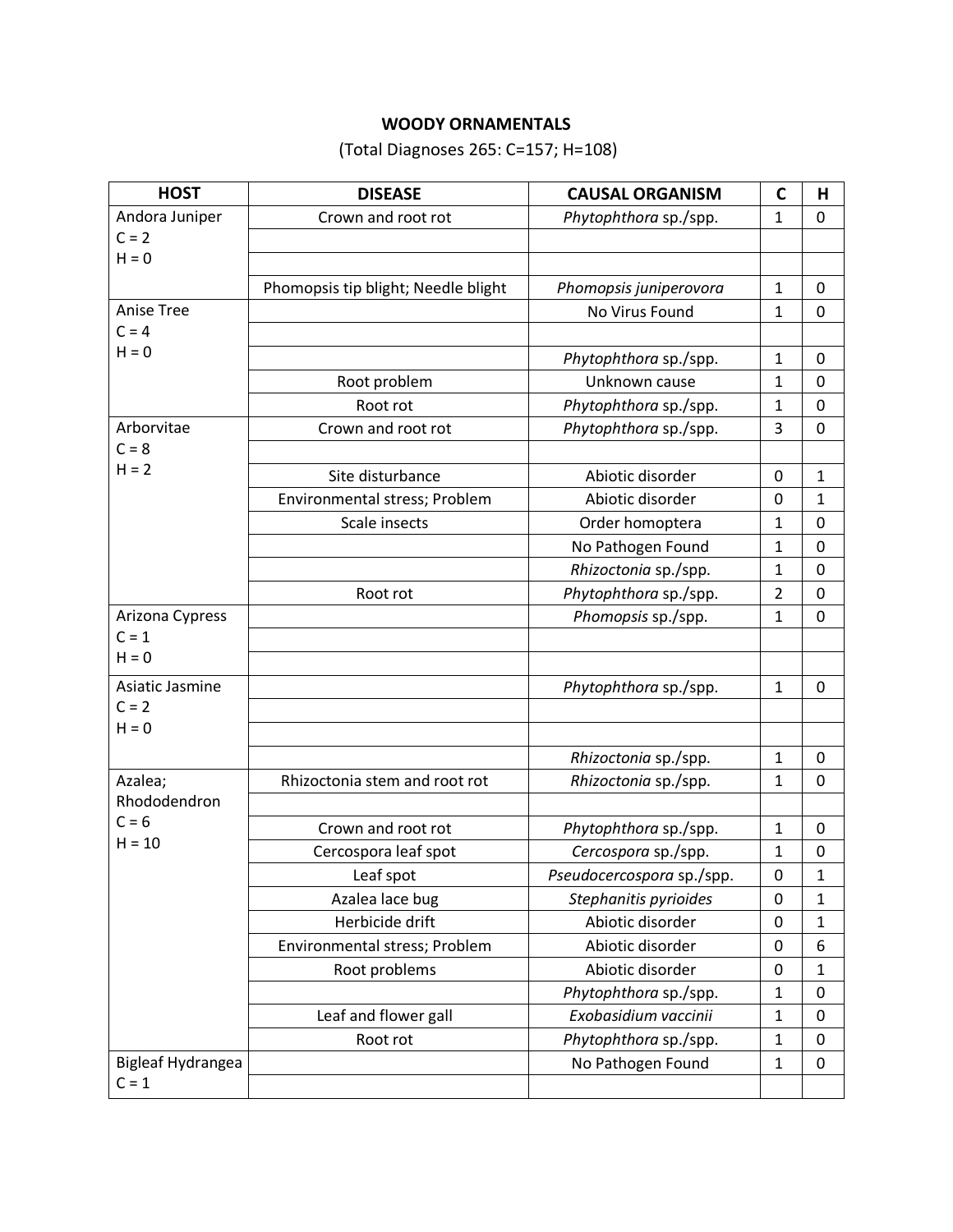| $H = 0$                         |                                      |                                     |                |                |
|---------------------------------|--------------------------------------|-------------------------------------|----------------|----------------|
| Bluebeard                       |                                      | Fusarium sp./spp.                   | $\mathbf{1}$   | 0              |
| $C = 2$                         |                                      |                                     |                |                |
| $H = 0$                         |                                      |                                     |                |                |
|                                 | Root rot                             | Phytophthora sp./spp.               | $\mathbf{1}$   | 0              |
| Blueberry                       |                                      | Sphaeropsis sp./spp.                | $\mathbf{1}$   | $\mathbf 0$    |
| $C = 1$                         |                                      |                                     |                |                |
| $H = 0$                         |                                      |                                     |                |                |
| Boxwood                         | Crown and root rot                   | Phytophthora sp./spp.               | 3              | 0              |
| $C = 63$                        |                                      |                                     |                |                |
| $H = 31$                        | Cottony cushion scale                | Icerya purchasi                     | 0              | $\overline{2}$ |
|                                 | Environmental stress; Problem        | Abiotic disorder                    | 0              | 22             |
|                                 | Root problems                        | Abiotic disorder                    | 0              | 3              |
|                                 | Mite damage                          | <b>Unidentified Mite</b>            | 1              | $\mathbf 0$    |
|                                 |                                      | Colletotrichum sp./spp.             | 16             | $\mathbf 0$    |
|                                 |                                      | <b>Environmental Stresses</b>       | 1              | $\mathbf 0$    |
|                                 |                                      | No Pathogen Found                   | $\overline{7}$ | $\mathbf 0$    |
|                                 |                                      | Phytophthora sp./spp.               | 3              | $\mathbf 0$    |
|                                 | Boxwood blight; Leaf and stem blight | Calonectria pseudonaviculata        | 5              | $\mathbf 1$    |
|                                 | Root problem                         | Unknown cause                       | 3              | $\overline{2}$ |
|                                 | Boxwood Macrophoma leaf spot         | Dothiorella candollei               | $\overline{2}$ | $\mathbf 0$    |
|                                 | Root rot                             | Phytophthora sp./spp.               | 0              | $\mathbf{1}$   |
|                                 | Boxwood Volutella blight; Canker     | Pseudonectria buxi                  | 22             | 0              |
| <b>Butterfly Bush</b>           | Environmental stress; Problem        | Abiotic disorder                    | 0              | $\mathbf{1}$   |
| $C = 0$                         |                                      |                                     |                |                |
| $H = 1$                         |                                      |                                     |                |                |
| Camellia                        | Environmental stress; Problem        | Abiotic disorder                    | 0              | $\overline{2}$ |
| $C = 0$                         |                                      |                                     |                |                |
| $H = 2$                         |                                      |                                     |                |                |
| Cherry Laurel;                  |                                      | Phytophthora sp./spp.               | $\mathbf{1}$   | 0              |
| Wild Orange                     |                                      |                                     |                |                |
| Laurel                          |                                      |                                     |                |                |
| $C = 1$                         |                                      |                                     |                |                |
| $H = 0$<br>Chindo Viburnum      |                                      |                                     |                |                |
| $C = 2$                         |                                      | No Pathogen Found                   | $\overline{2}$ | $\mathbf 0$    |
| $H = 0$                         |                                      |                                     |                |                |
|                                 |                                      |                                     |                |                |
| <b>Chinese Fringe</b><br>Flower | Unknown                              | General                             | 0              | $\mathbf{1}$   |
| $C = 3$                         |                                      |                                     |                |                |
| $H = 2$                         |                                      | Abiotic disorder                    | $\mathbf{1}$   | 0              |
|                                 |                                      | No Pathogen Found                   | $\mathbf{1}$   | 0              |
|                                 |                                      | Pseudomonas amygdali<br>(Bacterial) | $\mathbf{1}$   | 0              |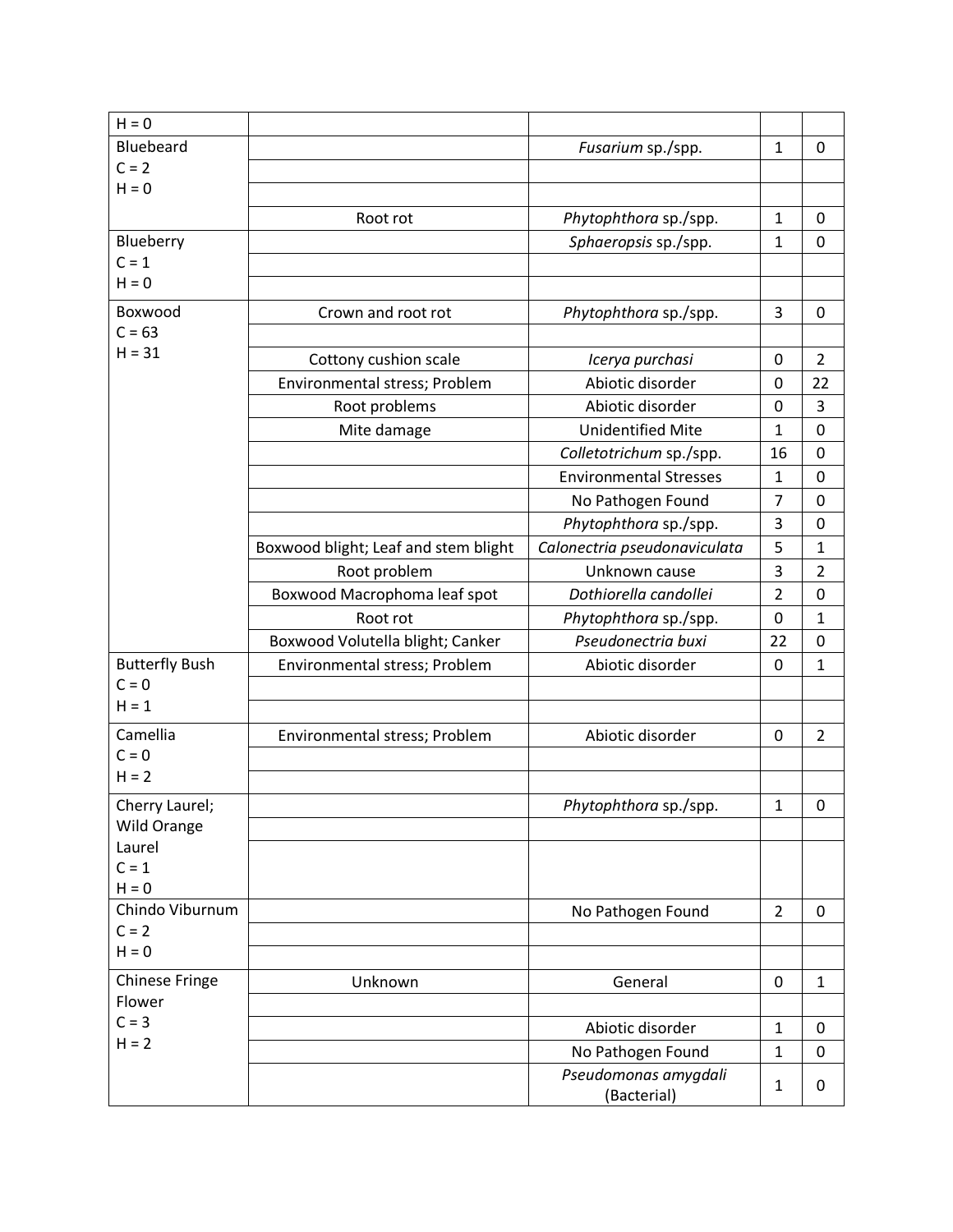|                    | <b>Bacterial gall</b>            | Pseudomonas savastanoi  | 0            | $\mathbf{1}$ |
|--------------------|----------------------------------|-------------------------|--------------|--------------|
| Chinese Holly      | Scale insects                    | Order homoptera         | $\mathbf{1}$ | 0            |
| $C = 2$            |                                  |                         |              |              |
| $H = 0$            |                                  |                         |              |              |
|                    | Root rot                         | Various Fungi           | $\mathbf{1}$ | 0            |
| Common             |                                  | Colletotrichum sp./spp. | $\mathbf{1}$ | $\mathbf 0$  |
| Boxwood            |                                  |                         |              |              |
| $C = 6$<br>$H = 0$ |                                  | No Pathogen Found       | $\mathbf{1}$ | 0            |
|                    | Boxwood Volutella blight; Canker | Pseudonectria buxi      | 4            | 0            |
| Common Camellia    | Crown and root rot               | Phytophthora sp./spp.   | $\mathbf{1}$ | $\mathbf 0$  |
| $C = 1$            |                                  |                         |              |              |
| $H = 0$            |                                  |                         |              |              |
| Common Fig         | Phytophthora fruit rot           | Phytophthora sp./spp.   | $\mathbf{1}$ | 0            |
| $C = 1$            |                                  |                         |              |              |
| $H = 0$            |                                  |                         |              |              |
| Confederate Rose   | Environmental stress; Problem    | Abiotic disorder        | 0            | $\mathbf{1}$ |
| $C = 0$            |                                  |                         |              |              |
| $H = 1$            |                                  |                         |              |              |
| Crape Myrtle       | Unknown                          | General                 | 0            | $\mathbf{1}$ |
| $C = 0$            |                                  |                         |              |              |
| $H = 1$            |                                  |                         |              |              |
| Distylium          | Crown and root rot               | Phytophthora sp./spp.   | $\mathbf{1}$ | 0            |
| $C = 1$            |                                  |                         |              |              |
| $H = 0$            |                                  |                         |              |              |
| Dogwood            | Environmental stress; Problem    | Abiotic disorder        | 0            | $\mathbf{1}$ |
| $C = 0$            |                                  |                         |              |              |
| $H = 2$            |                                  |                         |              |              |
|                    |                                  | Abiotic disorder        | 0            | $\mathbf{1}$ |
| Elaeagnus          | Unknown abiotic disorder         | Abiotic disorder        | 0            | $\mathbf{1}$ |
| $C = 0$            |                                  |                         |              |              |
| $H = 1$            |                                  |                         |              |              |
| English Ivy        | Bacterial leaf spot              | Xanthomonas sp./spp.    | 0            | $\mathbf{1}$ |
| $C = 0$            |                                  |                         |              |              |
| $H = 2$            |                                  |                         |              |              |
|                    | Chemical injury                  | Abiotic disorder        | 0            | $\mathbf{1}$ |
| Falsecypress       |                                  | Phytophthora sp./spp.   | $\mathbf{1}$ | 0            |
| $C = 1$            |                                  |                         |              |              |
| $H = 0$            |                                  |                         |              |              |
| Florida Anisetree  | Environmental stress; Problem    | Abiotic disorder        | $\pmb{0}$    | $\mathbf{1}$ |
| $C = 0$            |                                  |                         |              |              |
| $H = 1$            |                                  |                         |              |              |
| Gardenia           | Unknown abiotic disorder         | Abiotic disorder        | 0            | $\mathbf{1}$ |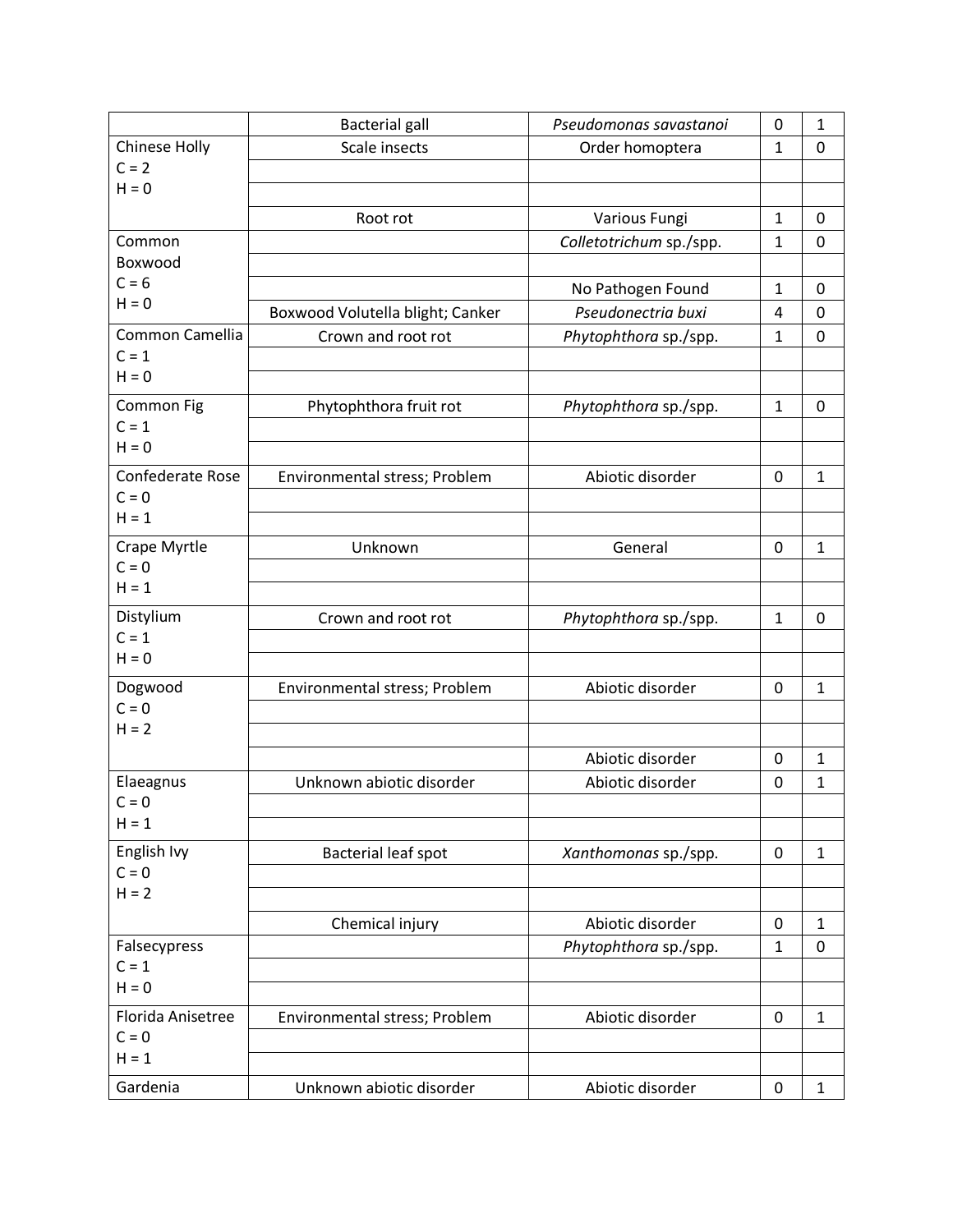| $C = 1$                    |                               |                                    |                |                |
|----------------------------|-------------------------------|------------------------------------|----------------|----------------|
| $H = 1$                    |                               |                                    |                |                |
|                            |                               | No Pathogen Found                  | $\mathbf{1}$   | 0              |
| <b>Green Giant</b>         | Crown and root rot            | Phytophthora sp./spp.              | 1              | 0              |
| Arborvitae                 |                               |                                    |                |                |
| $C = 1$                    |                               |                                    |                |                |
| $H = 0$                    |                               |                                    |                |                |
| Hawthorn                   | Cercospora leaf spot          | Cercospora sp./spp.                | 0              | $\mathbf{1}$   |
| $C = 0$                    |                               |                                    |                |                |
| $H = 1$                    |                               |                                    |                |                |
| Heavenly Bamboo            |                               | <b>Cucumber Mosaic Virus (CMV)</b> | $\overline{2}$ | 0              |
| $C = 2$                    |                               |                                    |                |                |
| $H = 0$                    |                               |                                    |                |                |
| Himalayan Sweet            | Environmental stress; Problem | Abiotic disorder                   | 0              | $\mathbf{1}$   |
| Box                        |                               |                                    |                |                |
| $C = 0$                    |                               |                                    |                |                |
| $H = 1$                    |                               |                                    |                |                |
| Holly<br>$C = 3$           | Environmental stress; Problem | Abiotic disorder                   | 0              | 3              |
| $H = 5$                    |                               |                                    |                |                |
|                            | Root problems                 | Abiotic disorder                   | 0              | $\mathbf{1}$   |
|                            |                               | Fusicoccum sp./spp.                | $\mathbf{1}$   | 0              |
|                            |                               | No Pathogen Found                  | 1              | 0              |
|                            |                               | Phytophthora sp./spp.              | 1              | 0              |
|                            | Root problem                  | Unknown cause                      | 0              | $\mathbf{1}$   |
| Hydrangea                  | Cercospora leaf spot          | Cercospora sp./spp.                | 0              | $\mathbf 1$    |
| $C = 2$<br>$H = 4$         |                               |                                    |                |                |
|                            | Spider mites                  | Family Tetranychidae               | 0              | $\mathbf{1}$   |
|                            | Chemical injury               | Abiotic disorder                   | 0              | $\mathbf{1}$   |
|                            | Environmental stress; Problem | Abiotic disorder                   | 0              | $\mathbf{1}$   |
|                            |                               | Phytophthora sp./spp.              | 1              | 0              |
|                            |                               | Pythium sp./spp.                   | $\mathbf 1$    | $\mathbf 0$    |
| <b>Indian Hawthorn</b>     | Entomosporium leaf spot       | Entomosporium sp./spp.             | 0              | $\mathbf{1}$   |
| $C = 1$                    |                               |                                    |                |                |
| $H = 3$                    | Environmental stress; Problem | Abiotic disorder                   | 0              | $\overline{2}$ |
|                            |                               | No Pathogen Found                  | $\mathbf{1}$   | 0              |
| Japanese                   | Crown and root rot            | Phytophthora sp./spp.              | $\mathbf{1}$   | 0              |
| Andromeda                  |                               |                                    |                |                |
| $C = 1$<br>$H = 0$         |                               |                                    |                |                |
|                            |                               |                                    |                |                |
| Japanese Aralia<br>$C = 2$ | Crown and root rot            | Phytophthora sp./spp.              | $\mathbf{1}$   | 0              |
| $H = 1$                    |                               |                                    |                |                |
|                            | Insect damage                 | Unidentified Insect                | 0              | $\mathbf{1}$   |
|                            |                               | Colletotrichum sp./spp.            | $\mathbf{1}$   | 0              |
| Japanese Holly             | Crown and root rot            | Phytophthora sp./spp.              | $\mathbf{1}$   | 0              |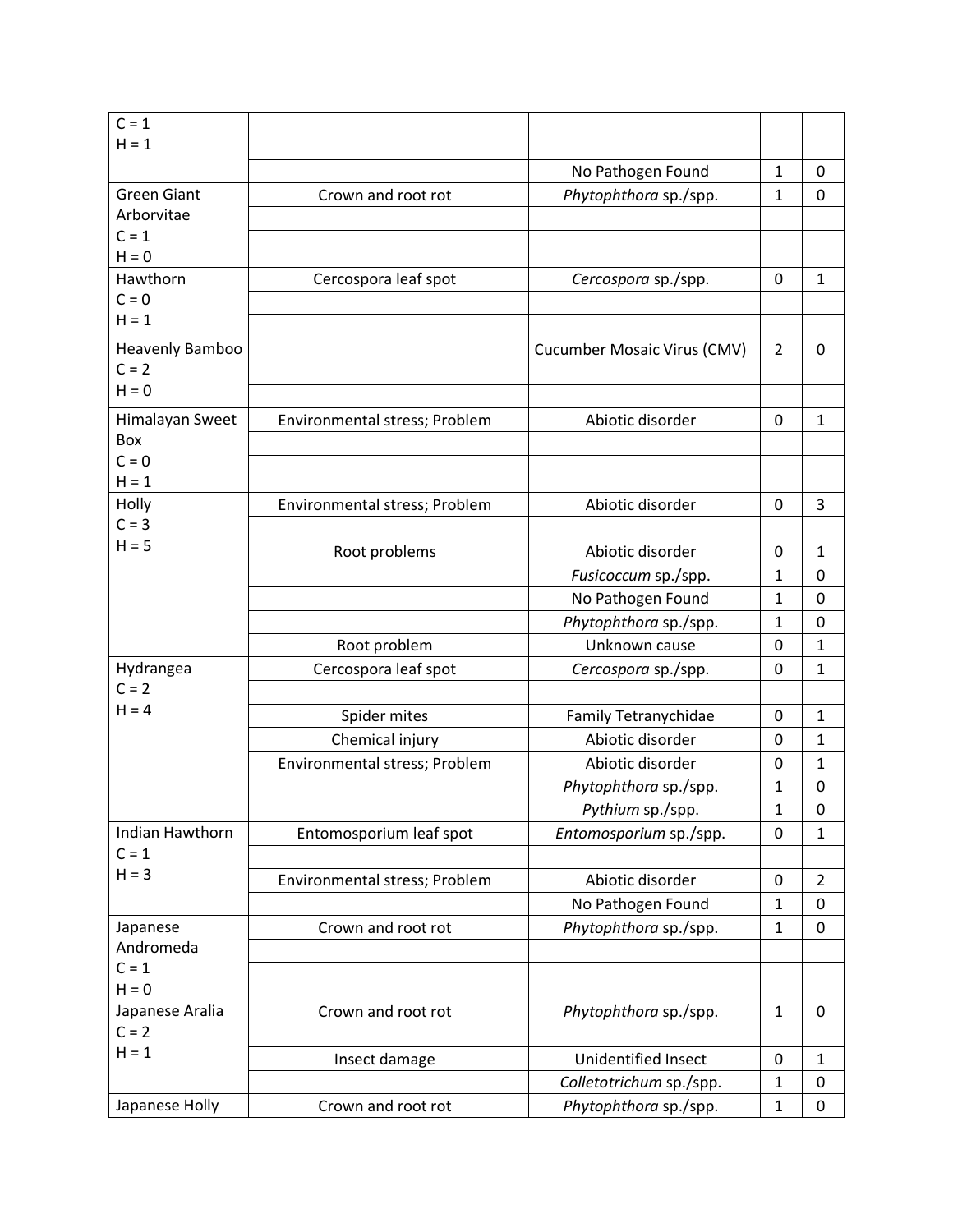| $C = 1$               |                               |                            |                |                |
|-----------------------|-------------------------------|----------------------------|----------------|----------------|
| $H = 1$               |                               |                            |                |                |
|                       | Environmental stress; Problem | Abiotic disorder           | 0              | $\mathbf{1}$   |
| Japanese Maple        | Unknown abiotic disorder      | Abiotic disorder           | $\mathbf 0$    | $\mathbf{1}$   |
| $C = 0$               |                               |                            |                |                |
| $H = 1$               |                               |                            |                |                |
| Jasmine               |                               | Cercospora sp./spp.        | $\mathbf{1}$   | 0              |
| $C = 1$               |                               |                            |                |                |
| $H = 0$               |                               |                            |                |                |
| Juniper               | Crown and root rot            | Phytophthora sp./spp.      | $\mathbf{1}$   | 0              |
| $C = 8$               |                               |                            |                |                |
| $H = 4$               | Environmental stress; Problem | Abiotic disorder           | $\mathbf{1}$   | $\overline{2}$ |
|                       | Root problems                 | Abiotic disorder           | 0              | $\overline{2}$ |
|                       | Scale insects                 | Order homoptera            | $\overline{2}$ | $\pmb{0}$      |
|                       |                               | No Pathogen Found          | $\mathbf{1}$   | 0              |
|                       |                               | Phytophthora sp./spp.      | 1              | 0              |
|                       | Root problem                  | Unknown cause              | $\mathbf{1}$   | $\mathbf 0$    |
|                       | Seiridium canker              | Seiridium unicorne         | 1              | 0              |
| Leucothoe             | Environmental stress; Problem | Abiotic disorder           | 0              | $\mathbf{1}$   |
| $C = 0$               |                               |                            |                |                |
| $H = 1$               |                               |                            |                |                |
| Leyland Cypress       | Passalora leaf spot           | Passalora sp./spp.         | 0              | $\mathbf{1}$   |
| $C = 0$               |                               |                            |                |                |
| $H = 1$               |                               |                            |                |                |
| Ligustrum; Privet     | Crown and root rot            | Phytophthora sp./spp.      | $\mathbf{1}$   | 0              |
| $C = 3$               |                               |                            |                |                |
| $H = 2$               | Cercospora leaf spot          | Cercospora sp./spp.        | 0              | $\mathbf{1}$   |
|                       | Environmental stress; Problem | Abiotic disorder           | 0              | $\mathbf{1}$   |
|                       |                               | Phytophthora sp./spp.      | $\mathbf{1}$   | 0              |
|                       |                               | Pseudocercospora sp./spp.  | $\mathbf{1}$   | 0              |
| Loropetalum;          |                               | No Pathogen Found          | $\mathbf{1}$   | 0              |
| <b>Chinese Fringe</b> |                               |                            |                |                |
| Flower                |                               |                            |                |                |
| $C = 1$               |                               |                            |                |                |
| $H = 0$<br>Magnolia   |                               |                            |                |                |
| $C = 0$               |                               | Pseudaulacaspis cockerelli | 0              | $\mathbf{1}$   |
| $H = 1$               |                               |                            |                |                |
| Mahonia               |                               |                            | $\mathbf 0$    | $\mathbf{1}$   |
| $C = 0$               | Environmental stress; Problem | Abiotic disorder           |                |                |
| $H = 1$               |                               |                            |                |                |
| Mountain Laurel       |                               | Unknown cause              | 0              | $\mathbf{1}$   |
| $C = 0$               | Leaf spot                     |                            |                |                |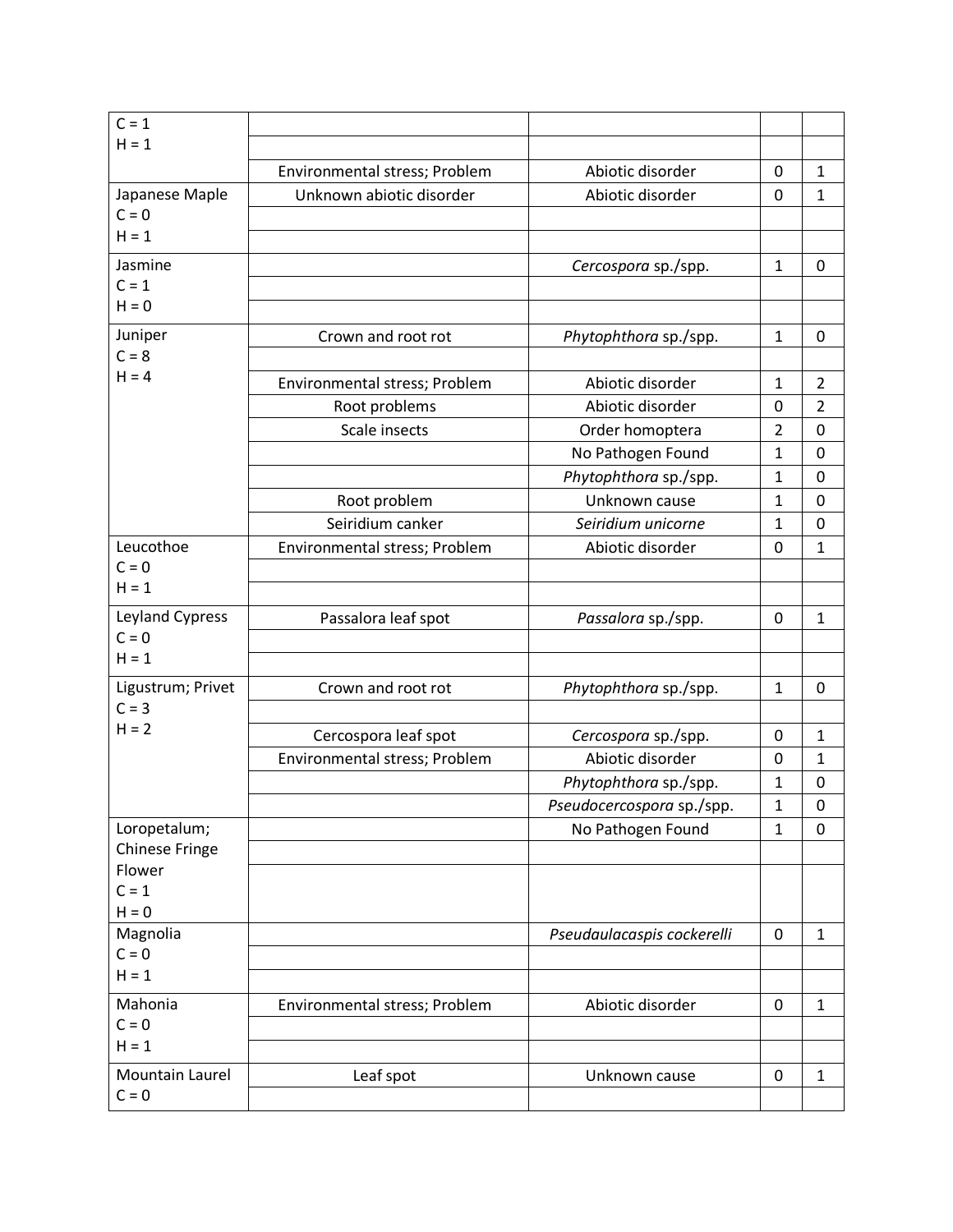| $H = 1$          |                                |                                      |                |                |
|------------------|--------------------------------|--------------------------------------|----------------|----------------|
| Oakleaf          | Bacterial leaf spot            | Xanthomonas sp./spp.                 | $\mathbf{1}$   | 0              |
| Hydrangea        |                                |                                      |                |                |
| $C = 2$          |                                |                                      |                |                |
| $H = 0$          |                                | Phytophthora sp./spp.                | $\mathbf{1}$   | 0              |
| Pittosporum      | Mealybugs                      | Family Pseudococcidae                | 0              | $\mathbf{1}$   |
| $C = 2$          |                                |                                      |                |                |
| $H = 4$          | Environmental stress; Problem  | Abiotic disorder                     | 0              | $\mathbf{1}$   |
|                  |                                | Phytophthora sp./spp.                | $\mathbf{1}$   | 0              |
|                  | Nectriella stem gall           | Nectriella pironii                   | 1              | 0              |
|                  | Root problem                   | Unknown cause                        | 0              | $\mathbf{1}$   |
|                  | Aphids; Plant lice             | Family Aphididae                     | 0              | $\mathbf 1$    |
| Plum-yew         |                                | No Pathogen Found                    | $\mathbf{1}$   | 0              |
| $C = 1$          |                                |                                      |                |                |
| $H = 1$          |                                |                                      |                |                |
|                  |                                | Pulvinaria sp./spp.                  | 0              | $\mathbf{1}$   |
| Podocarpus; Plum | Crown and root rot             | Phytophthora sp./spp.                | $\mathbf{1}$   | 0              |
| Pine             |                                |                                      |                |                |
| $C = 1$          |                                |                                      |                |                |
| $H = 0$          |                                |                                      |                |                |
| Pomegranate      | Unknown abiotic disorder       | Abiotic disorder                     | 0              | $\mathbf{1}$   |
| $C = 0$          |                                |                                      |                |                |
| $H = 1$          |                                |                                      |                |                |
| <b>Red Osier</b> |                                | Colletotrichum sp./spp.              | $\mathbf{1}$   | 0              |
| Dogwood          |                                |                                      |                |                |
| $C = 1$          |                                |                                      |                |                |
| $H = 0$          |                                |                                      |                |                |
| Rhododendron     | Environmental stress; Problem  | Abiotic disorder                     | 0              | $\mathbf{1}$   |
| $C = 0$          |                                |                                      |                |                |
| $H = 1$          |                                |                                      |                |                |
| Rose             | Powdery mildew                 | Oidium sp./spp.                      | $\mathbf{1}$   | 0              |
| $C = 8$          |                                |                                      |                |                |
| $H = 12$         | Unknown                        | General                              | 0              | 3              |
|                  | Crown and root rot             | Phytophthora sp./spp.                | $\overline{2}$ | $\pmb{0}$      |
|                  | Chemical injury                | Abiotic disorder                     | $\mathbf 1$    | $\mathbf{1}$   |
|                  | Cultural/environmental problem | Abiotic disorder                     | 0              | $\mathbf{1}$   |
|                  | Environmental stress; Problem  | Abiotic disorder                     | 0              | $\mathbf{1}$   |
|                  | Root problems                  | Abiotic disorder                     | 0              | $\mathbf{1}$   |
|                  | Insect damage                  | Unidentified Insect                  | 0              | $\mathbf{1}$   |
|                  | Mite damage                    | <b>Unidentified Mite</b>             | $\mathbf{1}$   | $\pmb{0}$      |
|                  |                                | No Pathogen Found                    | $\mathbf{1}$   | 0              |
|                  | Root problem                   | Unknown cause                        | 0              | $\overline{2}$ |
|                  | Rose rosette disease (RRV)     | <b>Emaravirus Rose Rosette Virus</b> | $\mathbf{1}$   | $\mathbf{1}$   |